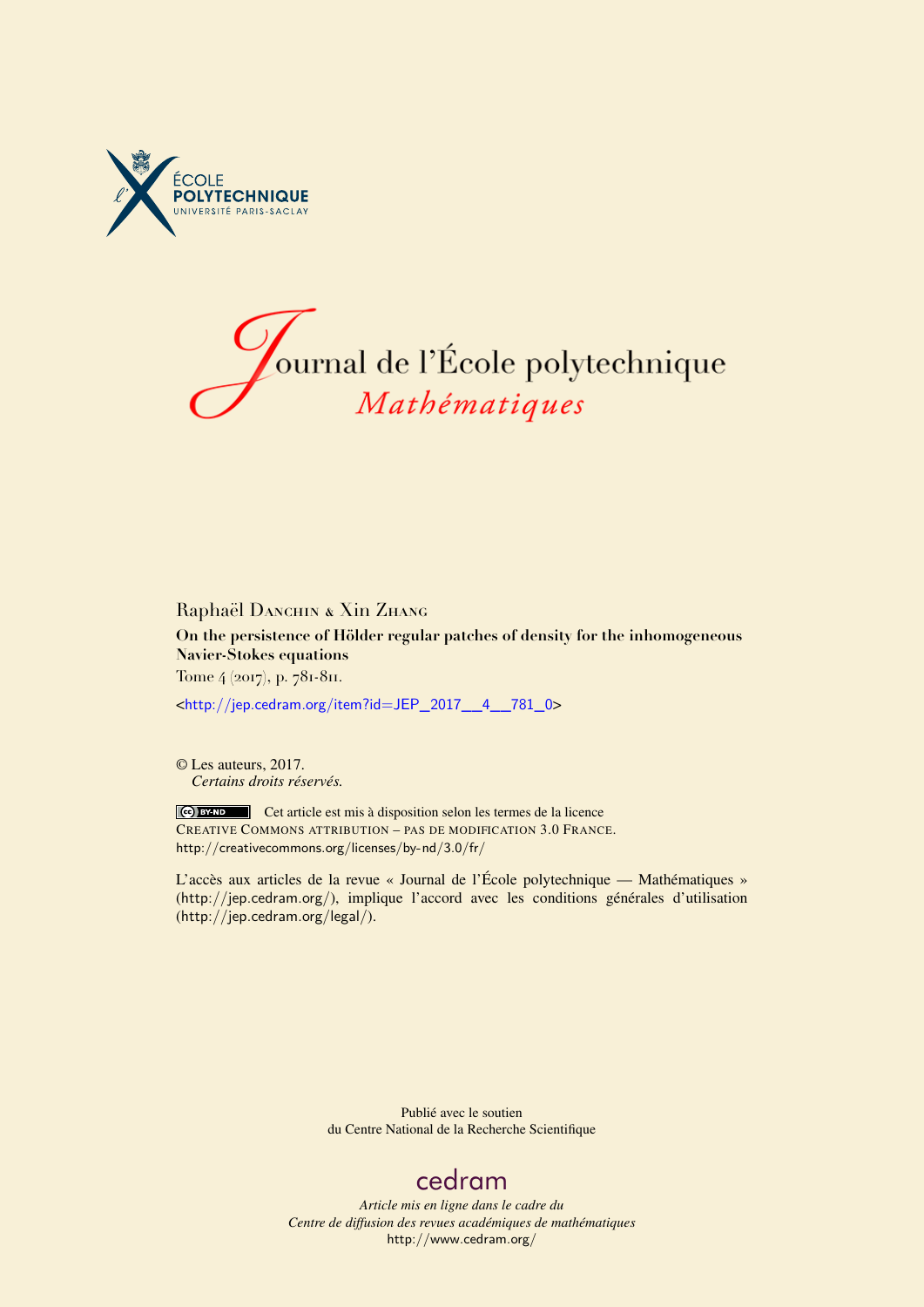Journal de l'École polytechnique Tome 4, 2017, p. 781–811 **DOI: 10.5802/jep.56** 

# ON THE PERSISTENCE OF HÖLDER REGULAR PATCHES OF DENSITY FOR THE INHOMOGENEOUS NAVIER-STOKES EQUATIONS

# by Raphaël Danchin & Xin Zhang

Abstract. — In our recent work dedicated to the Boussinesq equations [\[15\]](#page-31-0), we established the persistence of solutions with piecewise constant temperature along interfaces with Hölder regularity. We here address the same question for the inhomogeneous Navier-Stokes equations satisfied by a viscous incompressible and inhomogeneous fluid. We prove that, indeed, in the slightly inhomogeneous case, patches of densities with  $\mathcal{C}^{1,\varepsilon}$  regularity propagate for all time. Our result follows from the conservation of Hölder regularity along vector fields moving with the flow. The proof of that latter result is based on commutator estimates involving paravector fields, and multiplier spaces. The overall analysis is more complicated than in [\[15\]](#page-31-0), since the coupling between the mass and velocity equations in the inhomogeneous Navier-Stokes equations is *quasilinear* while it is linear for the Boussinesq equations.

Résumé (Persistance de la régularité höldérienne des poches de densité pour les équations de Navier-Stokes inhomogène)

Dans notre travail récent consacré aux équations de Boussinesq [\[15\]](#page-31-0), on a établi la persistance de solutions avec température constante par morceaux le long d'interfaces à régularité höldérienne. On aborde ici la même question pour les équations de Navier-Stokes inhomogène satisfaites par un liquide visqueux incompressible à densité variable. On démontre que, dans le cas légèrement non homogène, les poches de densité avec régularité  $C^{1,\varepsilon}$  se propagent pour tout temps. Notre résultat est conséquence de la conservation de la régularité höldérienne le long des champs de vecteurs transportés par le flot de la solution. La preuve de ce dernier résultat repose sur des estimations de commutateur mettant en jeu des para-champs et des espaces de multiplicateurs. L'analyse est plus compliquée que dans [\[15\]](#page-31-0), dans la mesure où le couplage entre les équations de la masse et de la vitesse dans les équations de Navier-Stokes inhomogène est quasilinéaire alors qu'il est linéaire pour les équations de Boussinesq.

#### **CONTENTS**

Mathematical subject classification (2010). — 35K59, 76D05.

KEYWORDS. – Inhomogeneous Navier-Stokes equations,  $C^{1,\epsilon}$  density patch, striated regularity.

R.D. is partially supported by ANR-15-CE40-0011. X.Z. is granted by the *Réseau de Recherche Doctoral de Mathématiques de l'Île de France* (RDM-IdF).

e-ISSN: 2270-518X <http://jep.cedram.org/>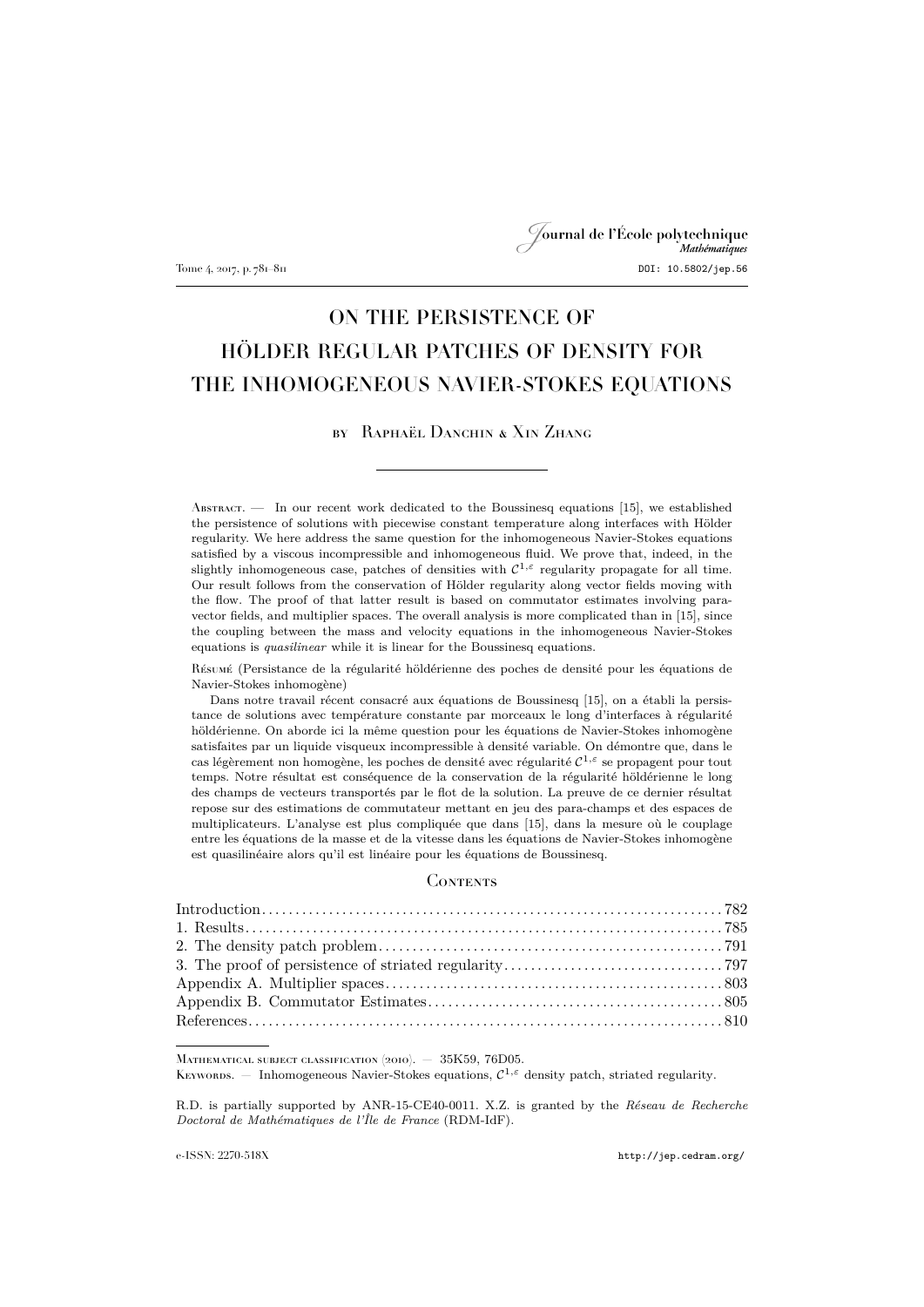## <span id="page-2-0"></span>**INTRODUCTION**

We are concerned with the following *inhomogeneous incompressible Navier-Stokes equations* in the whole space  $\mathbb{R}^N$  with  $N \geq 2$ :

<span id="page-2-1"></span>
$$
\begin{cases}\n\partial_t \rho + u \cdot \nabla \rho = 0, \\
\rho(\partial_t u + u \cdot \nabla u) - \mu \Delta u + \nabla P = 0, \\
\text{div } u = 0, \\
(\rho, u)|_{t=0} = (\rho_0, u_0).\n\end{cases}
$$

Above, the unknowns  $(\rho, u, P) \in \mathbb{R}_+ \times \mathbb{R}^N \times \mathbb{R}$  stand for the density, velocity vector field and pressure, respectively, and the so-called viscosity coefficient  $\mu$  is a positive constant.

A number of recent works have been dedicated to the mathematical analysis of the system [\(INS\)](#page-2-1). In particular, it is well-known that if  $\rho_0$  is positive and bounded, and  $\sqrt{\rho_0} u_0$  is in  $L^2(\mathbb{R}^N)$ , then the system [\(INS\)](#page-2-1) admits a global weak solution with finite energy (see [\[3\]](#page-30-1) and the references therein). That result has been extended by J. Simon in [\[25\]](#page-31-1) to the case  $\rho_0 \geq 0$ , and by P.-L. Lions in [\[23\]](#page-31-2) to viscosity coefficients depending on the density.

In [\[23\]](#page-31-2), P.-L. Lions raised the so-called *density patch problem*. It may be stated as follows: assume that  $\rho_0 = \mathbb{1}_{\mathcal{D}_0}$  for some domain  $\mathcal{D}_0$ . Can we find conditions on  $u_0$ that ensure that

<span id="page-2-2"></span>(0.1) 
$$
\rho(t) = \mathbb{1}_{\mathcal{D}_t} \quad \text{for all} \quad t \geq 0
$$

for some domain  $\mathcal{D}_t$  *with the same regularity as the initial one*?

Whenever  $\sqrt{\rho_0} u_0$  is in  $L^2(\mathbb{R}^N)$ , the renormalized solutions theory in [\[16\]](#page-31-3) by R. DiPerna and P.-L. Lions for transport equations ensures that the global weak solutions mentioned above have a volume preserving generalized flow  $\psi$  and that we do have [\(0.1\)](#page-2-2) with  $\mathcal{D}_t$  being the image of  $\mathcal{D}_0$  by  $\psi(t, \cdot)$ . However, without assuming more on  $u_0$ , it is very unlikely that one can get information on the persistence of regularity of  $\mathcal{D}_t$  for positive times.

The present paper aims at making one more step toward solving Lions' question, by considering the case where

<span id="page-2-3"></span>
$$
\rho_0 = \eta_1 \mathbb{1}_{\mathcal{D}_0} + \eta_2 \mathbb{1}_{\mathcal{D}_0^c},
$$

for some simply connected bounded domain  $\mathcal{D}_0$  of class  $\mathcal{C}^{1,\varepsilon}$ .

Our goal is to find as general as possible conditions on  $u_0$ , that guarantee that for all time  $t \geq 0$ , the domain  $\mathcal{D}_t := \psi(t, \mathcal{D}_0)$  remains  $\mathcal{C}^{1,\varepsilon}$ , and the density reads

<span id="page-2-4"></span>(0.3) 
$$
\rho(t, \cdot) = \eta_1 \mathbb{1}_{\mathcal{D}_t} + \eta_2 \mathbb{1}_{\mathcal{D}_t^c}.
$$

Several recent works give a partial answer to that issue if  $|\eta_1 - \eta_2|$  is small enough. Indeed, the paper by the first author with P.B. Mucha [\[11\]](#page-31-4) ensures that if  $\rho_0$  is given by [\(0.2\)](#page-2-3) and  $u_0$  belongs to the critical Besov space  $\dot{B}_{p,1}^{(N/p)-1}(\mathbb{R}^N)$  (see the definition below in  $(1.2)$ , then  $(0.3)$  is fulfilled for small time (and for all time if  $u_0$  is small)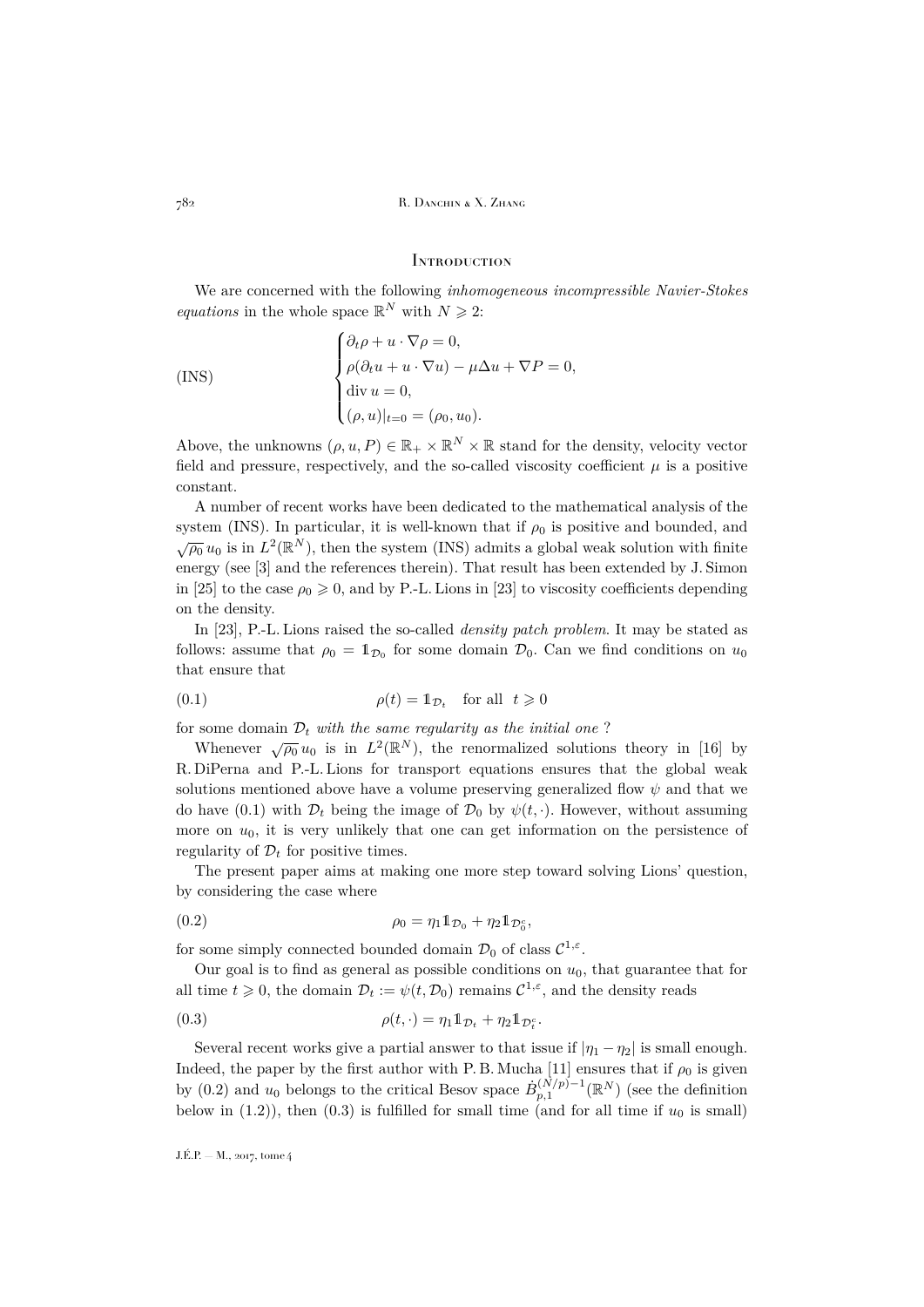and the  $\mathcal{C}^1$  regularity is preserved. Likewise, according to the work [\[18\]](#page-31-5) by J. Huang, M. Paicu and P. Zhang (see also [\[14\]](#page-31-6)), one may solve [\(INS\)](#page-2-1) if the initial density is close (for the  $L^{\infty}$  norm) to some positive constant and  $u_0$  belongs to

$$
\dot{B}^{(N/p)-1}_{p,r}(\mathbb{R}^N)\cap\dot{B}^{(N/p)+\delta-1}_{p,r}(\mathbb{R}^N)
$$

for some  $1 < r < \infty$ . As the flow of the corresponding solution is  $C^{1,\delta'}$  for all  $\delta' < \delta$ , one can deduce that if  $\rho_0$  is given by [\(0.2\)](#page-2-3) then the  $C^{1,\epsilon}$  regularity of the boundary is preserved *provided that*  $\varepsilon < \delta$  (as the flow need not be in  $\mathcal{C}^{1,\delta}$ ).

Finally, as noticed in [\[12\]](#page-31-7) then improved by M. Paicu, P. Zhang and Z. Zhang [\[24\]](#page-31-8), in the 2D case, if working *within the energy framework*, then one may avoid the smallness condition on the density and solve [\(INS\)](#page-2-1) globally if  $\rho_0$  and  $u_0$  just satisfy

$$
(0.4) \t 0 < \eta_1 \leqslant \rho_0 \leqslant \eta_2, \quad u_0 \in H^s(\mathbb{R}^2) \quad \text{for some } s > 0.
$$

As the constructed velocity field therein admits a  $\mathcal{C}^1$  flow, one can readily deduce that, if  $\rho_0$  is given by [\(0.2\)](#page-2-3) with  $\mathcal{D}_0 \subset \mathbb{R}^2$  then the  $\mathcal{C}^1$  regularity of the boundary is preserved.

The common point between the above works is that the hypotheses on  $u_0$  do not take into account the non-isotropic structure of  $\rho_0$ . Consequently, the maximal regularity that can be propagated for the patch is limited by the overall regularity of the initial velocity. In two recent papers [\[22,](#page-31-9) [21\]](#page-31-10) devoted to the 2D case (see also [\[20\]](#page-31-11) for the 3-D case), X. Liao and P. Zhang pointed out that *only tangential regularity along the boundary of*  $\mathcal{D}_0$  was needed to propagate high Sobolev regularity of the patch. They followed J.-Y. Chemin's approach in his work [\[7\]](#page-30-2) dedicated to the vortex patches problem for the 2-D incompressible Euler equations, and characterized the regularity of the boundary of the domain by means of one (or several) tangent vector fields that evolve according to the flow of the velocity field.

More precisely, assume with no loss of generality that  $\partial \mathcal{D}_0$  coincides with the level set  $f_0^{-1}(\{0\})$  of some (at least  $\mathcal{C}^1$ ) function  $f_0 : \mathbb{R}^N \to \mathbb{R}$  that does not degenerate in a neighborhood of  $\partial \mathcal{D}_0$ , namely there exists some open neighborhood  $V_0$  of  $\mathcal{D}_0$  such that

<span id="page-3-1"></span>(0.5) 
$$
\mathcal{D}_0 = f_0^{-1}(\{0\}) \cap V_0 \text{ and } \nabla f_0 \text{ does not vanish on } V_0.
$$

Then  $\mathcal{D}_t$  coincides with  $f_t^{-1}(\{0\})$ , where  $f_t \equiv f(t, \cdot) := f_0 \circ \psi_t^{-1}$  with  $\psi_t := \psi(t, \cdot)$ and  $\psi$  being the solution of the (integrated) ordinary differential equation:

<span id="page-3-0"></span>(0.6) 
$$
\psi(t,x) = x + \int_0^t u(\tau,\psi(\tau,x)) d\tau.
$$

Now, the tangent vector field  $X_t := \nabla^{\perp} f_t$  coincides with the evolution of  $X_0 := \nabla^{\perp} f_0$ along the flow of u, namely:<sup>(1)</sup>

<span id="page-3-2"></span>(0.7) 
$$
X(t, \cdot) := (\partial_{X_0} \psi_t) \circ \psi_t^{-1},
$$

<sup>&</sup>lt;sup>(1)</sup>For any vector field  $Y = Y^k(x)\partial_k$  and function f in  $\mathcal{C}^1(\mathbb{R}^N;\mathbb{R})$ , we denote by  $\partial_Y f$  the *directional derivative* of f along Y, that is, with the Einstein summation convention,  $\partial_Y f := Y^k \partial_k f =$  $Y \cdot \nabla f$ .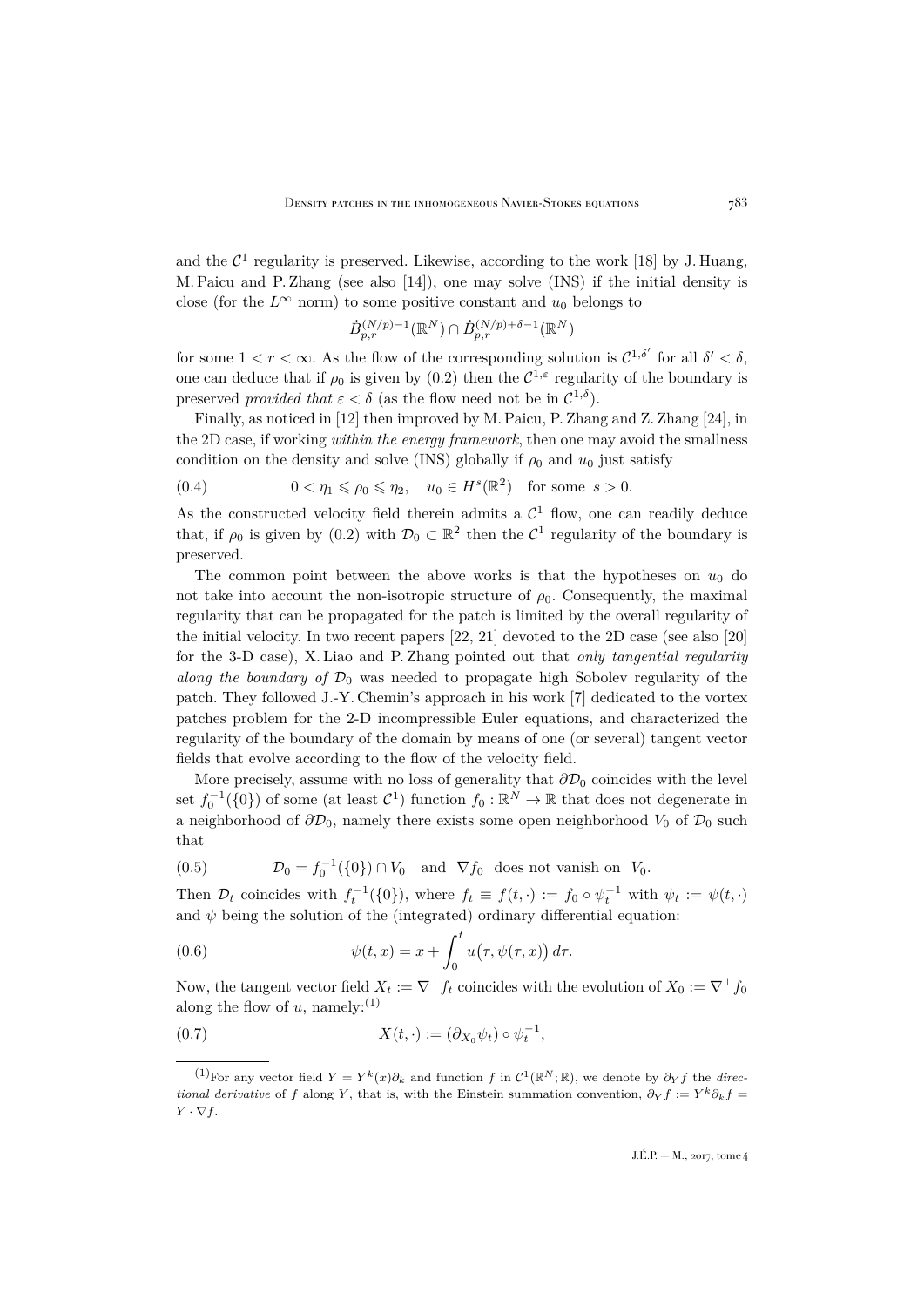and thus satisfies the transport equation

<span id="page-4-0"></span>(0.8) 
$$
\begin{cases} \partial_t X + u \cdot \nabla X = \partial_X u, \\ X|_{t=0} = X_0. \end{cases}
$$

Consequently, the problem of persistence of regularity for the patch reduces to that of the vector field  $X$  solution to  $(0.8)$ .

In their first paper [\[22\]](#page-31-9), X. Liao and P. Zhang justified that heuristics in the case where the jump  $|\eta_1 - \eta_2|$  is small enough, and  $u_0 \in (W^{1,p}(\mathbb{R}^2))^2$  for  $2 < p < 4$ . Their proof was essentially based on weighted  $L_p - L_q$  estimates for the velocity and allowed to propagate Sobolev regularity  $W^{k,p}$  of the boundary, with k large enough (in particular the boundary is at least  $C^{2,\epsilon}$  for some  $\epsilon > 0$ ). In a second paper [\[21\]](#page-31-10), after revisiting the approach of [\[24\]](#page-31-8) (that is Sobolev spaces  $H^s$  with  $s > 0$  and thus finite energy framework), X. Liao and P. Zhang succeeded in proving a similar result for *general* positive  $\eta_1$  and  $\eta_2$  in [\(0.2\)](#page-2-3). The corresponding level set function  $f_0$  has to be in  $W^{2+k,p}(\mathbb{R}^2)$  for some integer number  $k \geq 1$  and  $p \in ]2,4[$ , hence  $\mathcal{D}_0$  is still at least  $\mathcal{C}^{2,\varepsilon}$ . As regards the initial velocity field  $u_0$ , it has to satisfy the following *striated regularity* property along the vector field  $X_0 := \nabla^{\perp} f_0$ :

$$
\left(\partial_{X_0}^{\ell} u_0 \in B_{2,1}^{s+\varepsilon(k-\ell)/k}(\mathbb{R}^2)\right)^2 \text{ for all } \ell \in \{0,\ldots,k\}
$$

with  $0 < s < 1 - \varepsilon$  and  $(s, p)$  in  $[0, 1] \times [2, \min\{4, 2/(1-s)\}]$ .

In the present paper, we propose a simpler approach that allows to propagate just  $C^{1,\epsilon}$  Hölder regularity (for all  $\varepsilon \in (0,1]$ ), within a *critical* regularity framework. By critical, we mean that the solution space that we shall consider has the same scaling invariance by time and space dilations as [\(INS\)](#page-2-1) itself, namely:

$$
(0.9) \quad (\rho, u, P)(t, x) \longrightarrow (\rho, \lambda u, \lambda^2 P)(\lambda^2 t, \lambda x) \quad \text{and} \quad (\rho_0, u_0)(x) \longrightarrow (\rho_0, \lambda u_0)(\lambda x).
$$

That framework is by now classical for the homogeneous Navier-Stokes equations (that is  $\rho$  is a positive constant in [\(INS\)](#page-2-1)) in the whole space  $\mathbb{R}^N$  (see e.g. [\[4,](#page-30-3) [19\]](#page-31-12) and the references therein). As observed by the first author in [\[10\]](#page-31-13) (see also H. Abidi in [\[1\]](#page-30-4) and H. Abidi and M. Paicu in [\[2\]](#page-30-5)), working in a suitable critical functional framework is still relevant in the inhomogeneous situation.

*Acknowledgements*. — We are grateful to the referees for pointing out the work [\[17\]](#page-31-14) by F. Gancedo and E. García-Juárez that has been posted on arXiv a few weeks after we submitted our paper. There, in the 2D case, the  $\mathcal{C}^{1,\varepsilon}$  regularity of the interface is propagated whenever the density is given by [\(0.2\)](#page-2-3) with  $\eta_1 > 0$  and  $\eta_2 > 0$ , and  $u_0$  is in  $H^{\varepsilon'}$  for some  $\varepsilon' > \varepsilon$ . That result relies on the nice observation that in that particular case, the flow of the solution constructed in [\[24\]](#page-31-8) has  $C^{1,\epsilon}$  regularity *in all directions*. In the present paper, we are able to consider densities which are not piecewise constant (like in [\(0.2\)](#page-2-3) with a smooth variable  $\eta_1$  for example), and velocity fields that have just critical regularity but we need the density to be close to some positive constant.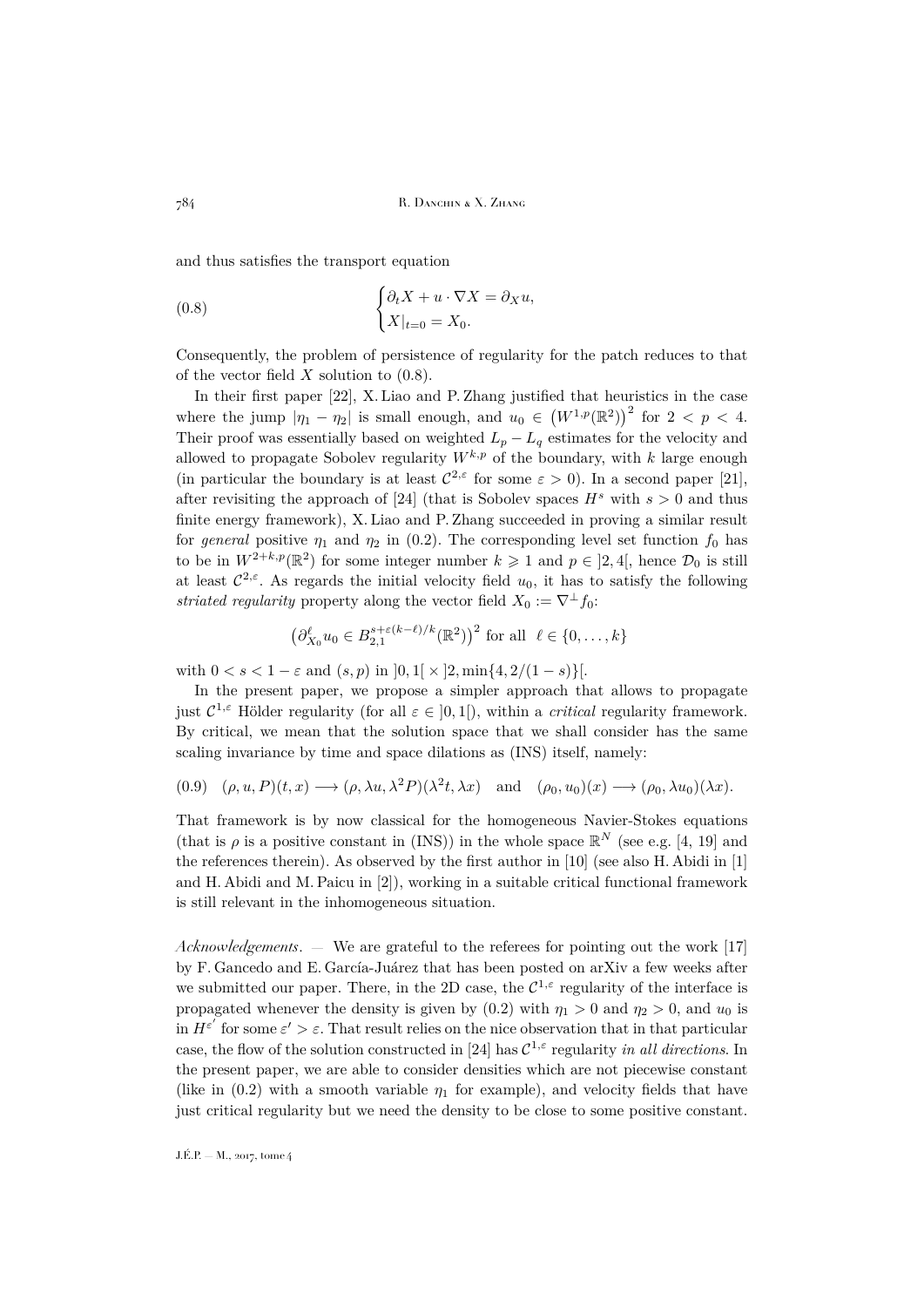Part of this work has been performed during a visit of the second author in Peking University. Zhifei Zhang and Chao Wang are warmly thanked for their welcome and stimulating discussions during this period.

### 1. Results

<span id="page-5-0"></span>Before stating our main result, we need to introduce a few notations. First, we recall the definition of Besov spaces: following [\[4,](#page-30-3) §2.2], we consider two smooth radial functions  $\chi$  and  $\varphi$  supported in  $\{\xi \in \mathbb{R}^N : |\xi| \leq 4/3\}$  and  $\{\xi \in \mathbb{R}^N : 3/4 \leq |\xi| \leq 8/3\},$ respectively, and satisfying

$$
(1.1) \quad \sum_{j\in\mathbb{Z}}\varphi(2^{-j}\xi)=1, \quad \forall \xi\in\mathbb{R}^N\smallsetminus\{0\}, \quad \chi(\xi)+\sum_{j\geqslant 0}\varphi(2^{-j}\xi)=1, \quad \forall \xi\in\mathbb{R}^N.
$$

Then we define Fourier truncation operators as follows:

 $\dot{\Delta}_j := \varphi(2^{-j}D), \ \dot{S}_j := \chi(2^{-j}D), \ \forall j \in \mathbb{Z}; \quad \Delta_j := \varphi(2^{-j}D), \ \forall j \geqslant 0, \quad \Delta_{-1} := \chi(D).$ For all triplet  $(s, p, r) \in \mathbb{R} \times [1, \infty]^2$ , the homogeneous Besov space  $\dot{B}_{p,r}^s(\mathbb{R}^N)$  (just denoted by  $\dot{B}_{p,r}^s$  if the value of the dimension is clear from the context) is defined by

<span id="page-5-1"></span>
$$
(1.2) \t\t \dot{B}_{p,r}^s(\mathbb{R}^N) := \{ u \in \mathcal{S}'_h(\mathbb{R}^N) : \|u\|_{\dot{B}_{p,r}^s} := \|2^{js}\|\dot{\Delta}_j u\|_{L^p}\|_{\ell^r(\mathbb{Z})} < \infty \},
$$

where  $\mathcal{S}'_h(\mathbb{R}^N)$  is the subspace of tempered distributions  $\mathcal{S}'(\mathbb{R}^N)$  defined by

$$
\mathcal{S}'_h(\mathbb{R}^N):=\big\{u\in \mathcal{S}'(\mathbb{R}^N):\lim_{j\to-\infty}\dot{S}_ju=0\,\big\}.
$$

We shall also use sometimes the following inhomogeneous Besov spaces:

$$
(1.3) \qquad B_{p,r}^{s}(\mathbb{R}^{N}) := \big\{ u \in \mathcal{S}'(\mathbb{R}^{N}) : ||u||_{B_{p,r}^{s}} := ||2^{js}||\Delta_{j}u||_{L^{p}}||_{\ell^{r}(\mathbb{N}\cup\{-1\})} < \infty \big\}.
$$

Throughout, we adopt the common notation  $b_{p,r}^s(\mathbb{R}^N)$  to denote  $B_{p,r}^s(\mathbb{R}^N)$  or  $\dot{B}^s_{p,r}({\mathbb{R}}^{N}).$ 

It is well-known that Sobolev or Hölder spaces belong to the Besov spaces hierarchy. For instance  $\dot{B}_{2,2}^s(\mathbb{R}^N)$  coincides with the homogeneous Sobolev space  $\dot{H}^s(\mathbb{R}^N)$ , and we have

(1.4) 
$$
B_{\infty,\infty}^s(\mathbb{R}^N) = \mathcal{C}^{0,s}(\mathbb{R}^N) = L^{\infty}(\mathbb{R}^N) \cap \dot{B}_{\infty,\infty}^s(\mathbb{R}^N) \text{ if } s \in ]0,1[.
$$

To emphasize that connection, we shall often use the notation  $\hat{\mathscr{C}}^s := \hat{B}^s_{\infty,\infty}$ (or  $\mathscr{C}^s := B^s_{\infty,\infty}$ ) for any  $s \in \mathbb{R}$ .

When investigating evolutionary equations in critical Besov spaces, it is wise to use the following *tilde homogeneous Besov spaces* first introduced by J.-Y. Chemin in [\[8\]](#page-30-6): for any  $T \in [0, +\infty]$  and  $(s, p, r, \gamma) \in \mathbb{R} \times [1, +\infty]^3$ , we set<sup>(2)</sup>

$$
\widetilde{L}_T^{\gamma}(\dot{B}_{p,r}^s) := \Big\{ u \in \mathcal{S}'([0,T[\times \mathbb{R}^N) : \lim_{j \to -\infty} \dot{S}_j u = 0 \text{ in } L_T^{\gamma}(L^{\infty}) \text{ and } ||u||_{\widetilde{L}_T^{\gamma}(\dot{B}_{p,r}^s)} < \infty \Big\},\
$$

<sup>&</sup>lt;sup>(2)</sup>For  $T \in ]0, +\infty[$ ,  $p \in [1, +\infty]$  and E a Banach space, the notation  $L^p_T(E)$  denotes the space of  $L^p$  functions on  $]0,T[$  with values in E, and  $L^p(\mathbb{R}_+;E)$  corresponds to the case  $T = +\infty$ . We keep the same notation for vector or matrix-valued functions.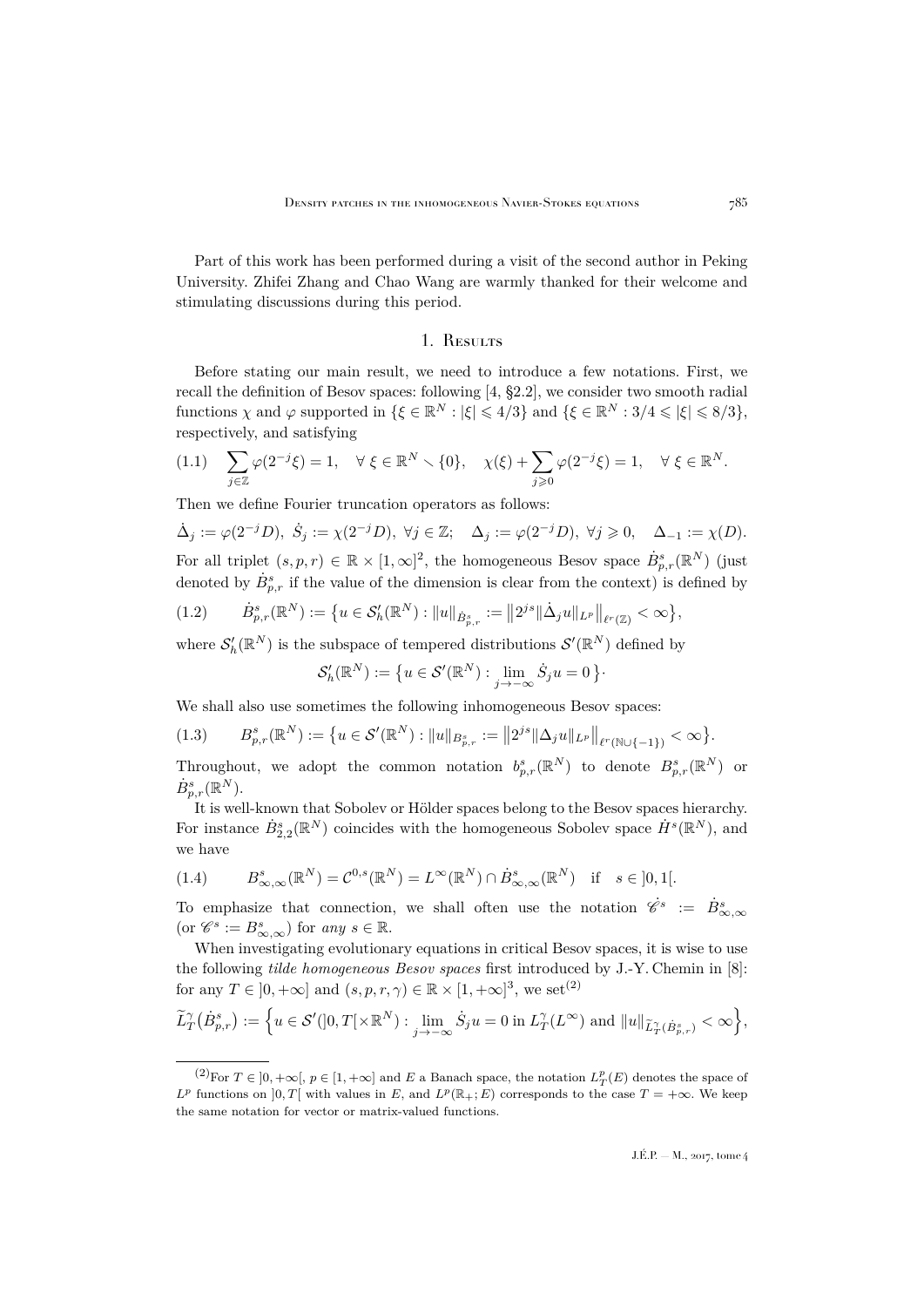where

$$
\|u\|_{\widetilde{L}^\gamma_T(\dot{B}^s_{p,r})}:=\big\|2^{js}\|\dot{\Delta}_j u\|_{L^\gamma_T(L^p)}\big\|_{\ell^r(\mathbb{Z})}<\infty.
$$

The index T will be omitted if equal to  $+\infty$ , and we shall denote

$$
\widetilde{\mathcal{C}}_b(\mathbb{R}_+;\dot{B}^s_{p,r}):=\widetilde{L}^\infty(\mathbb{R}_+;\dot{B}^s_{p,r})\cap\mathcal{C}(\mathbb{R}_+;\dot{B}^s_{p,r}).
$$

We also need to introduce the following spaces for  $(\sigma, p, T) \in \mathbb{R} \times [1, \infty] \times [0, \infty]$ :  $\dot{E}_p^{\sigma}(T) := \left\{ (v, \nabla Q) : v \in \widetilde{\mathcal{C}}_b([0, T[; \dot{B}_{p,1}^{(N/p)-1+\sigma}), (\partial_t v, \nabla^2 v, \nabla Q) \in L_T^1(\dot{B}_{p,1}^{(N/p)-1+\sigma}) \right\},$ 

endowed with the norm

$$
\|(v,\nabla Q)\|_{\dot{E}^\sigma_p(T)}:=\|v\|_{\widetilde{L}^\infty_T(\dot{B}_{p,1}^{(N/p)+\sigma-1})}+\|(\partial_t v,\nabla^2 v,\nabla Q)\|_{L^1_T(\dot{B}_{p,1}^{(N/p)+\sigma-1})}.
$$

For notational simplicity, we shall omit  $\sigma$  or T in the notation  $\dot{E}_p^{\sigma}(T)$  whenever  $\sigma$  is zero or  $T = \infty$ . For instance,  $\dot{E}_p := \dot{E}_p^0(\infty)$ .

Finally, we shall make use of *multiplier spaces* associated to pairs (E, F) of Banach spaces included in the set of tempered distributions. The definition goes as follows:

DEFINITION. – Let E and F be two Banach spaces embedded in  $\mathcal{S}'(\mathbb{R}^N)$ . The mul*tiplier space*  $\mathcal{M}(E \to F)$  (simply denoted by  $\mathcal{M}(E)$  if  $E = F$ ) is the set of those functions  $\varphi$  satisfying  $\varphi u \in F$  for all u in E and, additionally,

<span id="page-6-0"></span>(1.5) 
$$
\|\varphi\|_{\mathcal{M}(E\to F)} := \sup_{\substack{u \in E \\ \|u\|_E \leq 1}} \|\varphi u\|_F < \infty.
$$

It goes without saying that  $\|\cdot\|_{\mathcal{M}(E\to F)}$  is a norm on  $\mathcal{M}(E \to F)$  and that one may restrict the supremum in [\(1.5\)](#page-6-0) to any *dense* subset of E.

The following result that has been proved in [\[11\]](#page-31-4) is the starting point of our analysis:(3)

<span id="page-6-1"></span>THEOREM 1.1.  $-$  Let  $p \in [1, 2N]$  and  $u_0$  be a divergence-free vector field with coef $ficients \, \, in \, \, \dot{B}_{p,1}^{(N/p)-1}$ . Assume that  $\rho_0$  belongs to the multiplier space  $\mathcal{M}(\dot{B}_{p,1}^{(N/p)-1})$ . *There exist two constants* c *and* C *depending only on* p *and on* N *such that if*

$$
\|\rho_0-1\|_{\mathcal{M}(\dot{B}_{p,1}^{(N/p)-1})}+\|u_0\|_{\dot{B}_{p,1}^{(N/p)-1}}\leqslant c
$$

*then the system* [\(INS\)](#page-2-1) *in*  $\mathbb{R}^N$  *with*  $N \geq 2$  *has a unique solution*  $(\rho, u, \nabla P)$  *satisfying* 

$$
\rho\in L^\infty\Big(\mathbb{R}_+;\mathcal{M}\big(\dot B^{(N/p)-1}_{p,1}\big)\Big)\quad\text{and}\quad (u,\nabla P)\in \dot E_p.
$$

*Furthermore, the following inequality is fulfilled:*

<span id="page-6-2"></span>
$$
(1.6) \t\t\t\t||u||_{\widetilde{L}^{\infty}(\mathbb{R}^+;\dot{B}_{p,1}^{(N/p)-1})} + ||\partial_t u, \nabla^2 u, \nabla P||_{L^1(\mathbb{R}^+;\dot{B}_{p,1}^{(N/p)-1})} \leq C||u_0||_{\dot{B}_{p,1}^{(N/p)-1}}.
$$

 $(3)$ As the viscosity coefficient  $\mu$  will be fixed once and for all, we shall set it to 1 for notational simplicity. Likewise, we shall assume the reference density at infinity to be 1.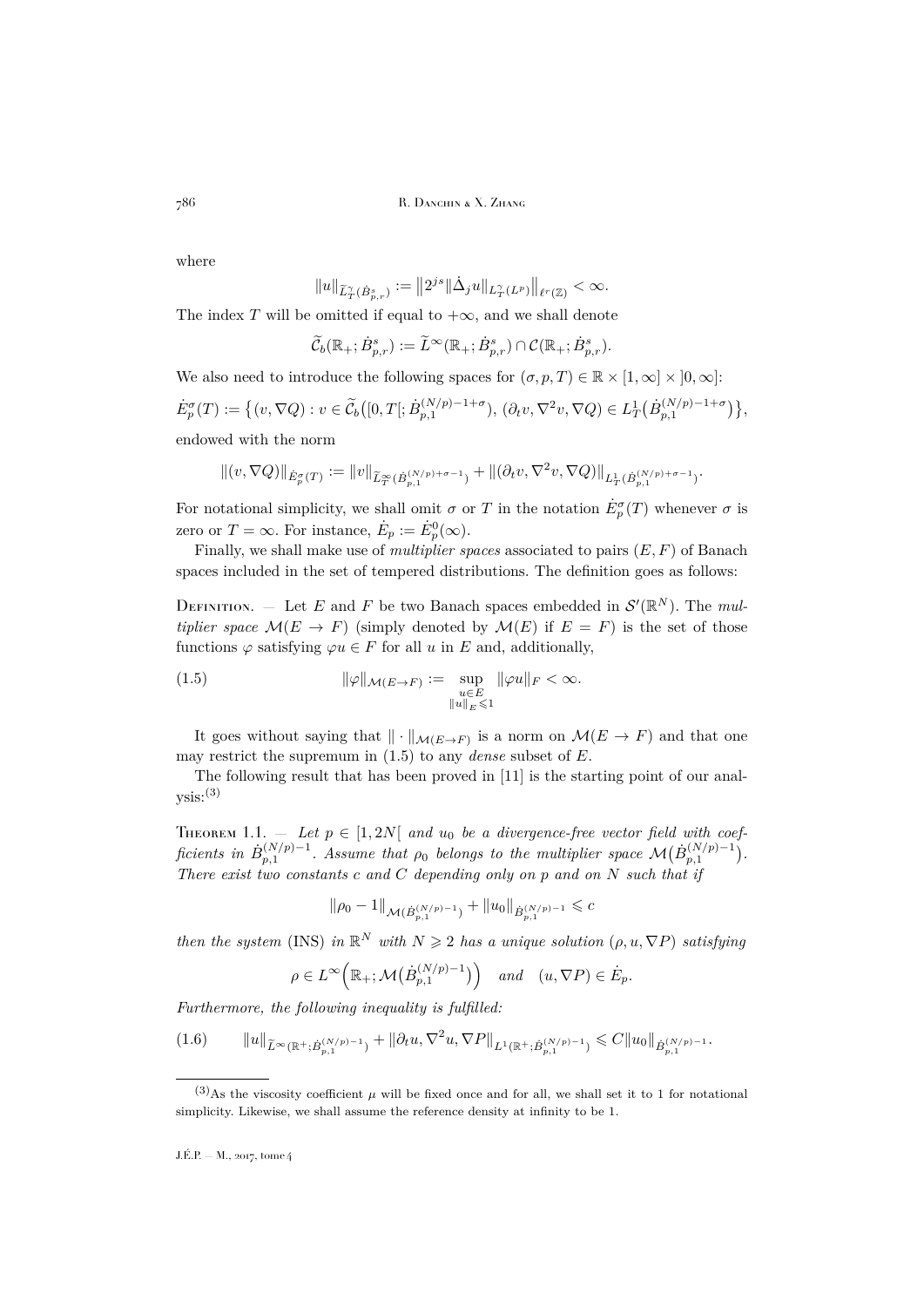By classical embedding, having  $\nabla^2 u$  in  $L^1(\mathbb{R}_+;\dot{B}_{p,1}^{(N/p)-1})$  implies that  $\nabla u$  is in  $L^1(\mathbb{R}_+;\mathcal{C}_b)$ . Therefore the flow  $\psi$  of u defined by  $(0.6)$  is in  $\mathcal{C}^1$ . Now, it has been observed in [\[11\]](#page-31-4) that for any uniformly  $\mathcal{C}^1$  bounded domain  $\mathcal{D}_0$ , the function  $\mathbb{1}_{\mathcal{D}_0}$ belongs to  $\mathcal{M}(\dot{B}_{p,1}^s)$  whenever  $-1+1/p < s < 1/p$ . Therefore, one may deduce from Theorem [1.1](#page-6-1) that if  $\rho_0$  is given by [\(0.2\)](#page-2-3), if  $u_0$  is in  $\dot{B}_{p,1}^{(N/p)-1}$  for some  $N-1 < p < 2N$ and if

$$
||u_0||_{\dot{B}_{p,1}^{(N/p)-1}} + |\eta_2 - \eta_1|
$$
 is small enough

then the system [\(INS\)](#page-2-1) admits a unique global solution  $(\rho, u, \nabla P)$  with  $(u, \nabla P)$  in  $\dot{E}_p$ and  $\rho$  given by [\(0.3\)](#page-2-4) with  $\mathcal{D}_t$  in  $\mathcal{C}^1$  for all time  $t \geq 0$ .

The (parabolic type) gain of regularity for u pointed out in Theorem [1.1](#page-6-1) is optimal, as well as the embedding of  $\dot{B}_{p,1}^{N/p}$  in the set of continuous bounded functions. Therefore, one cannot expect the flow of  $u$  given by Theorem [1.1](#page-6-1) to be in any Hölder space  $C^{1,\alpha}$  for some  $\alpha > 0$ , which prevents our propagating more than  $C^1$  regularity. Following [\[22,](#page-31-9) [21\]](#page-31-10), it is natural to make an additional tangential regularity assumption on  $u_0$ . This motivates the following general result of persistence of geometric structures for [\(INS\)](#page-2-1).

<span id="page-7-0"></span>THEOREM 1.2.  $-\text{Let } \varepsilon$  be in [0, 1] and p satisfy

$$
(1.7) \t\t N/2 < p < \min\left\{N/(1-\varepsilon), 2N\right\}
$$

Let  $u_0$  be a divergence-free vector field with coefficients in  $\dot{B}_{p,1}^{(N/p)-1}$ . Assume that the *initial density*  $\rho_0$  *is bounded and belongs to the multiplier space* 

<span id="page-7-2"></span>
$$
\mathcal{M}(\dot{B}_{p,1}^{(N/p)-1})\cap \mathcal{M}(\dot{B}_{p,1}^{(N/p)+\varepsilon-2}).
$$

*There exists a constant* c *depending only on* p *and* N *such that if*

<span id="page-7-1"></span>
$$
(1.8) \t\t ||\rho_0 - 1||_{\mathcal{M}(\dot{B}_{p,1}^{(N/p)-1}) \cap \mathcal{M}(\dot{B}_{p,1}^{(N/p)+\varepsilon-2}) \cap L^{\infty}} + ||u_0||_{\dot{B}_{p,1}^{(N/p)-1}} \leq c,
$$

*then the system* [\(INS\)](#page-2-1) *in*  $\mathbb{R}^N$  *has a unique global solution*  $(\rho, u, \nabla P)$  *with* 

$$
\rho \in L^{\infty}\Big(\mathbb{R}_+; L^{\infty}\cap \mathcal{M}\big(\dot{B}_{p,1}^{(N/p)-1}\big) \cap \mathcal{M}(\dot{B}_{p,1}^{(N/p)+\varepsilon-2})\Big) \quad \text{and} \quad (u, \nabla P) \in \dot{E}_p.
$$

*Moreover, for any vector field*  $X_0$  *with*  $C^{0,\varepsilon}$  *regularity (assuming in addition that*  $\varepsilon > 2 - N/p$  *if* div  $X_0 \not\equiv 0$ *), if the following conditions are fulfilled* 

$$
\partial_{X_0}\rho_0 \in \mathcal{M}(\dot{B}_{p,1}^{(N/p)-1} \longrightarrow \dot{B}_{p,1}^{(N/p)+\varepsilon-2}) \quad \text{and} \quad \partial_{X_0}u_0 \in \dot{B}_{p,1}^{(N/p)+\varepsilon-2},
$$

*then the system* [\(0.8\)](#page-4-0) *in*  $\mathbb{R}^N$  *has a unique global solution*  $X \in C_w(\mathbb{R}_+; \mathcal{C}^{0,\varepsilon})$ *, and we have*

$$
\partial_X \rho \in L^{\infty}\Big(\mathbb{R}_+; \mathcal{M}\big(\dot{B}_{p,1}^{(N/p)-1} \longrightarrow \dot{B}_{p,1}^{(N/p)+\varepsilon-2}\big)\Big) \quad \text{and} \quad (\partial_X u, \partial_X \nabla P) \in \dot{E}_p^{\varepsilon-1}.
$$

Some comments are in order: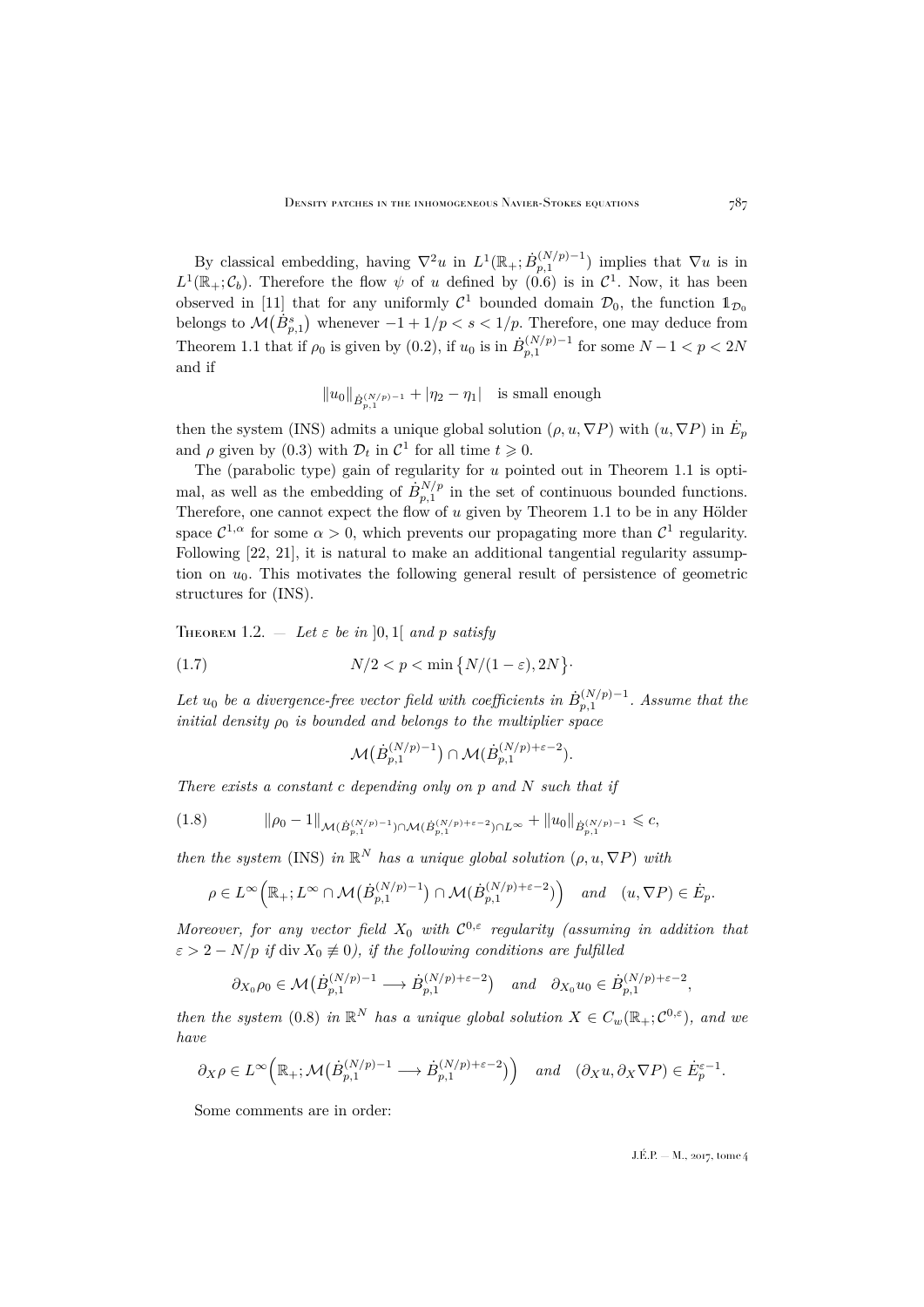788 R. DANCHIN & X. ZHANG

– The divergence-free property on  $X_0$  is conserved during the evolution because if one takes the divergence of  $(0.8)$ , then we get, remembering that div  $u = 0$ ,

(1.9) 
$$
\begin{cases} \partial_t \operatorname{div} X + u \cdot \nabla \operatorname{div} X = 0, \\ \operatorname{div} X|_{t=0} = \operatorname{div} X_0. \end{cases}
$$

– In the case div  $X_0 \neq 0$ , the additional constraint on  $(\varepsilon, p)$  is due to the fact that the product of a general  $\mathcal{C}^{0,\varepsilon}$  function with a  $\dot{B}_{p,1}^{(N/p)-2}$  distribution need not be defined if the sum of regularity coefficients, namely  $\varepsilon + (N/p) - 2$ , is negative.

– The vector field  $X$  given by  $(0.8)$  has the Finite Propagation Speed Property. Indeed, from the definitions of the flow and of the space  $\dot{E}_p$ , and from the embedding of  $\dot{B}_{p,1}^{N/p}(\mathbb{R}^N)$  in  $\mathcal{C}_b(\mathbb{R}^N)$ , we readily get<sup>(4)</sup> for all  $t \geq 0$  and  $x \in \mathbb{R}^N$ ,

$$
\left|\psi(t,x)-x\right|\lesssim \sqrt{t}\left\|u\right\|_{L^{2}_{t}(\dot{B}^{N/p}_{p,1})}\leqslant C\sqrt{t}\left\|u_{0}\right\|_{\dot{B}^{(N/p)-1}_{p,1}}.
$$

Therefore, if the initial vector field  $X_0$  is supported in the set  $K_0$  then  $X(t)$  is supported in some set  $K_t$  such that

$$
diam(K_t) \leq diam(K_0) + C\sqrt{t} ||u_0||_{\dot{B}_{p,1}^{(N/p)-1}}.
$$

– One can prove a similar result (only local in time) for *large*  $u_0$  in  $\dot{B}_{p,1}^{(N/p)-1}$ . Moreover, we expect our method to be appropriate for handling Hölder regularity  $\mathcal{C}^{k,\varepsilon}$ if making suitable assumptions on  $\partial_{X_0}^j \rho_0$  and  $\partial_{X_0}^j u_0$  for  $j = 0, \ldots, k$ . We refrained from writing out here this generalization to keep the presentation as short as possible.

In the density patch situation (that is if  $\rho_0$  is given by [\(0.2\)](#page-2-3)) the condition on  $\partial_{X_0}\rho_0$ is trivially satisfied as the derivative of the density along any continuous vector field that is tangent to  $\partial \mathcal{D}_0$ , vanishes. This implies the following statement of propagation of Hölder regularity of density patches for [\(INS\)](#page-2-1) in the plane:

<span id="page-8-0"></span>THEOREM 1.3.  $-$  Let  $\mathcal{D}_0$  be a simply connected bounded domain of  $\mathbb{R}^2$  satisfying [\(0.5\)](#page-3-1) *for some function*  $f_0 \in C^{1,\epsilon}(\mathbb{R}^2;\mathbb{R})$  *with*  $\epsilon$  *in*  $]0,1[$ *. There exists a constant*  $\eta_0$  *depending only on*  $\mathcal{D}_0$  *and such that if* 

<span id="page-8-1"></span>(1.10) 
$$
\rho_0 := (1 + \eta) \mathbb{1}_{\mathcal{D}_0} + \mathbb{1}_{\mathcal{D}_0^c} \quad with \quad \eta \in ]-\eta_0, \eta_0[
$$

and if the divergence free vector-field  $u_0 \in S'_h(\mathbb{R}^2)$  has vorticity  $\omega_0 := \partial_1 u_0^2 - \partial_2 u_0^1$ *given by*

<span id="page-8-2"></span>(1.11) 
$$
\omega_0 = \overline{\omega}_0 + \widetilde{\omega}_0 \mathbb{1}_{\mathcal{D}_0} \quad \text{with} \quad \text{div}(\overline{\omega}_0 \nabla^{\perp} f_0) = 0 \quad \text{and} \quad \int_{\mathbb{R}^2} \omega_0 dx = 0
$$

*for some small enough compactly supported functions*  $(\overline{\omega}_0, \widetilde{\omega}_0)$  *in*  $L^p(\mathbb{R}^2) \times C^{\varepsilon'}(\mathbb{R}^2)$ <br>with  $0 \leqslant \epsilon' \leqslant e$  and  $1 \leqslant r \leqslant 2$  ((2) a) than the system (INS) has a unique solution *with*  $0 < \varepsilon' < \varepsilon$  and  $1 < p < 2/(2 - \varepsilon)$ , then the system [\(INS\)](#page-2-1) has a unique solution

<sup>&</sup>lt;sup>(4)</sup>All over the paper, we agree that  $A \lesssim B$  means  $A \leqslant CB$  for some harmless "constant" C, the meaning of which may be guessed from the context.

J.É.P. — M., 2017, tome 4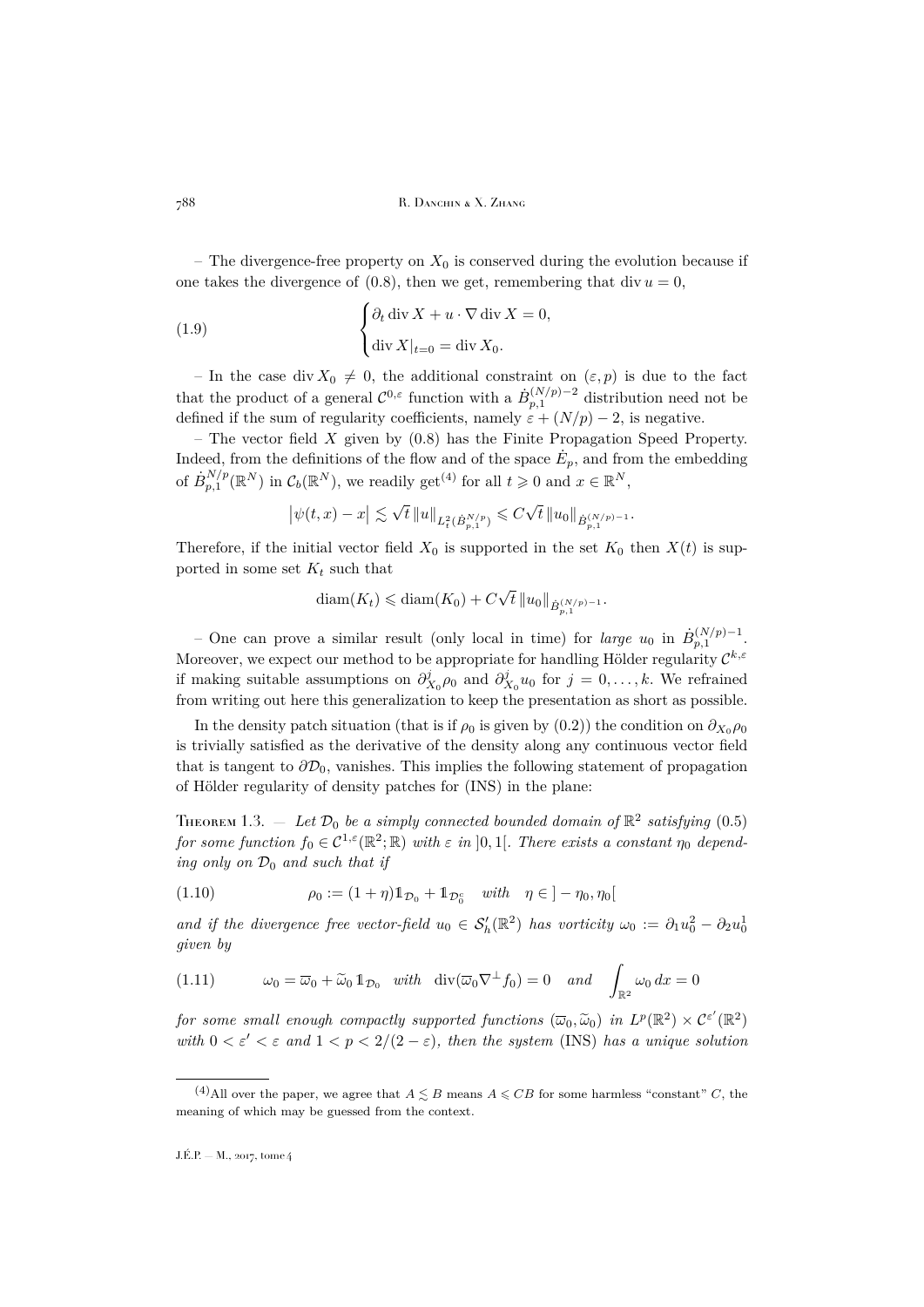$(\rho, u, \nabla P)$  *with the properties listed in Theorem [1.1](#page-6-1). Moreover, if we denote by*  $\psi(t, \cdot)$ *the flow of u then for all*  $t \geq 0$ *, we have* 

<span id="page-9-1"></span>(1.12) 
$$
\rho(t, \cdot) := (1 + \eta) \mathbb{1}_{\mathcal{D}_t} + \mathbb{1}_{\mathcal{D}_t^c} \text{ with } \mathcal{D}_t := \psi(t, \mathcal{D}_0),
$$

and  $\mathcal{D}_t$  *remains a simply connected bounded domain of class*  $C^{1,\varepsilon}$ .

REMARK 1.4. — Of course, one can take  $\overline{\omega}_0 \equiv 0$  or  $\widetilde{\omega}_0 \equiv 0$  in the above statement.

The zero average condition guarantees that  $u_0$  belongs to some homogeneous Besov space  $\dot{B}_{p,1}^{(2/p)-1}$  (so as to apply Theorem [1.2\)](#page-7-0). It is not needed if we have constant vortex pattern in  $\mathbb{R}^2$  (see Theorem [2.3\)](#page-14-0) or if the dimension  $N = 3$  (see Theorem [2.4\)](#page-15-0).

REMARK 1.5. — We imposed the particular structure of the vorticity in Theorem [1.3](#page-8-0) just to give an explicit example for which  $(0.3)$  with regularity  $\mathcal{C}^{1,\varepsilon}$  holds true. It goes without saying that one can consider a much more general class of initial velocities: according to Theorem [1.2,](#page-7-0) it suffices that  $u_0$  satisfies the smallness condition of Theo-rem [1.1](#page-6-1) and that  $\text{div}(\nabla^{\perp} f_0 \otimes u_0)$  is in  $\dot{B}_{p,1}^{(2/p)+\varepsilon-2}$  for some  $1 < p < \min\{4, 2/(1-\varepsilon)\}.$ In other words, we just need " $u_0$  to have  $\varepsilon$  more regularity in the direction that is tangential to the patch of density." This is of course satisfied if  $u_0$  vanishes in a neighborhood of  $\mathcal{D}_0$ . However, one may consider much more singular examples like the case where  $u_0$  is compactly supported and behaves locally near some  $x_0 \notin \partial \mathcal{D}_0$ , like the function  $|x - x_0|^{-1}(-\log|x - x_0|)^{-(1+\delta)}$  with  $\delta > 0$ .

REMARK 1.6. — Similar results, only local in time, hold true for large  $u_0$  with critical regularity.

We end this section with a short presentation of the main ideas of the proof of Theorem [1.2.](#page-7-0) From Theorem [1.1,](#page-6-1) we have a global solution  $(\rho, u, \nabla P)$  such that  $\rho \in L^{\infty}(\mathbb{R}_+;\mathcal{M}(\dot{B}_{p,1}^{(N/p)-1}))$  and  $(u,\nabla P) \in \dot{E}_p$ . As already explained, our main task is to prove that  $X(t, \cdot)$  remains in  $\mathcal{C}^{0,\varepsilon}$  for all time. Now, in light of [\(0.8\)](#page-4-0), we have

$$
X(t,x) = X_0(\psi_t^{-1}(x)) + \int_0^t \partial_X u(t', \psi_{t'}(\psi_t^{-1}(x))) dt'.
$$

Therefore, because  $\psi_t$  is a  $\mathcal{C}^1$  diffeomorphism of  $\mathbb{R}^N$ , it suffices to show that  $\partial_X u$  is in  $L^1_{loc}(\mathbb{R}_+;\mathcal{C}^{0,\varepsilon})$ . To this end, it is natural to look for a suitable evolution equation for  $\partial_X u$ . Since [\(0.8\)](#page-4-0) means that  $[D_t, \partial_X] = 0$ , where  $D_t := \partial_t + u \cdot \nabla$  stands for the material derivative associated to  $u$ , differentiating the momentum equation of  $(INS)$ along  $X$  yields

<span id="page-9-0"></span>(1.13) 
$$
\rho D_t \partial_X u + \partial_X \rho D_t u - \partial_X \Delta u + \partial_X \nabla P = 0.
$$

Even though [\(1.13\)](#page-9-0) has some similarities with the Stokes system, it is not clear that it does have the same smoothing properties, as its coefficients have very low regularity. One of the difficulties lies in the product of the discontinuous function  $\rho$  with  $D_t\partial_Xu$ , as having only  $\partial_X u$  in  $\mathcal{C}^{0,\varepsilon}$  suggests that  $D_t\partial_X u$  has *negative* regularity. At the same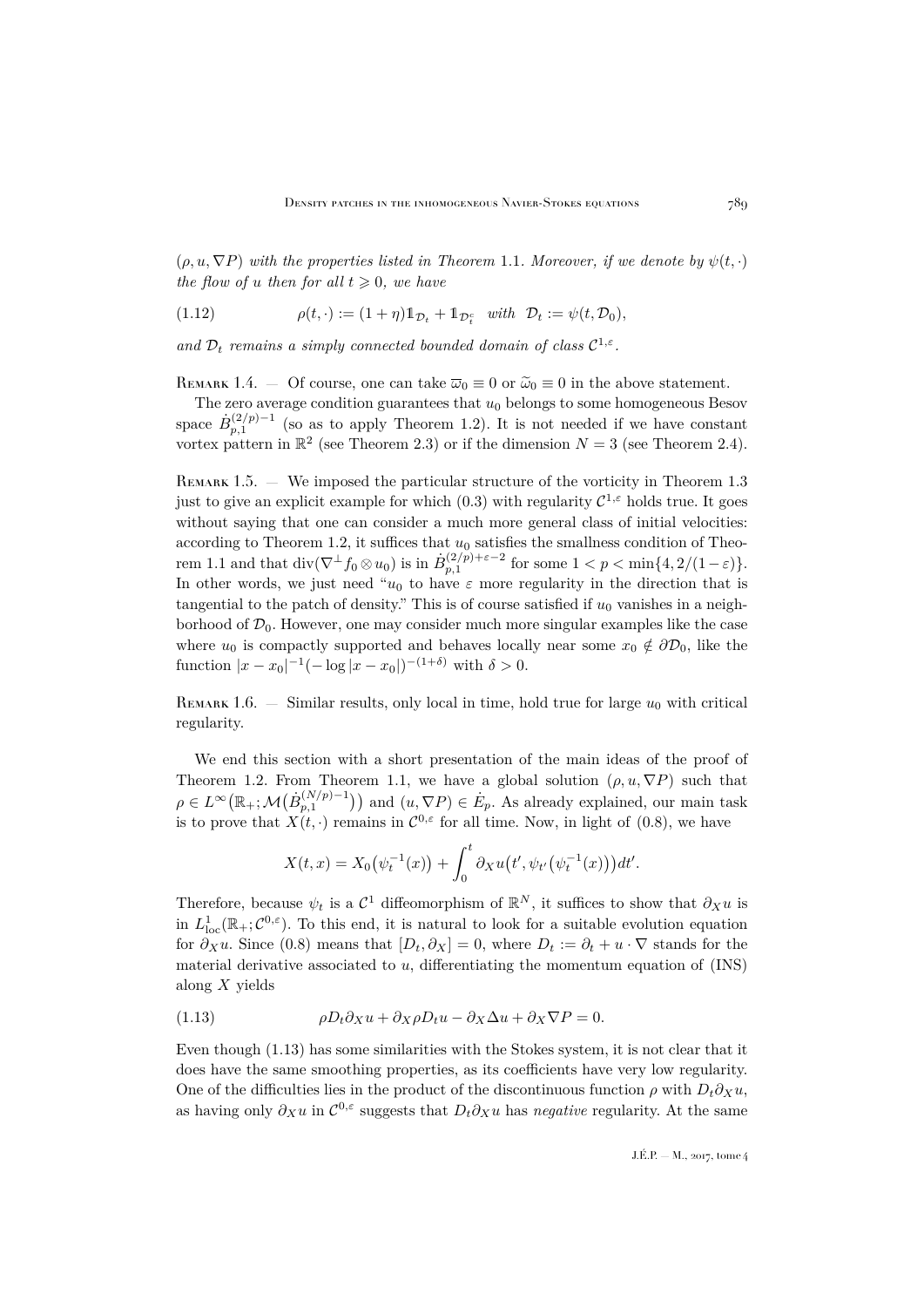time, the term with  $\partial_X \rho$  is harmless as, owing to  $[D_t, \partial_X] = 0$  and to the mass equation, we have

<span id="page-10-2"></span>
$$
(1.14) \t\t D_t \partial_X \rho = 0.
$$

Hence any (reasonable) regularity assumption for  $\partial_{X_0} \rho_0$  persists through the evolution.

Our strategy is to assume that  $\rho$  belongs to the multiplier space corresponding to the space to which  $D_t \partial_X u$  is expected to belong. As the flow is  $\mathcal{C}^1$ , propagating multiplier information is straightforward (see Lemma [A.3\)](#page-24-0). This new viewpoint spares us the tricky energy estimates and iterated differentiation along vector fields (requiring higher regularity of the patch) that were the cornerstone of the work by X. Liao and P. Zhang. In fact, *under the smallness assumption* [\(1.8\)](#page-7-1) which, unfortunately, forces the fluid to have small density variations, we succeed in closing the estimates using *only one* differentiation along X. This makes the proof rather elementary and allows us to propagate low Hölder regularity.

Whether one can differentiate terms like  $\Delta u$  or  $\nabla P$  along X within our critical regularity framework is not totally clear, though. Therefore, as in our recent work [\[15\]](#page-31-0) dedicated to the incompressible Boussinesq system, we shall replace differentiation along vector-fields by *para-differentiation*.

Let us briefly recall how it works. Fix some suitably large integer  $N_0$  and introduce the following *paraproduct* and *remainder* operators (after J.-M. Bony in [\[5\]](#page-30-7)):

$$
\dot{T}_u v := \sum_{j \in \mathbb{Z}} \dot{S}_{j-N_0} u \dot{\Delta}_j v \quad \text{and} \quad \dot{R}(u, v) \equiv \sum_{j \in \mathbb{Z}} \dot{\Delta}_j u \ddot{\dot{\Delta}}_j v := \sum_{\substack{j \in \mathbb{Z} \\ |j-k| \leqslant N_0}} \dot{\Delta}_j u \dot{\Delta}_k v.
$$

Then any product may be formally decomposed as follows:

(1.15) 
$$
uv = \dot{T}_u v + \dot{T}_v u + \dot{R}(u, v).
$$

To overcome the problem with the definition of  $\partial_X \Delta u$  and  $\partial_X \nabla P$ , we shall change the vector field X to the para-vector field operator  $\mathcal{T}_{X}$  : =  $\mathcal{T}_{X} \mathcal{R} \partial_k$  which, in our regularity framework, will turn out to be *the principal part* of operator  $\partial_X$ . Indeed, for any pair  $(X, f)$ , the decomposition  $(1.15)$  ensures that

<span id="page-10-1"></span><span id="page-10-0"></span>
$$
(\dot{\mathcal{T}}_X - \partial_X)f = \dot{\mathcal{T}}_{\partial_k f} X^k + \partial_k \dot{R}(f, X^k) - \dot{R}(f, \text{div } X).
$$

Therefore, taking advantage of classical continuity results for operators  $\dot{T}$  and  $\dot{R}$ (see [\[4\]](#page-30-3)), we discover that

(1.16) 
$$
\|(\dot{T}_X - \partial_X)f\|_{\dot{B}_{p,1}^{(N/p)+\varepsilon-2}} \lesssim \|f\|_{\dot{B}_{p,1}^{(N/p)-1}} \|X\|_{\dot{\mathscr{C}}^{\varepsilon}}
$$

whenever  $(\varepsilon, p) \in [0, 1] \times [1, +\infty]$  fulfills:

<span id="page-10-3"></span>(1.17) 
$$
N/p \in ]1-\varepsilon, 2[
$$
 if div  $X = 0$ , and  $N/p \in ]2-\varepsilon, 2[$  otherwise.

In our situation, we will apply [\(1.16\)](#page-10-1) with  $f = \nabla P$  or  $\Delta u$ , which are in  $L^1\big(\mathbb{R}_+;\dot B^{(N/p)-1}_{p,1}(\mathbb{R}^N)\big).$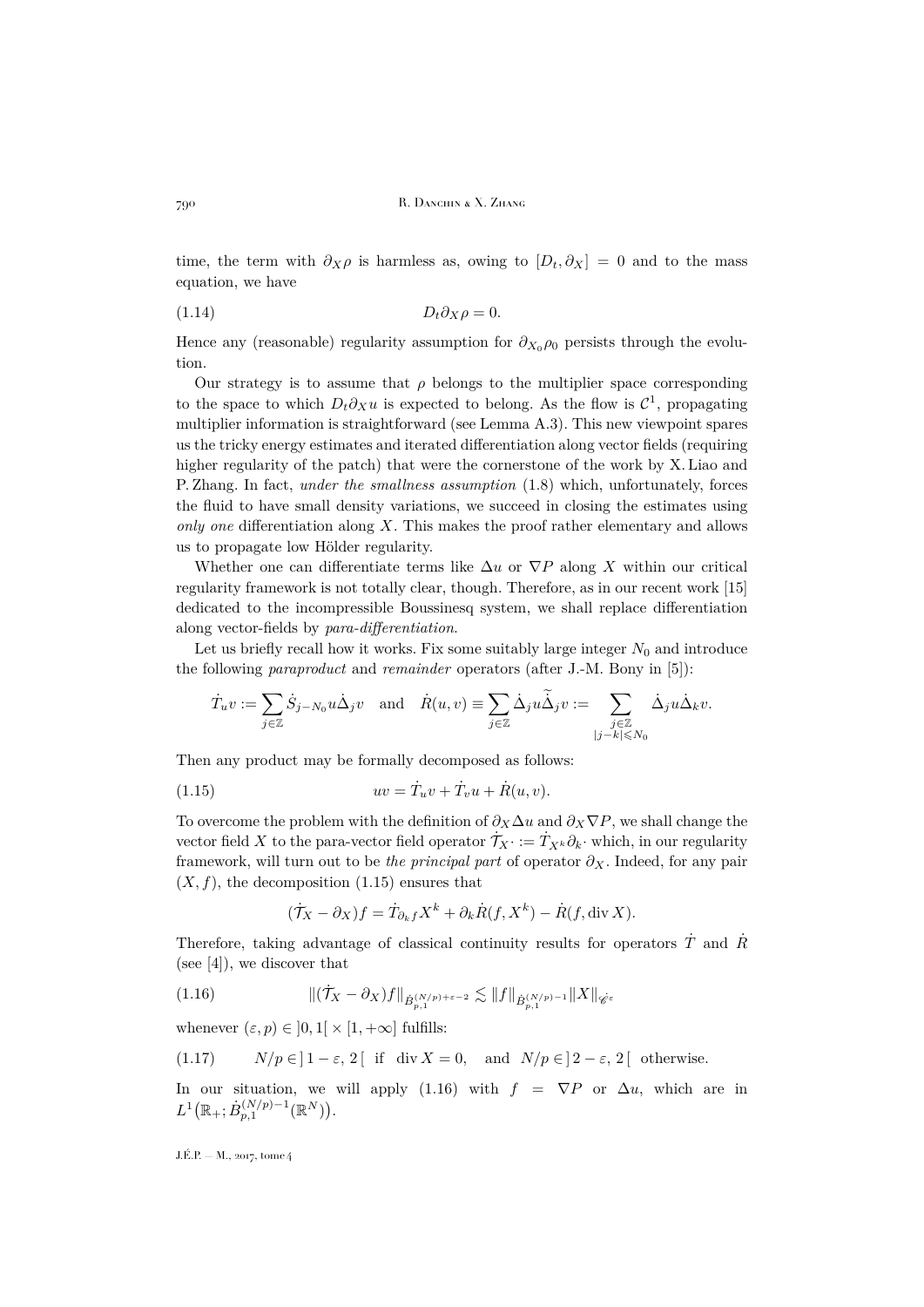Now, incising the term  $\partial_X u$  by the scalpel  $\dot{\mathcal{T}}_X$  in [\(1.13\)](#page-9-0) and applying  $\dot{\mathcal{T}}_X$  to the third equation of [\(INS\)](#page-2-1) yield

<span id="page-11-1"></span>(1.18) 
$$
\begin{cases} \rho D_t \dot{\mathcal{T}}_X u - \Delta \dot{\mathcal{T}}_X u + \nabla \dot{\mathcal{T}}_X P = g, \\ \operatorname{div} \dot{\mathcal{T}}_X u = \operatorname{div} (\dot{T}_{\partial_k X} u^k - \dot{T}_{\operatorname{div} X} u), \\ \dot{\mathcal{T}}_X u|_{t=0} = \dot{\mathcal{T}}_{X_0} u_0 \end{cases}
$$

with

<span id="page-11-2"></span>(1.19) 
$$
g := -\rho[\dot{\mathcal{T}}_X, D_t]u + [\dot{\mathcal{T}}_X, \Delta]u - [\dot{\mathcal{T}}_X, \nabla]P + (\partial_X - \dot{\mathcal{T}}_X)(\Delta u - \nabla P) - \partial_X \rho D_t u + \rho(\dot{\mathcal{T}}_X - \partial_X)D_t u.
$$

This surgery leading to [\(1.18\)](#page-11-1) is effective for three reasons. First, all the commutator terms in [\(1.19\)](#page-11-2) are under control (see the Appendix). Second,  $D_t\partial_Xu$  and  $D_t\dot{\mathcal{T}}_Xu$ are in the same Besov space, and the multiplier type regularity on the density that was pointed out before is thus appropriate. Last, the condition [\(1.8\)](#page-7-1) ensures that  $(\mathcal{T}_X - \partial_X)u$  is a remainder term. Of course, the divergence free condition need not be satisfied by  $\mathcal{T}_X u$ , but one can further modify [\(1.18\)](#page-11-1) so as to enter in the standard maximal regularity theory. Then, under the smallness condition [\(1.8\)](#page-7-1), one can close the estimates involving  $\partial_X u$  or  $\partial_X \rho$ , globally in time.

The rest of the paper unfolds as follows. In the next section, we show that Theorem [1.2](#page-7-0) entails a general (but not so explicit) result of persistence of Hölder regularity for patches of density in any dimension. We shall then obtain Theorem [1.3,](#page-8-0) and an analogous result in dimension  $N = 3$  $N = 3$ . Section 3 is devoted to the proof of our general result of all-time persistence of striated regularity (Theorem [1.2\)](#page-7-0). Some technical results pertaining to commutators and multiplier spaces are postponed in appendix.

#### 2. The density patch problem

<span id="page-11-0"></span>This section is devoted to the proof of results of persistence of regularity for patches of constant densities, taking Theorem [1.2](#page-7-0) for granted. Throughout this section we shall use repeatedly the fact (proved in e.g. [\[11,](#page-31-4) Lem. A.7]) that for any (not necessarily bounded) domain  $D$  of  $\mathbb{R}^N$  with uniform  $\mathcal{C}^1$  boundary, we have

$$
\mathbb{1}_{\mathcal{D}} \in \mathcal{M}(\dot{B}_{p,r}^{s}(\mathbb{R}^{N})) \quad \text{whenever} \quad (s,p,r) \in \left] (1/p) - 1, 1/p \right[ \times \left] 1, \infty \right[ \times \left[ 1, \infty \right].
$$

From that property, we deduce that if  $(\varepsilon, p) \in ]0, 1[ \times ]N-1, \frac{N-1}{1-\varepsilon} [$ , then the density  $\rho_0$ given by [\(1.10\)](#page-8-1) belongs to  $\mathcal{M}(\dot{B}_{p,r}^{(N/p)-1}(\mathbb{R}^N)) \cap \mathcal{M}(\dot{B}_{p,r}^{(N/p)+\varepsilon-2}(\mathbb{R}^N)).$ 

As a start, let us give a result of persistence of regularity, under rather general hypotheses.

<span id="page-11-4"></span>PROPOSITION 2.1. — *Assume that*  $\rho_0$  *is given by* [\(1.10\)](#page-8-1) *with small enough*  $\eta$  *and some*  $C^{1,\varepsilon}$  *domain*  $\mathcal{D}_0$  *of*  $\mathbb{R}^N$  *satisfying* [\(0.5\)](#page-3-1)*. Let*  $u_0$  *be a small enough divergence*  $f$ ree vector field with coefficients in  $\dot{B}^{(N/p)-1}_{p,1}$  for some

<span id="page-11-3"></span>(2.1) 
$$
N - 1 < p < \min\left\{ (N - 1)/(1 - \varepsilon), 2N \right\}.
$$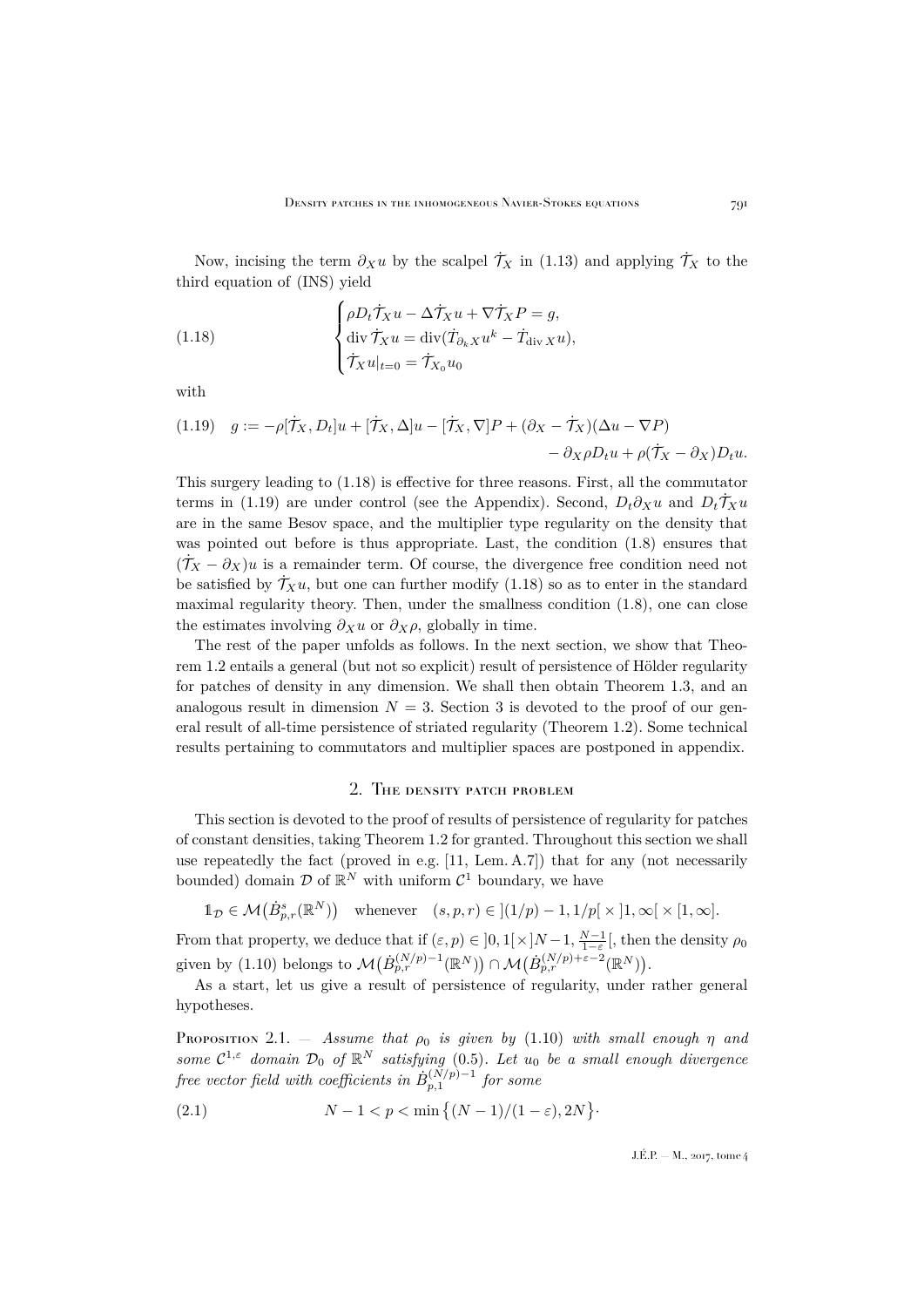*Consider a family*  $(X_{\lambda,0})_{\lambda \in \Lambda}$  *of*  $C^{0,\varepsilon}$  *divergence free vector fields tangent to*  $\mathcal{D}_0$  *and* such that  $\partial_{X_{\lambda,0}} u_0 \in \dot{B}_{p,1}^{(N/p)+\varepsilon-2}$  for all  $\lambda \in \Lambda$ .

*Then the unique solution*  $(\rho, u, \nabla P)$  *of* [\(INS\)](#page-2-1) *given by Theorem* [1.1](#page-6-1) *satisfies the following additional properties:*

 $\rho(t, \cdot)$  *is given by* [\(1.12\)](#page-9-1),

– *all the time-dependent vector fields*  $X_{\lambda}$  *solutions to* [\(0.8\)](#page-4-0) *with initial data*  $X_{\lambda,0}$ *are in*  $L^{\infty}_{loc}(\mathbb{R}_+;\mathcal{C}^{0,\varepsilon})$  *and remain tangent to the patch for all time.* 

*Proof.* – Assumptions [\(1.10\)](#page-8-1) and [\(2.1\)](#page-11-3) guarantee that  $\rho_0$  is in

$$
\mathcal{M}(\dot{B}_{p,1}^{(N/p)-1}) \cap \mathcal{M}(\dot{B}_{p,1}^{(N/p)-2+\varepsilon}),
$$

and that [\(1.8\)](#page-7-1) is fulfilled if  $\eta$  and  $u_0$  are small enough. Of course,  $\partial_{X_{\lambda,0}}\rho_0 \equiv 0$  for all  $\lambda \in \Lambda$  because the vector fields  $X_{\lambda,0}$  are tangent to the boundary. Therefore, applying Theorem [1.2](#page-7-0) ensures that all the vector fields  $X_{\lambda}$  are in  $L^{\infty}_{loc}(\mathbb{R}_{+};\mathcal{C}^{0,\varepsilon})$ . Now, if we consider a level set function  $f_0$  in  $C^{1,\varepsilon}$  associated to  $\mathcal{D}_0$  as in  $(0.5)$ , then  $f_t := f_0 \circ \psi_t$ is associated to the transported domain  $\mathcal{D}_t = \psi_t(\mathcal{D}_0)$ , and we have

(2.2) 
$$
D_t \nabla f = -\nabla u \cdot \nabla f \quad \text{with} \quad (\nabla u)_{ij} = \partial_i u^j.
$$

Therefore, as  $X_{\lambda}$  satisfies [\(0.8\)](#page-4-0), we have

<span id="page-12-1"></span>
$$
D_t(X_\lambda \cdot \nabla f) = (D_t X_\lambda) \cdot \nabla f + X_\lambda \cdot (D_t \nabla f) = 0,
$$

which ensures that  $X_{\lambda}$  remains tangent to the patch for all time.

*Example.* As a consequence of Bony decomposition and of div  $X_{\lambda,0} \equiv 0$ , we have

$$
\partial_{X_{\lambda,0}} u_0 = \dot{T}_{X_{\lambda,0}} u_0 + \dot{T}_{\partial_k u_0} X_{\lambda,0}^k + \text{div } \dot{R}(u_0, X_{\lambda,0}).
$$

Hence, if  $u_0 \in \dot{B}_{p,1}^{(N/p)-1} \cap \dot{B}_{p,1}^{(N/p)+\varepsilon-1}$  with p satisfying [\(2.1\)](#page-11-3), then the conditions of Proposition [2.1](#page-11-4) are fulfilled. In fact, the additional regularity  $\dot{B}_{p,1}^{(N/p)+\varepsilon-1}$  of  $u_0$ implies that the flow  $\psi_t$  is in  $\mathcal{C}^{1,\varepsilon}$ , because the solution  $(u, \nabla P)$  lies in  $\dot{E}^{\varepsilon}_{q}$  for some  $q > (N-1)/(1-\varepsilon)$ . This is a consequence of the following result that may be obtained along the lines of the proof of Theorem [1.2.](#page-7-0)

<span id="page-12-0"></span>PROPOSITION 2.2.  $-$  *If the initial data*  $(\rho_0, u_0)$  *are as in Theorem* [1.1](#page-6-1) *and if in addition*  $u_0$  *is in*  $\dot{B}^{(N/q)+\varepsilon-1}_{q,1}$  and

 $\|\rho_0-1\|_{\mathcal{M}\left(\dot{B}^{\left(N/q\right)+\varepsilon-1}_{q,1}\right)} \leqslant c \quad \textit{for small constant} \; c, \; 0 < \varepsilon < 1 \; \; \textit{and} \; \; \frac{N-1}{1-\varepsilon} < q \leqslant \infty,$ 

*then, beside the properties listed in Theorem [1.1](#page-6-1), the unique global solution*  $(\rho, u, \nabla P)$ *of the system* [\(INS\)](#page-2-1) *satisfies*

$$
\rho \in L^{\infty}\big(\mathbb{R}_+; \mathcal{M}\big(\dot{B}_{q,1}^{(N/q)+\varepsilon-1}\big)\big) \quad \text{and} \quad (u, \nabla P) \in \dot{E}_q^{\varepsilon}.
$$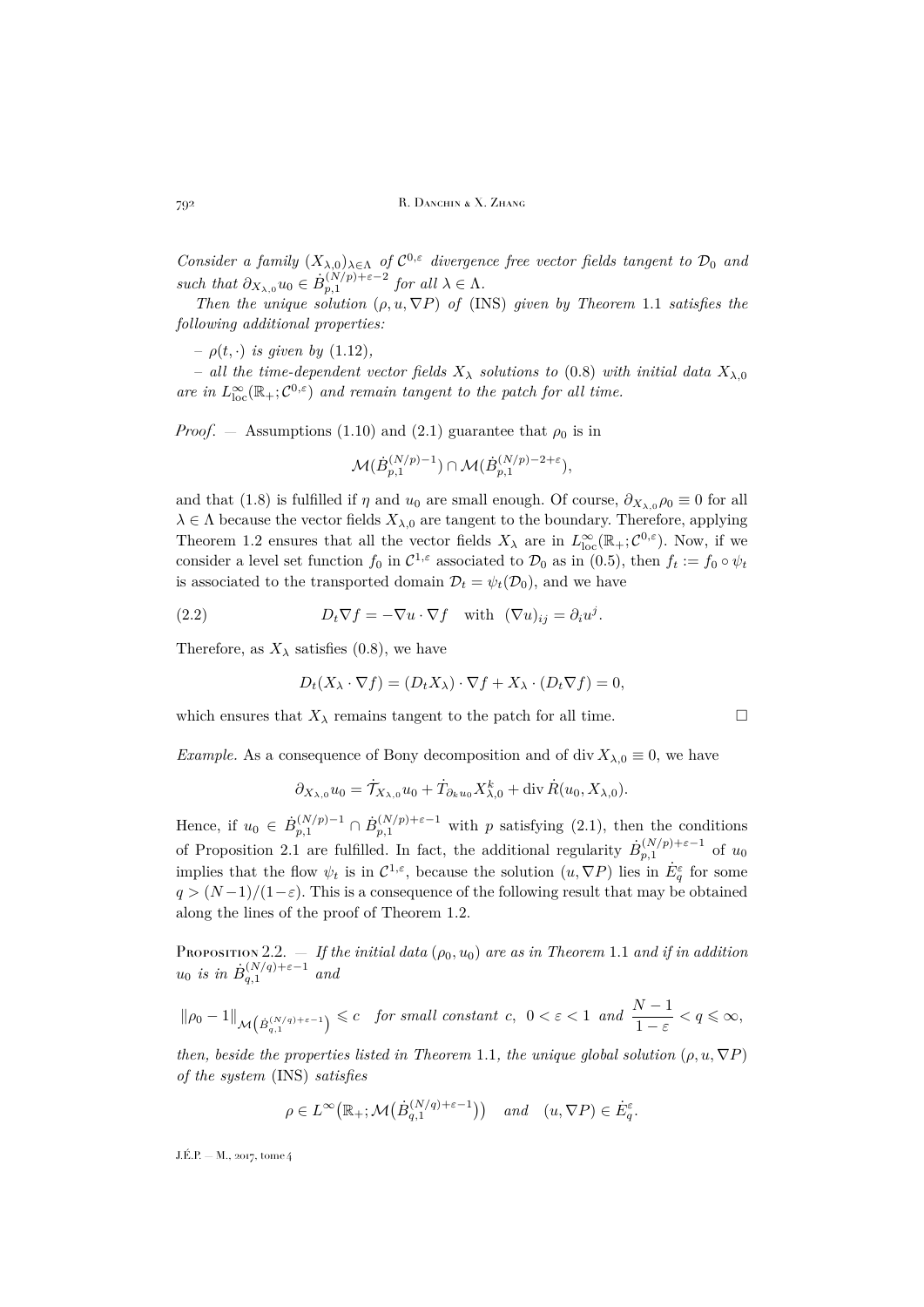2.1. The two-dimensional case. — Here we prove Theorem [1.3.](#page-8-0) As a start, we have to show that if the vorticity  $\omega_0$  is given by [\(1.11\)](#page-8-2) then  $u_0$  is in  $\dot{B}_{p,1}^{(2/p)-1}(\mathbb{R}^2)$ . This will be achieved by using the fact that  $u_0$  can be computed from  $\omega_0$  by means of the following *Biot-Savart law*:

(2.3) 
$$
u_0 = K_2 * \omega_0
$$
, with  $K_2(x) := \frac{1}{2\pi |x|^2} \begin{pmatrix} -x_2 \\ x_1 \end{pmatrix}$ .

Recall that  $\omega_0$  is in  $L^p(\mathbb{R}^2)$  and is supported in some ball  $B(0,R)$ . Now, on the one hand, one may write for all x in  $B(0, 2R)$ ,

<span id="page-13-2"></span>
$$
|u_0(x)| \le \frac{1}{2\pi} \int_{B(0,3R)} |\omega_0(x-y)| \frac{dy}{|y|},
$$

which, by convolution inequalities and our choice of p, implies that  $|u_0| \mathbb{1}_{B(0,2R)}$  is in  $L^r(\mathbb{R}^2)$  for any r satisfying

(2.4) 
$$
r \in [1, 2p/(2-p)] \subset [1, 2/(1-\varepsilon)].
$$

On the other hand, for  $|x| \ge 2R$ , owing to the zero average condition for  $\omega_0$ , we have

<span id="page-13-0"></span>
$$
u_0(x) = \frac{1}{2\pi} \int_{|y| \le R} \left( K_2(x - y) - K_2(x) \right) \omega_0(y) \, dy.
$$

Therefore, by computing  $K_2(x-y) - K_2(x)$ , it is not difficult to see that we have for some constant  $C_R$  depending only on  $R$ ,

$$
|u_0(x)| \leqslant \frac{C_R}{|x|^2} \|\omega_0\|_{L^1} \quad \text{for all} \ \ x \ \text{ such that} \ \ |x| \geqslant 2R.
$$

Then putting the two information together, we get  $u_0$  in  $L^r$  for all r given by [\(2.4\)](#page-13-0). Next, let us write that

$$
u_0 = \dot{S}_0 u_0 + (\text{Id} - \dot{S}_0) u_0.
$$

To handle the first term, we infer from the embedding of  $L^r$  in  $\dot{B}^{2/p-2/r}_{p,\infty}$  for all  $1 < r < p < 2$ ,

$$
\|\dot{S}_0 u_0\|_{\dot{B}^{(2/p)-1}_{p,1}} \lesssim \|\dot{S}_0 u_0\|_{\dot{B}^{2/p-2/r}_{p,\infty}} \lesssim \|\dot{S}_0 u_0\|_{L^r} \lesssim \|u_0\|_{L^r} \lesssim \|\omega_0\|_{L^p}.
$$

As regards the high frequency part of  $u_0$ , the Fourier multiplier  $(\text{Id} - \dot{S}_0) \nabla^{\perp} (-\Delta)^{-1}$ is homogeneous of degree −1 away from a neighborhood of 0, which yields

<span id="page-13-3"></span>
$$
\begin{aligned} \|(\mathrm{Id}-\dot{S}_0)u_0\|_{\dot{B}_{p,1}^{(2/p)-1}} &= \|( \mathrm{Id}-\dot{S}_0)\nabla^\perp(-\Delta)^{-1}\omega_0\|_{\dot{B}_{p,1}^{(2/p)-1}}\\ &\lesssim \|( \mathrm{Id}-\dot{S}_0)\omega_0\|_{\dot{B}_{p,1}^{(2/p)-2}} \lesssim \|\omega_0\|_{L^p}.\end{aligned}
$$

Next, consider the divergence free vector field  $X_0 = \nabla^{\perp} f_0$ , where  $f_0$  is given by [\(0.5\)](#page-3-1) and is (with no loss of generality) compactly supported. If it is true that

<span id="page-13-1"></span>
$$
(2.6) \t\t \t\t \partial_{X_0} u_0 \in \dot{B}_{p,1}^{(2/p)-2+\varepsilon},
$$

then one can apply Proposition [2.1](#page-11-4) which ensures that the transported vector field  $X_t$ remains in  $\mathcal{C}^{0,\varepsilon}$  for all  $t \geq 0$ . Now, it is classical that we have  $X_t = (\nabla f_t)^{\perp}$  with  $f_t = f_0 \circ \psi_t^{-1}$ . Hence  $\mathcal{D}_t$  has a  $\mathcal{C}^{1,\varepsilon}$  boundary.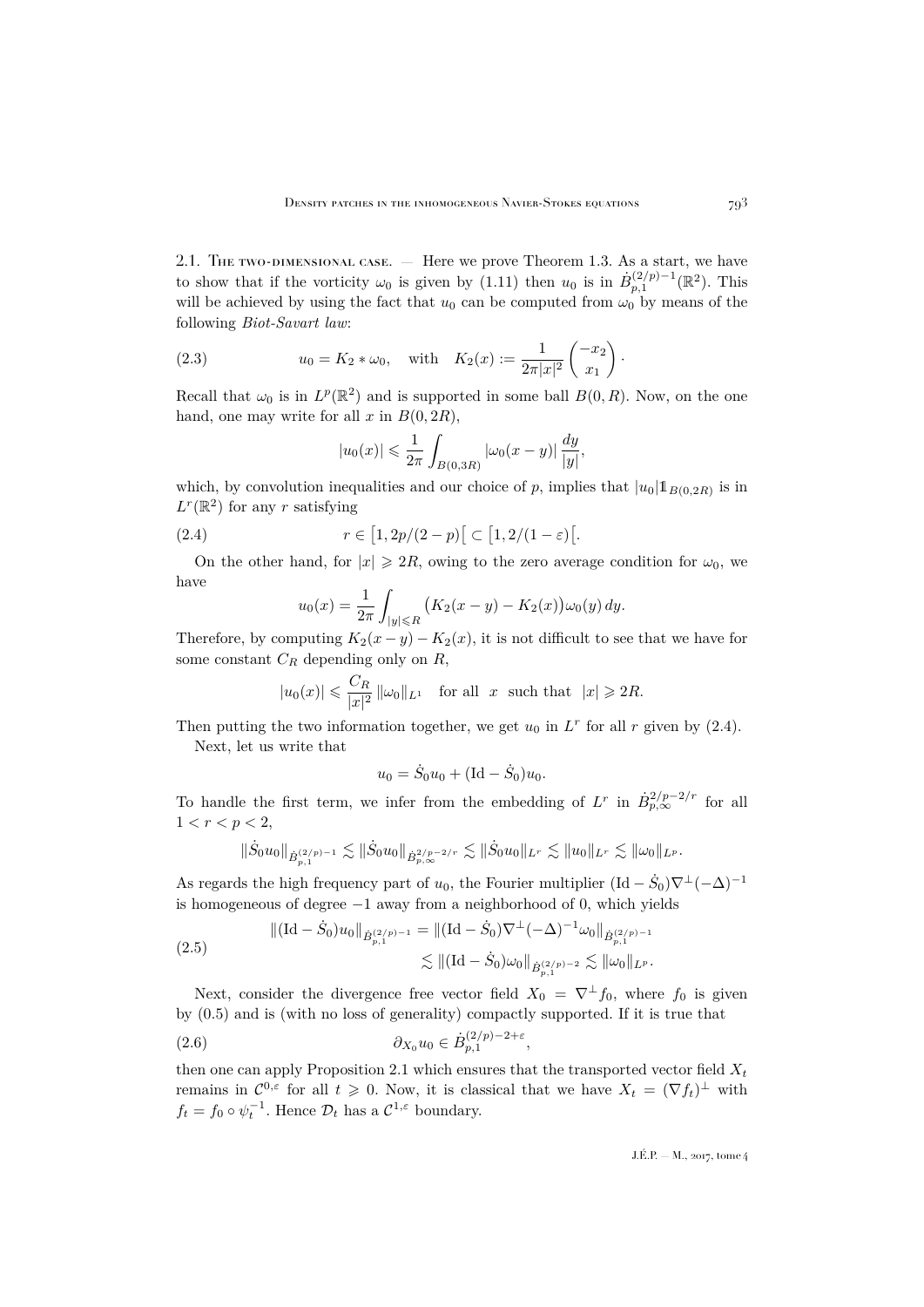Let us establish [\(2.6\)](#page-13-1). First note that

(2.7)  $X_0 \in \mathscr{C}_c^{\varepsilon} \longrightarrow b_{p,\infty}^{\varepsilon} \cap b_{p,r}^{\alpha}$  provided  $1 \leqslant r \leqslant \infty$  and  $-2/p' < \alpha < \varepsilon$ due to Proposition [A.2](#page-24-1) and Proposition [A.1.](#page-23-1) Now, [\(1.16\)](#page-10-1) ensures that  $(2.8)$   $\|\dot{\mathcal{T}}_{X_0} u_0 - \partial_{X_0} u_0\|_{\dot{B}_{p,1}^{(2/p)+\varepsilon-2}} \lesssim \|u_0\|_{\dot{B}_{p,1}^{(2/p)-1}} \|X_0\|_{\dot{\mathscr{C}}^{\varepsilon}} \quad \text{for any } 1 < p < 2/(1-\varepsilon)$ Then thanks to [\(2.3\)](#page-13-2), we obtain

<span id="page-14-1"></span>
$$
\dot{\mathcal{T}}_{X_0}u_0=\dot{\mathcal{T}}_{X_0}(-\Delta)^{-1}\nabla^{\perp}\omega_0=(-\Delta)^{-1}\nabla^{\perp}\dot{\mathcal{T}}_{X_0}\omega_0+[\dot{\mathcal{T}}_{X_0},(-\Delta)^{-1}\nabla^{\perp}]\omega_0,
$$

whence using Lemma [B.1](#page-25-1) and [\(2.5\)](#page-13-3),

$$
(2.9) \t\t ||\dot{\mathcal{T}}_{X_0} u_0 - (-\Delta)^{-1} \nabla^{\perp} \dot{\mathcal{T}}_{X_0} \omega_0 ||_{\dot{B}_{p,1}^{(2/p)+\varepsilon-2}} \lesssim ||X_0||_{\dot{\mathscr{C}}^{\varepsilon}} ||\omega_0||_{L^p}.
$$

Next, we notice that

<span id="page-14-2"></span>
$$
\dot{\mathcal{T}}_{X_0}\omega_0 - \mathrm{div}(X_0\omega_0) = -\,\mathrm{div}\big(\dot{T}_{\omega_0}X_0 + \dot{R}(\omega_0,X_0)\big).
$$

Therefore, taking advantage of standard continuity results for  $\dot{T}$  and  $\dot{R}$ , we have

<span id="page-14-3"></span> $(2.10)$   $\|\dot{\mathcal{T}}_{X_0}\omega_0 - \text{div}(X_0\omega_0)\|_{\dot{B}_{p,1}^{(2/p)+\varepsilon-3}} \lesssim \|\omega_0\|_{L^p} \|X_0\|_{\dot{\mathscr{C}}^{\varepsilon}}, \quad \text{as } 1 < p < 2/(2-\varepsilon)$ 

Since  $\text{div}(X_0 \overline{\omega}_0) \equiv 0$  by assumption, it is sufficient to study  $\text{div}(X_0 \widetilde{\omega}_0 \mathbb{1}_{\mathcal{D}_0})$ . Recall that  $\widetilde{\omega}_0 \in \mathscr{C}^{\varepsilon'}_c$  for some  $0 < \varepsilon' < \varepsilon$ , and that div  $X_0 = 0$ . As we have  $\partial_{X_0} 1_{\mathcal{D}_0} = 0$ , Consilient  $\mathbb{R}^n$  implies that Corollary [B.5](#page-30-8) implies that

$$
\operatorname{div}(X_0 \widetilde{\omega}_0 1\!\!1_{\mathcal{D}_0}) \in \dot{B}_{p,1}^{(2/p)+\varepsilon-3}.
$$

Putting  $(2.8)$ ,  $(2.9)$  and  $(2.10)$  together, we conclude that  $(2.6)$  is fulfilled, which completes the proof of Theorem [1.3.](#page-8-0)

If dropping off the zero average condition for the function  $\omega_0$  in Theorem [1.3,](#page-8-0) then the corresponding initial velocity field  $u_0$  cannot be in  $L^r(\mathbb{R}^2)$  for any  $r \in ]1,2]$ . Still, one can get a similar statement in the particular case where  $(\overline{\omega}_0, \widetilde{\omega}_0) \equiv (0, \eta')$  for some small enough  $\eta'$ . Indeed, from  $(2.3)$  and Hardy-Littlewood-Sobolev inequality, we deduce that  $u_0$  belongs to all spaces  $L^r(\mathbb{R}^2)$  with  $r \in ]2,\infty[$ . Repeating the first part of the proof of Theorem [1.3](#page-8-0) thus yields  $u_0 \in \dot{B}_{p,1}^{(2/p)-1}(\mathbb{R}^2)$  for any  $2 < p < \infty$ . Now, as  $\omega_0$  is bounded and compactly supported, it is in  $\dot{B}_{q,1}^{(2/q)+\varepsilon-2}(\mathbb{R}^2)$  for any  $0 < \varepsilon < 1$  and  $1 < q < \infty$ , which implies that  $u_0 \in \dot{B}_{q,1}^{(2/q)+\varepsilon-1}$ . Hence, applying Proposition [2.2,](#page-12-0) and using the fact that the flow of the solution constructed therein is in  $\mathcal{C}^{1,\varepsilon}$ , we conclude to the following generalization of of [\[22,](#page-31-9) Rem. 1.1].

<span id="page-14-0"></span>THEOREM 2.3.  $-$  *Let*  $\mathcal{D}_0$  *satisfy* [\(0.5\)](#page-3-1) *for some*  $\varepsilon$  *in* [0,1]. *There exists a constant*  $\eta_0$ *depending only on*  $\mathcal{D}_0$  *so that for all*  $\eta, \eta' \in ]-\eta_0, \eta_0[$  *if* 

$$
\rho_0 := (1+\eta) \mathbb{1}_{\mathcal{D}_0} + \mathbb{1}_{\mathcal{D}_0^c},
$$

and if the divergence free vector-field  $u_0$  in  $W^{1,p}(\mathbb{R}^2)$  for some  $p > 2$  is given by

$$
u_0 := (-\Delta)^{-1} \nabla^{\perp} (\eta' \mathbb{1}_{\mathcal{D}_0}),
$$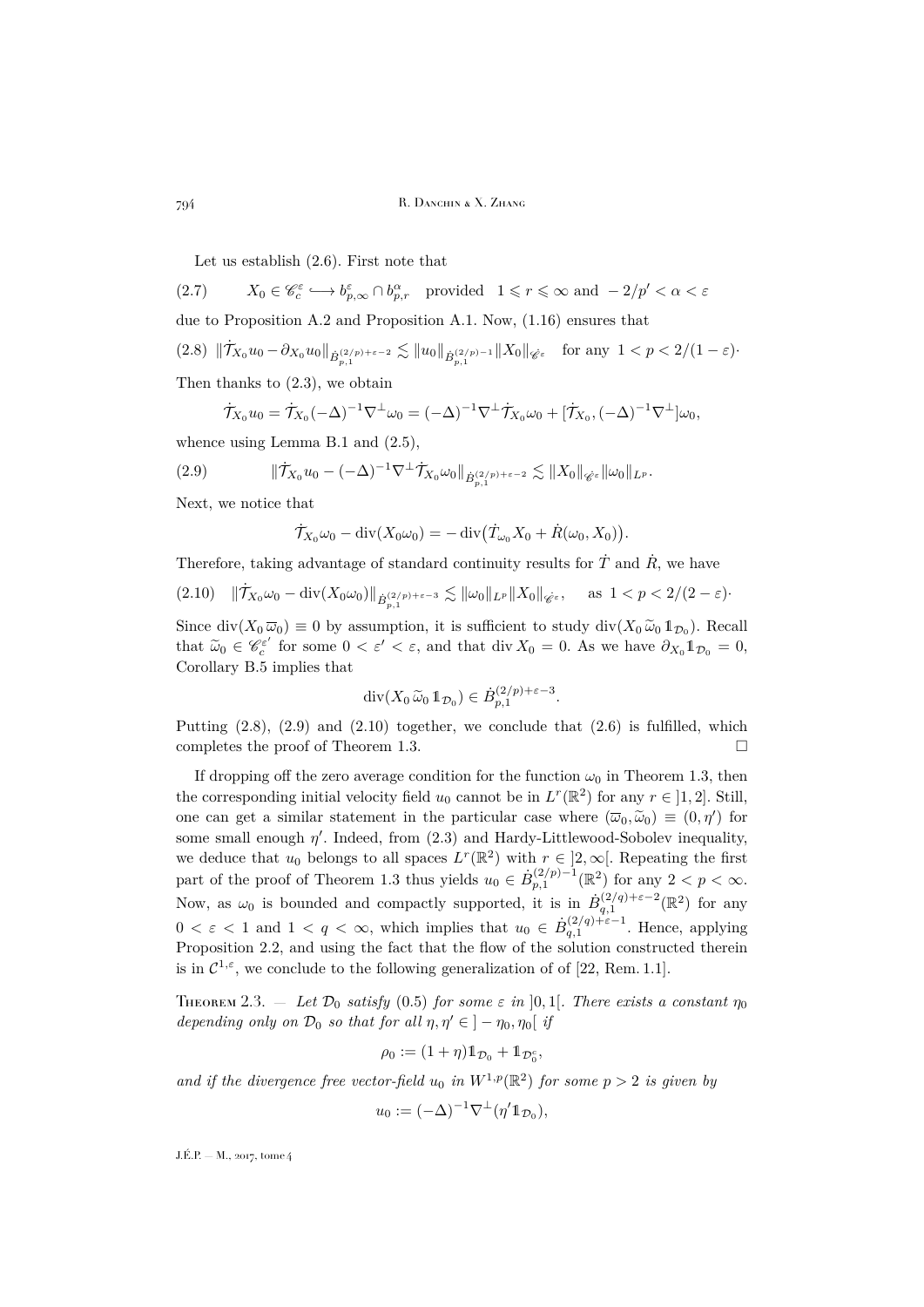*then the system* [\(INS\)](#page-2-1) *has a unique solution*  $(\rho, u, \nabla P)$  *with the properties listed in Proposition* [2.2](#page-12-0) *for some suitable In addition,* [\(0.3\)](#page-2-4) *is fulfilled for all*  $t \ge 0$ *, and*  $\mathcal{D}_t$ *remains a simply connected bounded domain of class*  $C^{1,\epsilon}$ .

2.2. THE THREE-DIMENSIONAL CASE.  $-$  As another application of Proposition [2.1,](#page-11-4) one can generalize Theorem [1.3](#page-8-0) to the three-dimensional case. Our result reads as follows.

<span id="page-15-0"></span>THEOREM 2.4.  $-$  Let  $\mathcal{D}_0$  be a  $\mathcal{C}^{1,\varepsilon}$  simply connected bounded domain of  $\mathbb{R}^3$  with  $\varepsilon \in$  $]0, 1[$ *. Let*  $\rho_0$  *be given by* [\(1.10\)](#page-8-1) *with small enough*  $\eta$ *. Assume that the initial velocity*  $u_0$  has coefficients in  $\mathcal{S}'_h(\mathbb{R}^3)$  and vorticity<sup>(5)</sup>

<span id="page-15-1"></span>
$$
\Omega_0 := \nabla \wedge u_0 = \widetilde{\Omega}_0 1\!\!1_{\mathcal{D}_0},
$$

 $\widetilde{p}$  *for some small enough*  $\widetilde{\Omega}_0$  *in*  $C^{0,\delta}(\mathbb{R}^3;\mathbb{R}^3)$   $(\delta \in ]0,\varepsilon[)$  with div  $\widetilde{\Omega}_0 = 0$  and  $\Omega_0 \cdot \vec{n}_{\nu_0} |_{\partial \mathcal{D}_0} \equiv 0$  (here  $\vec{n}_{\nu_0}$  denotes the outwards unit normal of the domain  $\mathcal{D}_0$ ).

*There exists a unique solution*  $(\rho, u, \nabla P)$  *to the system* [\(INS\)](#page-2-1) *with the properties listed in Theorem* [1.1](#page-6-1) *for some suitable* p *satisfying*

$$
(2.11) \t\t 2 < p < \min\left\{2/(1-\varepsilon), 6\right\}.
$$

*Furthermore, for all*  $t \ge 0$ *, we have* [\(1.12\)](#page-9-1) *and*  $\mathcal{D}_t$  *remains a simply connected bounded domain of class*  $C^{1,\varepsilon}$ *.* 

*Proof.* — With no loss of generality, one may assume that  $\tilde{\Omega}_0$  is compactly supported. Like in the 2D case, we first have to check that  $u_0$  fulfills the assumptions of Propo-sition [2.1.](#page-11-4) As it is divergence free and decays at infinity (recall that  $u_0 \in \mathcal{S}'_h$ ), it is given by the Biot-Savart law:

<span id="page-15-3"></span>(2.12) 
$$
u_0 = (-\Delta)^{-1} \nabla \wedge \Omega_0, \text{ with } \Omega_0 = \tilde{\Omega}_0 1_{\mathcal{D}_0}.
$$

We claim that  $u_0$  belongs to  $\dot{B}_{p,1}^{(3/p)-1}$  for some p satisfying [\(2.11\)](#page-15-1). Indeed, the characteristic function of any bounded domain with  $\mathcal{C}^1$  regularity belongs to all Besov spaces  $B_{q,\infty}^{1/q}$  with  $1 \leqslant q \leqslant \infty$  (see e.g. [\[26\]](#page-31-15)). Hence combining Proposition [A.1](#page-23-1) and the embedding [\(A.1\)](#page-24-2) gives

(2.13) 
$$
\mathbb{1}_{\mathcal{D}_0} \in \mathcal{E}' \cap B_{q,\infty}^{1/q} \hookrightarrow \dot{B}_{q,1}^{(3/q)-2} \text{ for any } q \in ]1,\infty[.
$$

Now, using Bony's decomposition and standard continuity results for operators  $\dot{R}$ and  $\dot{T}$ , we discover that

<span id="page-15-4"></span><span id="page-15-2"></span>
$$
\widetilde{\Omega}_0 \in \mathscr{C}_c^{\delta} \longrightarrow \mathcal{M}\big(\dot{B}_{q,1}^{(3/q)-2}\big) \quad \text{for any } q \in ]3/2, 3/(2-\delta)[.
$$

Hence the definition of Multiplier space and [\(2.13\)](#page-15-2) yield

(2.14)  $\Omega_0 = \tilde{\Omega}_0 \mathbb{1}_{\mathcal{D}_0} \in \dot{B}_{q,1}^{(3/q)-2} \text{ for any } q \in ]3/2, 3/(2-\delta)[.$ 

<sup>&</sup>lt;sup>(5)</sup>For any point  $Y \in \mathbb{R}^3$ , we set  $X \wedge Y := (X^2Y^3 - X^3Y^2, X^3Y^1 - X^1Y^3, X^1Y^2 - X^2Y^1)$ , where X stands for an element of  $\mathbb{R}^3$  or for the  $\nabla$  operator.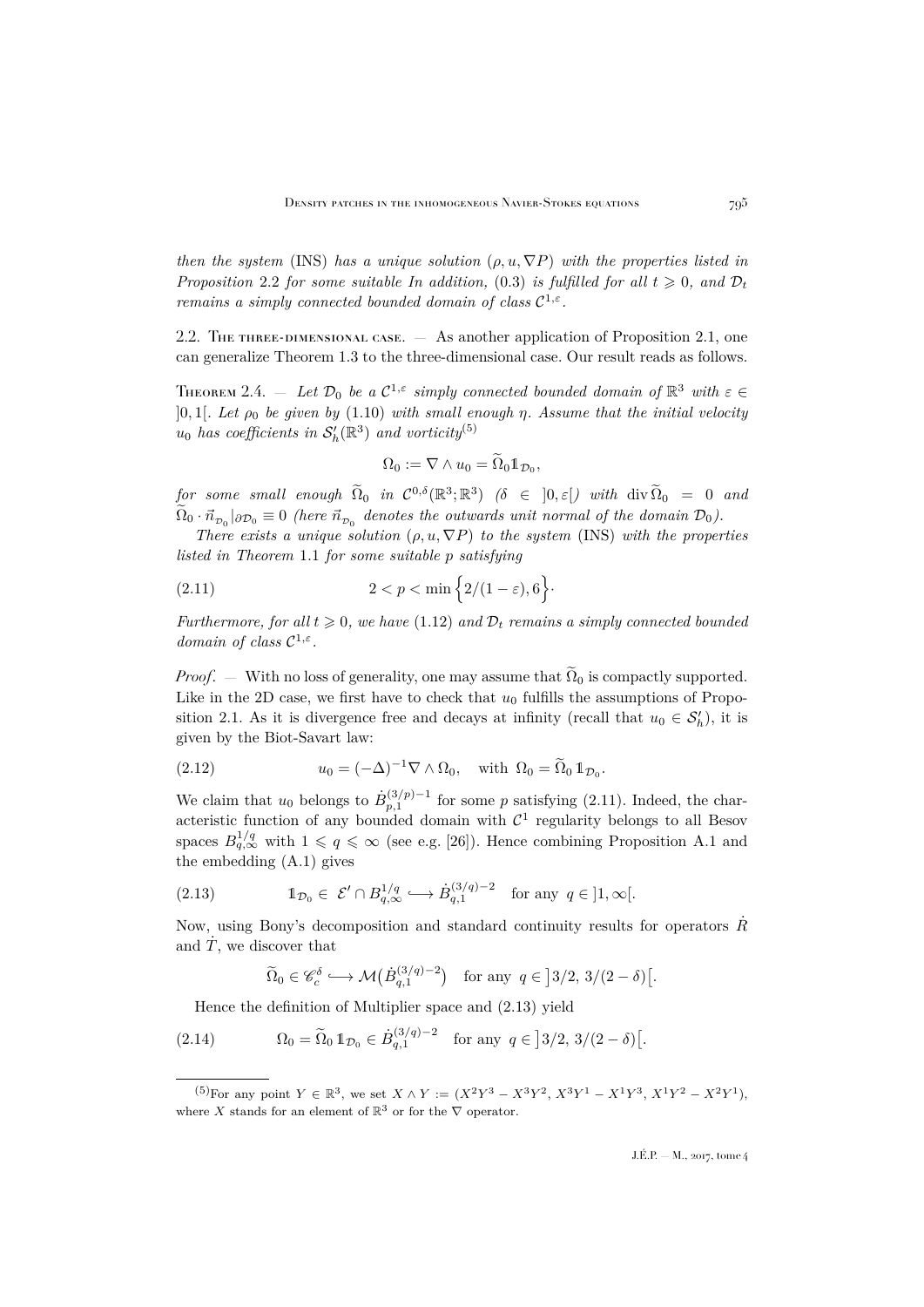As  $u_0$  is in  $S'_h$  and  $(-\Delta^{-1})^{-1}\nabla\wedge$  in  $(2.12)$  is a homogeneous multiplier of degree  $-1$ , one can conclude that

$$
u_0 \in \dot{B}_{q,1}^{(3/q)-1} \hookrightarrow \dot{B}_{p,1}^{(3/p)-1}, \quad \text{for any } p \geqslant q.
$$

Note that for any  $\delta$  in  $[0, 1]$ , one can find some p satisfying the above conditions and [\(2.11\)](#page-15-1) altogether.

Next, consider some (compactly supported) level set function  $f_0$  associated to  $\partial \mathcal{D}_0$ , and the three  $\mathcal{C}^{0,\varepsilon}$  vector-fields  $X_{k,0} := e_k \wedge \nabla f_0$  with  $(e_1, e_2, e_3)$  being the canonical basis of  $\mathbb{R}^3$ . It is clear that those vector-fields are divergence free and tangent to  $\partial \mathcal{D}_0$ . Let us check that we have  $\partial_{X_{k,0}} u_0 \in \dot{B}_{p,1}^{(3/p)-2+\varepsilon}$  for some p satisfying [\(2.11\)](#page-15-1). As in the two-dimensional case, this will follow from Biot-Savart law and the special structure of  $\Omega_0$ . Indeed, from [\(1.16\)](#page-10-1) and div  $X_{k,0} = 0$ , we have

$$
\|\dot{\mathcal{T}}_{X_{k,0}}u_0 - \partial_{X_{k,0}}u_0\|_{\dot{B}_{p,1}^{(3/p)+\varepsilon-2}} \lesssim \|u_0\|_{\dot{B}_{p,1}^{(3/p)-1}} \|X_0\|_{\dot{\mathscr{C}}^{\varepsilon}}, \ \ \forall \ p \in \left]3/2,3/(1-\varepsilon)\right[.
$$

Then [\(2.12\)](#page-15-3) yields

$$
\dot{\mathcal{T}}_{X_{k,0}}u_0=\dot{\mathcal{T}}_{X_{k,0}}(-\Delta)^{-1}\nabla\wedge\Omega_0=(-\Delta)^{-1}\nabla\wedge\dot{\mathcal{T}}_{X_{k,0}}\Omega_0+[\dot{\mathcal{T}}_{X_{k,0}},(-\Delta)^{-1}\nabla\wedge]\Omega_0.
$$

Thanks to Lemma [B.1](#page-25-1) and homogeneity of  $(-\Delta^{-1})^{-1}\nabla\wedge$ , it is thus sufficient to verify that  $\dot{\mathcal{T}}_{X_{k,0}}\Omega_0$  belongs to  $\dot{B}_{p,1}^{(3/p)+\varepsilon-3}$  for some p satisfying [\(2.11\)](#page-15-1). In fact, from the decomposition

$$
\dot{\mathcal{T}}_{X_{k,0}}\Omega_0 - \mathrm{div}(X_{k,0}\Omega_0) = -\,\mathrm{div}(\dot{T}_{\Omega_0}X_{k,0} + \dot{R}(\Omega_0,X_{k,0}))
$$

and continuity results for  $\dot{R}$  and  $\dot{T}$ , we get

$$
\|\dot{\mathcal{T}}_{X_{k,0}}\Omega_0-\text{div}(X_{k,0}\Omega_0)\|_{\dot{B}^{(3/q)+\varepsilon-3}_{q,1}}\lesssim \|\Omega_0\|_{\dot{B}^{(3/q)-2}_{q,1}}\|X_{k,0}\|_{\dot{\mathscr{C}}^{\varepsilon}},\ \ \forall\,q\in\big]3/2,3/(2-\varepsilon)\big[.
$$

Thus, remembering [\(2.14\)](#page-15-4) and  $0 < \delta < \varepsilon$ , we have to choose some p satisfying [\(2.11\)](#page-15-1), such that the following standard embedding holds

(2.15) 
$$
\dot{B}_{q,1}^{(3/q)+\varepsilon-3} \hookrightarrow \dot{B}_{p,1}^{(3/p)+\varepsilon-3} \text{ for some } q \in ]3/2,3/(2-\delta)[ \text{ with } q \leq p.
$$

<span id="page-16-0"></span>Now, because  $\partial_{X_{k,0}} 1\!\!1_{\mathcal{D}_0} \equiv 0$  and  $\tilde{\Omega}_0$  is in  $\mathcal{C}^\delta$ , Corollary [B.5](#page-30-8) yields for all  $0 < \delta_\star < \delta$ ,

$$
\partial_{X_{k,0}}\Omega_0 = \text{div}(X_{k,0}\otimes \Omega_0) = \text{div}(X_{k,0}\otimes \widetilde{\Omega}_0 1\!\!1_{\mathcal{D}_0}) \in \dot{B}^{\delta_*-1}_{q,1} \text{ for all } q \geq 1.
$$

One can thus conclude that  $\partial_{X_{k,0}} u_0 \in \dot{B}_{p,1}^{(3/p)-2+\varepsilon}$  for any index p satisfying  $p \geqslant q$ with q satisfying the condition [\(2.15\)](#page-16-0) and  $(3/q) + \varepsilon - 2 = \delta^* \in ]0, \delta[$ .

As one can require in addition  $p$  to fulfill  $(2.11)$ , Proposition [2.1](#page-11-4) applies with the family  $(X_{k,0})_{1\leq k\leq 3}$ . Denoting by  $(X_k)_{1\leq k\leq 3}$  the corresponding family of divergence free vector fields in  $\mathcal{C}^{0,\varepsilon}$  given by [\(0.8\)](#page-4-0) with initial data  $X_{0,k}$ , and introducing  $Y_1 :=$  $X_3 \wedge X_1, Y_2 := X_3 \wedge X_1$  and  $Y_3 = X_1 \wedge X_2$ , we discover that for  $\alpha = 1, 2, 3$ ,

<span id="page-16-1"></span>(2.16) 
$$
\begin{cases} \partial_t Y_\alpha + u \cdot \nabla Y_\alpha = -\nabla u \cdot Y_\alpha, \\ (Y_\alpha)|_{t=0} = \partial_\alpha f_0 \, \nabla f_0. \end{cases}
$$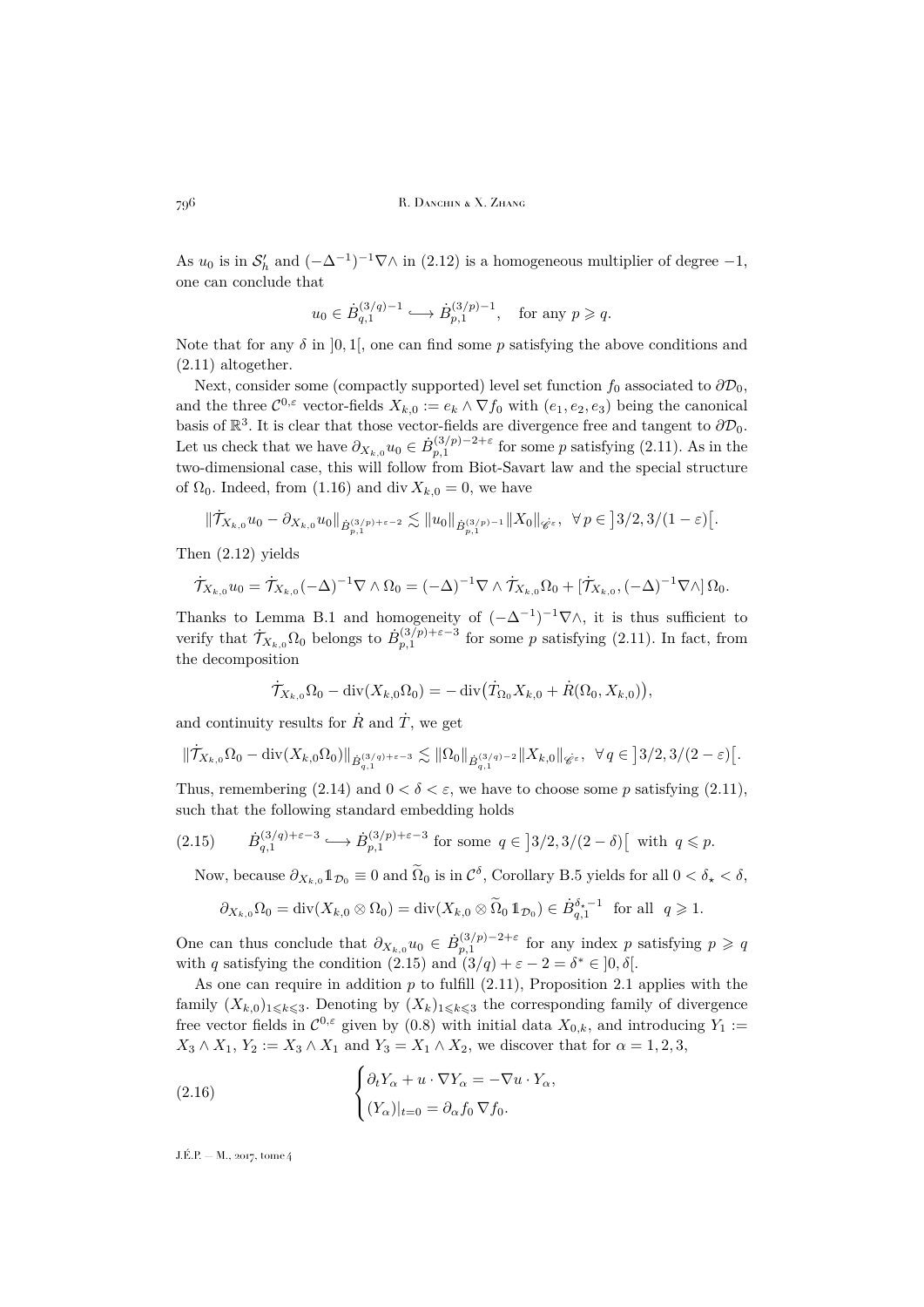From [\(2.2\)](#page-12-1), it is clear that the time-dependent vector field  $(\partial_{\alpha} f_0(\psi_t^{-1})) \nabla f_t$  also satisfies [\(2.16\)](#page-16-1), hence we have, by uniqueness,  $Y_{\alpha}(t, \cdot) = ((\partial_{\alpha} f_0)(\psi_t^{-1})) \nabla f_t$ . So finally,

$$
\left|\nabla f_0\circ\psi_t^{-1}\right|^2 \nabla f_t = \sum_{\alpha=1}^3 Y_\alpha(t,\cdot)\,\partial_\alpha f_0\circ\psi_t^{-1}.
$$

As  $\psi_t^{-1}$  is  $C^1$  and as both  $Y_\alpha$  and  $\nabla f_0$  are in  $C^{0,\varepsilon}$ , one can conclude that  $\nabla f_t$  is  $C^{0,\varepsilon}$ in some neighborhood of  $\partial \mathcal{D}_0$ . Therefore  $\mathcal{D}_t$  remains of class  $\mathcal{C}^{1,\varepsilon}$  for all time.  $\Box$ 

REMARK  $2.5.$  — In contrast with the 2D case, one cannot consider constant vortex patterns for the condition  $\Omega_0 \cdot \vec{n}_{\mathcal{D}_0} |_{\partial \mathcal{D}_0} \equiv 0$  is not fulfilled. One can define directly  $u_0$ through  $u_0 = (-\Delta)^{-1} \nabla \wedge e$ , where e is a constant vector of  $\mathbb{R}^3$  (as we did for the Boussinesq system in [\[15\]](#page-31-0)), but then,  $\nabla \wedge u_0$  does not coincides with e.

# 3. The proof of persistence of striated regularity

<span id="page-17-0"></span>That section is devoted to the proof of Theorem [1.2.](#page-7-0) The first step is to ap-ply Theorem [1.1.](#page-6-1) From it, we get a unique global solution  $(\rho, u, \nabla P)$  with  $\rho \in$  $\mathcal{C}_b(\mathbb{R}_+;\mathcal{M}(\dot{B}_{p,1}^{(N/p)-1}))$  and  $(u,\nabla P)\in \dot{E}_p$ , satisfying [\(1.6\)](#page-6-2). Because the product of functions maps  $\dot{B}_{p,1}^{(N/p)-1} \times \dot{B}_{p,1}^{N/p}$  to  $\dot{B}_{p,1}^{(N/p)-1}$ , we deduce that  $D_t u = \partial_t u + u \cdot \nabla u$  is also bounded by the right-hand side of [\(1.6\)](#page-6-2). So finally,

<span id="page-17-2"></span>
$$
(3.1) \t\t\t\t\t\|\left(u,\nabla P\right)\|_{\dot{E}_p} + \|D_t u\|_{L^1_t(\dot{B}_{p,1}^{(N/p)-1})} \leqslant C \|u_0\|_{\dot{B}_{p,1}^{(N/p)-1}}.
$$

In order to complete the proof of the theorem, it is only a matter of showing that the additional multiplier and striated regularity properties are conserved for all positive times. We shall mainly concentrate on the proof of a priori estimates for the corresponding norms, just explaining at the end how a suitable regularization process allows to make it rigorous.

3.1. BOUNDS INVOLVING MULTIPLIER NORMS.  $-$  As already pointed out in the introduction, because  $\nabla u$  is in  $L^1(\mathbb{R}_+;\dot{B}_{p,1}^{N/p})$  and  $\dot{B}_{p,1}^{N/p}$  is embedded in  $\mathcal{C}_b$ , the flow  $\psi$  of u is  $\mathcal{C}^1$  and we have for all  $t \geq 0$ , owing to  $(1.6)$ ,

(3.2) 
$$
\|\nabla \psi_t^{\pm 1}\|_{L^\infty} \leq \exp\left(\int_0^t \|\nabla u\|_{L^\infty} d\tau\right) \leq C
$$

for a suitably large universal constant C.

Now, from the mass conservation equation and [\(1.14\)](#page-10-2), we gather that

<span id="page-17-4"></span>
$$
\rho(t, \cdot) = \rho_0 \circ \psi_t^{-1}
$$
 and  $(\partial_X \rho)(t, \cdot) = (\partial_{X_0} \rho_0) \circ \psi_t^{-1}$ .

Hence  $\|\rho(t, \cdot)\|_{L^\infty}$  is time independent, and Lemma [A.3](#page-24-0) (keeping in mind the condition [\(1.7\)](#page-7-2)) guarantees that for all  $t \in \mathbb{R}_+$ ,

$$
(3.3) \t\t\t ||\rho(t) - 1||_{\mathcal{M}(\dot{B}_{p,1}^{(N/p)-1})} \leq C||\rho_0 - 1||_{\mathcal{M}(\dot{B}_{p,1}^{(N/p)-1})},
$$

<span id="page-17-1"></span>(3.4) 
$$
\|\rho(t)-1\|_{\mathcal{M}(\dot{B}_{p,1}^{(N/p)+\varepsilon-2})} \leq C \|\rho_0-1\|_{\mathcal{M}(\dot{B}_{p,1}^{(N/p)+\varepsilon-2})},
$$

<span id="page-17-3"></span> $k(3.5)$   $\|(\partial_X \rho)(t)\|_{\mathcal{M}(\dot{B}_{p,1}^{(N/p)-1}\to\dot{B}_{p,1}^{(N/p)+\varepsilon-2})}\leq C\|\partial_{X_0}\rho_0\|_{\mathcal{M}(\dot{B}_{p,1}^{(N/p)-1}\to\dot{B}_{p,1}^{(N/p)+\varepsilon-2})}.$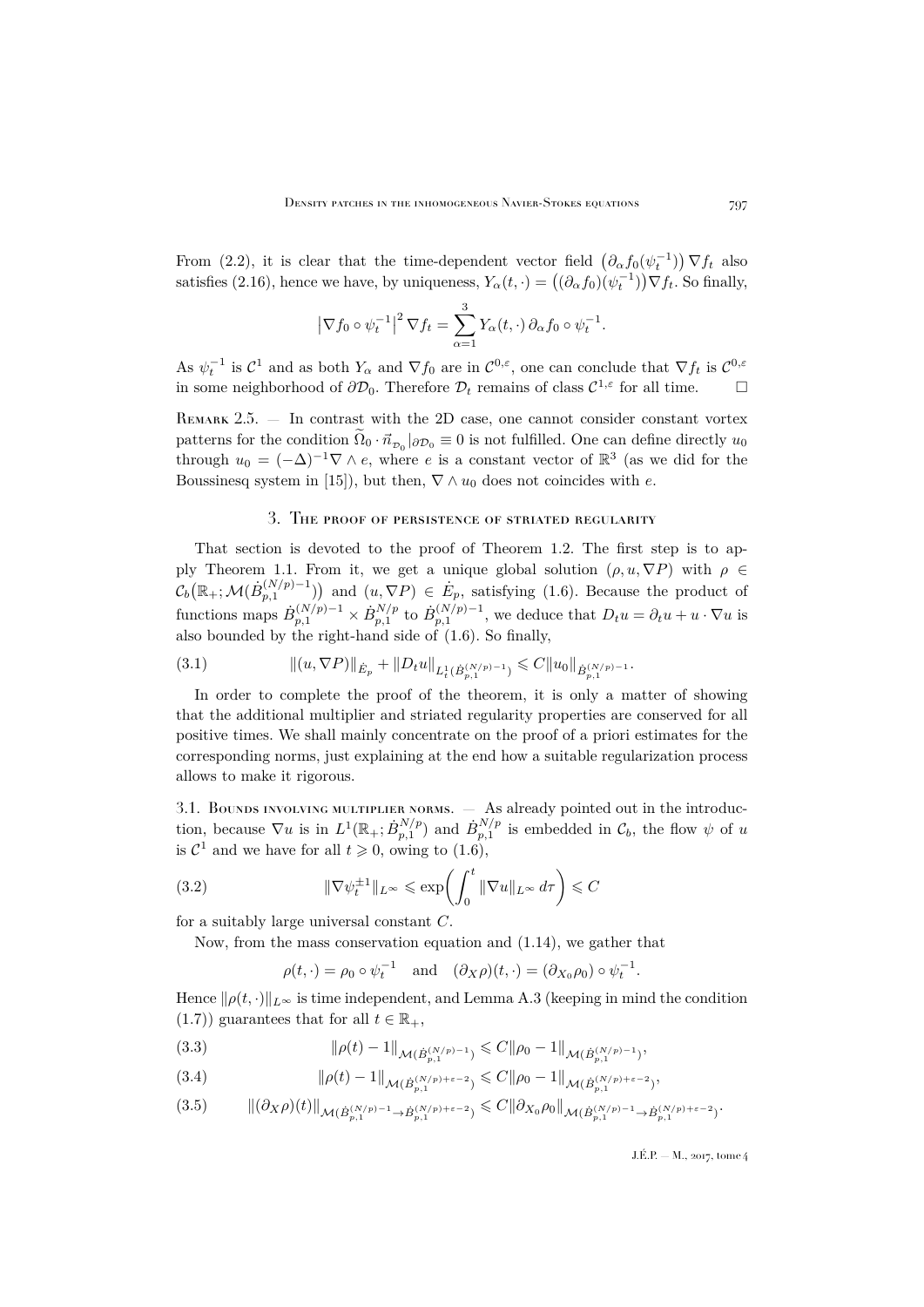3.2. ESTIMATES FOR THE STRIATED REGULARITY.  $-$  Recall that  $\dot{\mathcal{T}}_X u$  satisfies the Stokes-like system [\(1.18\)](#page-11-1). As  $\dot{\mathcal{T}}_X u$  need not be divergence free, to enter into the standard theory, we set

$$
v := \dot{\mathcal{T}}_X u - w
$$
 with  $w := \dot{T}_{\partial_k X} u^k - \dot{T}_{\text{div }X} u$ .

Denoting  $\tilde{g} := g - \rho u \cdot \nabla \dot{\mathcal{T}}_X u - (\rho \partial_t w - \Delta w)$  with g defined in [\(1.19\)](#page-11-2), we see that v satisfies:

<span id="page-18-2"></span>(S) 
$$
\begin{cases} \rho \partial_t v - \Delta v + \nabla \dot{\mathcal{T}}_X P = \tilde{g}, \\ \text{div } v = 0, \\ v|_{t=0} = v_0. \end{cases}
$$

We shall decompose the proof of a priori estimates for striated regularity into three steps. The first one is dedicated to bounding  $\tilde{g}$  (which mainly requires the commutator estimates of the appendix). In the second step, we take advantage of the smoothing effect of the heat flow so as to estimate v. In the third step, we revert to  $\dot{\mathcal{T}}_X u$  and eventually bound X.

First step: bounds of 
$$
\tilde{g}
$$
. – Recall that  $\tilde{g} := g - \rho u \cdot \nabla \dot{\mathcal{T}}_X u - (\rho \partial_t w - \Delta w)$  with  
\n
$$
g = -\rho[\dot{\mathcal{T}}_X, D_t]u + [\dot{\mathcal{T}}_X, \Delta]u - [\dot{\mathcal{T}}_X, \nabla]P + (\partial_X - \dot{\mathcal{T}}_X)(\Delta u - \nabla P) - \partial_X \rho D_t u + \rho(\dot{\mathcal{T}}_X - \partial_X)D_t u.
$$

The first term of g may be bounded according to Proposition [B.3](#page-27-0) and to the definition of multiplier spaces. We get, under assumption [\(1.17\)](#page-10-3),

<span id="page-18-0"></span>
$$
(3.6) \quad \|\rho[\dot{\mathcal{T}}_X, D_t]u\|_{\dot{B}_{p,1}^{(N/p)+\varepsilon-2}} \lesssim \|\rho\|_{\mathcal{M}(\dot{B}_{p,1}^{(N/p)+\varepsilon-2})} \Big( \|u\|_{\dot{\mathscr{C}}^{-1}} \|\dot{\mathcal{T}}_X u\|_{\dot{B}_{p,1}^{(N/p)+\varepsilon}} + \|u\|_{\dot{B}_{p,1}^{(N/p)+1}} \|\dot{\mathcal{T}}_X u\|_{\dot{\mathscr{C}}^{-2}} + \|u\|_{\dot{B}_{p,1}^{(N/p)+1}} \|u\|_{\dot{B}_{p,1}^{(N/p)-1}} \|X\|_{\dot{\mathscr{C}}^{\varepsilon}} \Big).
$$

Next, thanks to the commutator estimates in Lemma [B.1,](#page-25-1) we have

$$
(3.7) \t\t\t\t||[\mathcal{T}_X, \Delta]u||_{\dot{B}_{p,1}^{(N/p)+\varepsilon-2}} \lesssim \|\nabla X\|_{\dot{\mathscr{C}}^{\varepsilon-1}} \|\nabla u\|_{\dot{B}_{p,1}^{N/p}},
$$

$$
(3.8) \t\t ||[ $\dot{T}_X, \nabla$ ]P|| <sub>$\dot{B}_{p,1}^{(N/p)+\varepsilon-2}$</sub>   $\lesssim$   $\|\nabla X\|_{\dot{\mathscr{C}}^{\varepsilon-1}} \|\nabla P\|_{\dot{B}_{p,1}^{(N/p)-1}}.$
$$

Bounding the fourth term of  $g$  stems from  $(1.16)$ : we have

$$
(3.9) \qquad \| (T_X - \partial_X)(\Delta u - \nabla P) \|_{\dot{B}_{p,1}^{(N/p)+\varepsilon-2}} \lesssim \| (\Delta u, \nabla P) \|_{\dot{B}_{p,1}^{(N/p)-1}} \| X \|_{\dot{\mathscr{C}}^{\varepsilon}}.
$$

Then the definition of multiplier spaces yields

$$
(3.10) \qquad \|\partial_{X}\rho D_{t}u\|_{\dot{B}_{p,1}^{(N/p)+\varepsilon-2}} \lesssim \|\partial_{X}\rho\|_{\mathcal{M}(\dot{B}_{p,1}^{(N/p)-1}\to\dot{B}_{p,1}^{(N/p)+\varepsilon-2})}\|D_{t}u\|_{\dot{B}_{p,1}^{(N/p)-1}}.
$$

Finally, using again [\(1.16\)](#page-10-1) and the definition of multiplier spaces, we may write

<span id="page-18-1"></span>
$$
(3.11) \qquad \|\rho(\dot{\mathcal{T}}_X - \partial_X)D_t u\|_{\dot{B}_{p,1}^{(N/p)+\varepsilon-2}} \lesssim \|\rho\|_{\mathcal{M}(\dot{B}_{p,1}^{(N/p)+\varepsilon-2})} \|X\|_{\dot{\mathcal{B}}^{\varepsilon}} \|D_t u\|_{\dot{B}_{p,1}^{(N/p)-1}}.
$$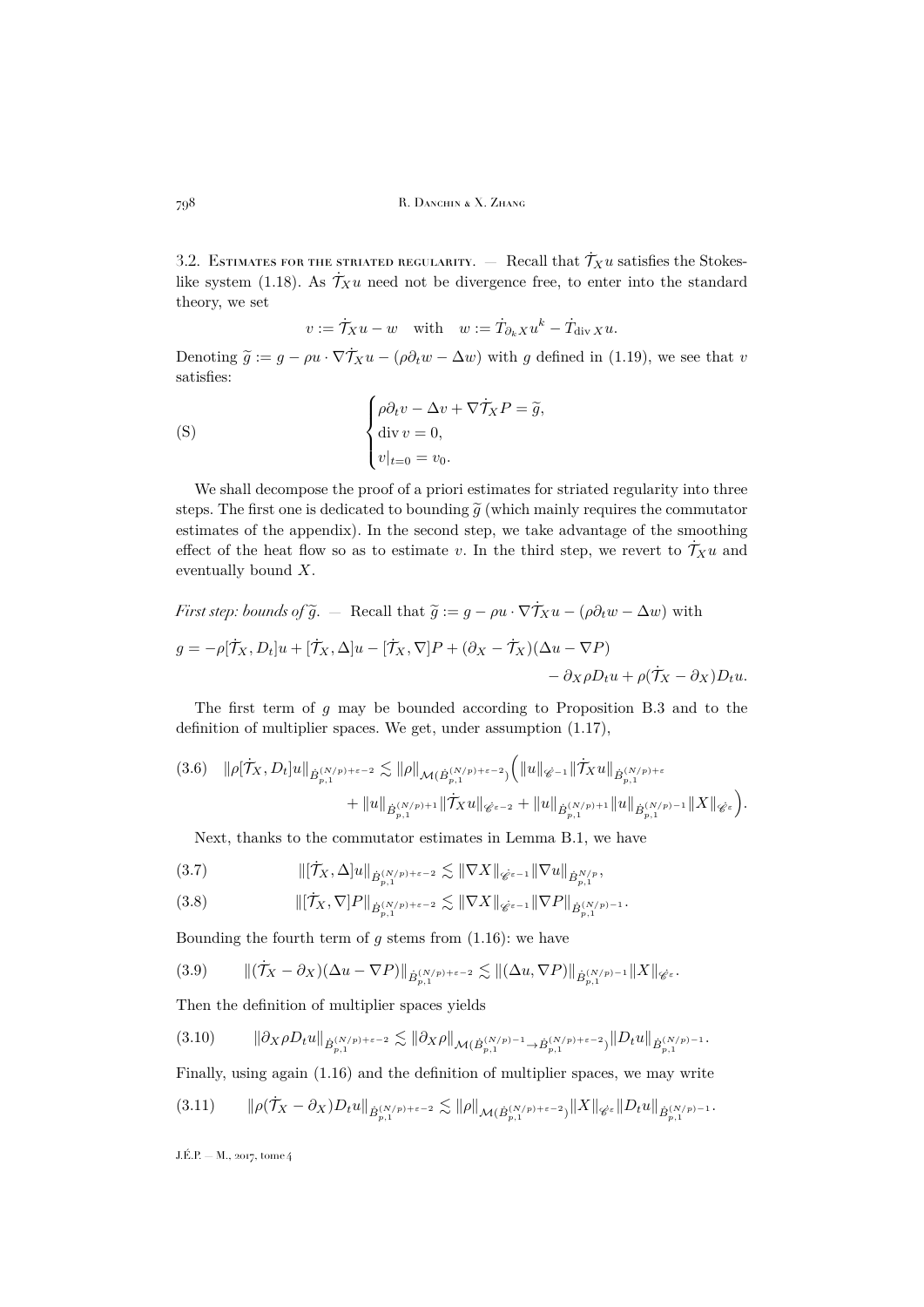Putting together  $(3.6) - (3.11)$  $(3.6) - (3.11)$  $(3.6) - (3.11)$  and integrating with respect to time, we end up with  $(9.19)$   $||$ <sub>a</sub>ll

<span id="page-19-3"></span>
$$
(3.12) \quad ||g||_{L^{1}_{t}(\dot{B}_{p,1}^{(N/p)+\varepsilon-2})} \n\lesssim \int_{0}^{t} ||\rho||_{\mathcal{M}(\dot{B}_{p,1}^{(N/p)+\varepsilon-2})} (||u||_{\dot{\mathscr{C}}^{-1}} ||\dot{\mathcal{T}}_{X}u||_{\dot{B}_{p,1}^{(N/p)+\varepsilon}} + ||\nabla u||_{\dot{B}_{p,1}^{N/p}} ||\dot{\mathcal{T}}_{X}u||_{\dot{\mathscr{C}}^{-2}}) dt' \n+ \int_{0}^{t} ||X||_{\dot{\mathscr{C}}^{\varepsilon}} \Big( (||\nabla u||_{\dot{B}_{p,1}^{N/p}} ||u||_{\dot{B}_{p,1}^{(N/p)-1}} + ||D_t u||_{\dot{B}_{p,1}^{(N/p)-1}}) ||\rho||_{\mathcal{M}(\dot{B}_{p,1}^{(N/p)+\varepsilon-2})} \n+ ||(\nabla^2 u, \nabla P)||_{\dot{B}_{p,1}^{(N/p)-1}} \Big) dt' \n+ \int_{0}^{t} ||\partial_{X}\rho||_{\mathcal{M}(\dot{B}_{p,1}^{(N/p)-1}\to \dot{B}_{p,1}^{(N/p)+\varepsilon-2})} ||D_t u||_{\dot{B}_{p,1}^{(N/p)-1}} dt'.
$$

Bounding the second term of  $\tilde{g}$  is obvious: taking advantage of Bony's decomposi-tion [\(1.15\)](#page-10-0) and remembering that  $(N/p) + \varepsilon > 1$  and that div  $u = 0$ , we get

<span id="page-19-4"></span>
$$
(3.13) \quad \|\rho u \cdot \nabla \dot{\mathcal{T}}_X u\|_{L^1_t(\dot{B}_{p,1}^{(N/p)+\varepsilon-2})} \leq \int_0^t \|\rho\|_{\mathcal{M}(\dot{B}_{p,1}^{(N/p)+\varepsilon-2})} (\|u\|_{\dot{\mathscr{C}}^{-1}} \|\dot{\mathcal{T}}_X u\|_{\dot{B}_{p,1}^{(N/p)+\varepsilon}} + \|u\|_{\dot{B}_{p,1}^{(N/p)+1}} \|\dot{\mathcal{T}}_X u\|_{\dot{\mathscr{C}}^{-2}}) dt'.
$$

To bound the last term of  $\tilde{g}$ , we use the decomposition

$$
\rho \partial_t w - \Delta w = \rho (W_1 + W_2) + W_3, \quad \text{with} \quad \begin{cases} W_1 := \dot{T}_{\partial_k X} \partial_t u^k - \dot{T}_{\text{div } X} \partial_t u, \\ W_2 := \dot{T}_{\partial_k \partial_t X} u^k - \dot{T}_{\text{div } \partial_t X} u, \\ W_3 := \Delta (\dot{T}_{\text{div } X} u - \dot{T}_{\partial_k X} u^k). \end{cases}
$$

Continuity results for the paraproduct and the definition of  $\mathcal{M}(\dot{B}_{p,1}^{(N/p)+\varepsilon-2})$  ensure that

<span id="page-19-1"></span>
$$
(3.14) \qquad \|\rho W_{1}\|_{L^{1}_{t}(\dot{B}_{p,1}^{(N/p)+\varepsilon-2})} \lesssim \int_{0}^{t} \|\rho\|_{\mathcal{M}(\dot{B}_{p,1}^{(N/p)+\varepsilon-2})} \|\nabla X\|_{\dot{\mathscr{C}}^{\varepsilon-1}} \|\partial_{t}u\|_{\dot{B}_{p,1}^{(N/p)-1}} dt',
$$
\n
$$
\leq \int_{0}^{t} \|\rho\|_{\mathcal{M}(\dot{B}_{p,1}^{(N/p)+\varepsilon-2})} \|\nabla X\|_{\dot{\mathscr{C}}^{\varepsilon-1}} \|\partial_{t}u\|_{\dot{B}_{p,1}^{(N/p)-1}} dt',
$$

<span id="page-19-0"></span>
$$
(3.15) \qquad \|\rho W_2\|_{L^1_t(\dot{B}_{p,1}^{(N/p)+\varepsilon-2})} \lesssim \int_0^t \|\rho\|_{\mathcal{M}(\dot{B}_{p,1}^{(N/p)+\varepsilon-2})} \|\partial_t X\|_{\dot{\mathscr{C}}^{\varepsilon-2}} \|u\|_{\dot{B}_{p,1}^{(N/p)+1}} dt',
$$
\n
$$
\leq \int_0^t \|\nabla \mathbf{V}\|_{\mathcal{M}(\mathcal{B}_{p,1}^{(N/p)+\varepsilon-2})} \leq \int_0^t \|\nabla \mathbf{V}\|_{\mathcal{M}(\mathcal{B}_{p,1}^{(N/p)+\varepsilon-2})} \|\partial_t X\|_{\dot{\mathscr{C}}^{\varepsilon-2}} \|u\|_{\dot{B}_{p,1}^{(N/p)+1}} dt',
$$

$$
(3.16) \t\t ||W_3||_{L^1_t(\dot{B}_{p,1}^{(N/p)+\varepsilon-2})} \lesssim \int_0^{\varepsilon} \|\nabla X\|_{\dot{\mathscr{C}}^{\varepsilon-1}} \|u\|_{\dot{B}_{p,1}^{(N/p)+1}} dt'.
$$

To estimate  $\partial_t X$  in [\(3.15\)](#page-19-0), we use the fact that

$$
\partial_t X = -u \cdot \nabla X + \partial_X u = -\operatorname{div}(u \otimes X) + \partial_X u.
$$

Hence using [\(1.15\)](#page-10-0), and continuity results for the remainder and paraproduct operators, we get under the condition [\(1.17\)](#page-10-3),

$$
\|\partial_t X\|_{\dot{\mathscr{C}}^{\varepsilon-2}}\lesssim \|u\|_{\dot{B}^{(N/p)-1}_{p,1}}\|X\|_{\dot{\mathscr{C}}^{\varepsilon}}+\|\partial_X u\|_{\dot{\mathscr{C}}^{\varepsilon-2}}.
$$

Therefore, taking advantage of [\(1.16\)](#page-10-1) yields

<span id="page-19-2"></span>
$$
(3.17) \quad \|\rho W_2\|_{L^1_t(\dot{B}_{p,1}^{(N/p)+\varepsilon-2})} \leq \int_0^t \|\rho\|_{\mathcal{M}(\dot{B}_{p,1}^{(N/p)+\varepsilon-2})} (\|X\|_{\dot{\mathscr{C}}^{\varepsilon}} \|u\|_{\dot{B}_{p,1}^{(N/p)-1}} + \|\dot{\mathcal{T}}_X u\|_{\dot{\mathscr{C}}^{\varepsilon-2}}) \|\nabla u\|_{\dot{B}_{p,1}^{N/p}} dt'.
$$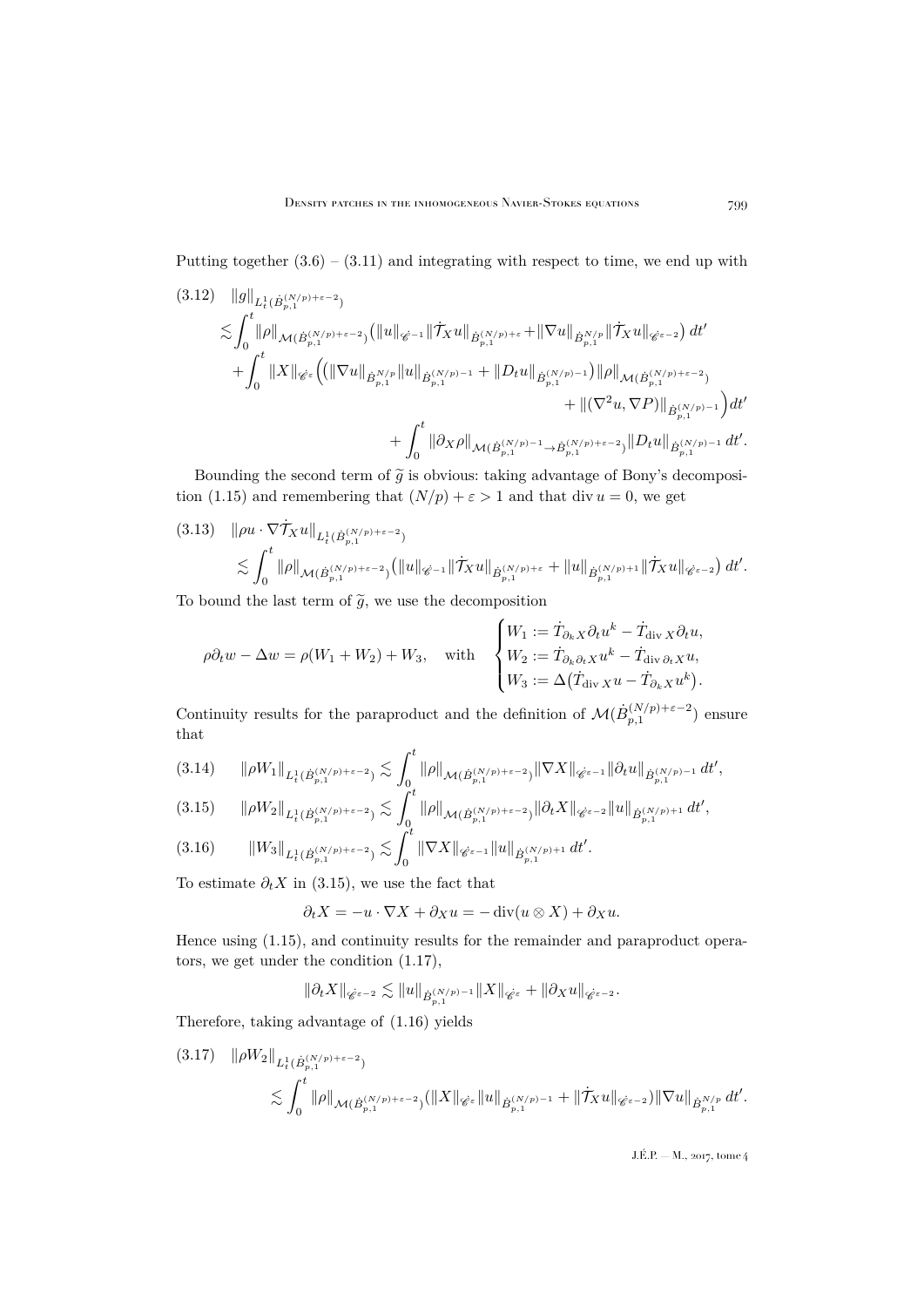800 R. DANCHIN & X. ZHANG

Combining  $(3.14)$ ,  $(3.15)$  and  $(3.17)$ , we eventually obtain

<span id="page-20-0"></span>
$$
(3.18) \quad \|\rho \partial_t w - \Delta w\|_{L^1_t(\dot{B}_{p,1}^{(N/p)+\varepsilon-2})} \leq \int_0^t \|\dot{\mathcal{T}}_X u\|_{\dot{\mathscr{C}}^{\varepsilon-2}} \|\nabla u\|_{\dot{B}_{p,1}^{N/p}} \|\rho\|_{\mathcal{M}(\dot{B}_{p,1}^{(N/p)+\varepsilon-2})} dt' + \int_0^t \|X\|_{\dot{\mathscr{C}}^{\varepsilon}} \Big( (\|\rho\|_{\mathcal{M}(\dot{B}_{p,1}^{(N/p)+\varepsilon-2})} \|u\|_{\dot{B}_{p,1}^{(N/p)-1}} + 1) \|\nabla u\|_{\dot{B}_{p,1}^{N/p}} + \|\rho\|_{\mathcal{M}(\dot{B}_{p,1}^{(N/p)+\varepsilon-2})} \|\partial_t u\|_{\dot{B}_{p,1}^{(N/p)-1}} \Big) dt',
$$

whence, putting together estimate [\(3.12\)](#page-19-3), [\(3.13\)](#page-19-4) and [\(3.18\)](#page-20-0),

<span id="page-20-1"></span>
$$
(3.19) \quad \|\widetilde{g}\|_{L^{1}_{t}(\dot{B}_{p,1}^{(N/p)+\varepsilon-2})} \leq \int_{0}^{t} \|\rho\|_{\mathcal{M}(\dot{B}_{p,1}^{(N/p)+\varepsilon-2})} \left(\|u\|_{\dot{\mathscr{C}}^{-1}} \|\dot{\mathcal{T}}_{X}u\|_{\dot{B}_{p,1}^{(N/p)+\varepsilon}} + \|\nabla u\|_{\dot{B}_{p,1}^{N/p}} \|\dot{\mathcal{T}}_{X}u\|_{\dot{\mathscr{C}}^{-2}}\right) dt' + \int_{0}^{t} \|X\|_{\dot{\mathscr{C}}^{\varepsilon}} \left(\|\nabla u\|_{\dot{B}_{p,1}^{N/p}} \|u\|_{\dot{B}_{p,1}^{(N/p)-1}} + \|(\partial_t u, D_t u)\|_{\dot{B}_{p,1}^{(N/p)-1}}\right) \|\rho\|_{\mathcal{M}(\dot{B}_{p,1}^{(N/p)+\varepsilon-2})} dt' + \int_{0}^{t} \|X\|_{\dot{\mathscr{C}}^{\varepsilon}} \|(\nabla^2 u, \nabla P)\|_{\dot{B}_{p,1}^{(N/p)-1}} dt' + \int_{0}^{t} \|\partial_{X}\rho\|_{\mathcal{M}(\dot{B}_{p,1}^{(N/p)-1}\to \dot{B}_{p,1}^{(N/p)+\varepsilon-2})} \|D_t u\|_{\dot{B}_{p,1}^{(N/p)-1}} dt'.
$$

*Second step: bounds of*  $v$ . — We now want to bound  $v$  in

$$
\widetilde{L}_t^\infty(\dot B^{(N/p)+\varepsilon-2}_{p,1})\cap L^1_t(\dot B^{(N/p)+\varepsilon}_{p,1}),
$$

knowing [\(3.19\)](#page-20-1). This will follow from the smoothing properties of the heat flow. More precisely, introduce the projector  $\mathbb P$  over divergence-free vector fields, and apply  $\mathbb P\dot\Delta_j$ (with  $j \in \mathbb{Z}$ ) to the equation [\(S\)](#page-18-2). We get

$$
\begin{cases} \partial_t \dot{\Delta}_j v - \Delta \dot{\Delta}_j v = \mathbb{P} \dot{\Delta}_j (\tilde{g} + (1 - \rho) \partial_t v) \\ \dot{\Delta}_j v|_{t=0} = \dot{\Delta}_j v_0. \end{cases}
$$

Lemma 2.1 in [\[8\]](#page-30-6) implies that if  $p \in [1, \infty]$ ,

$$
\|\dot{\Delta}_j v(t)\|_{L^p} \leqslant e^{-ct2^{2j}} \|\dot{\Delta}_j v_0\|_{L^p} + C \int_0^t e^{-c(t-t')2^{2j}} \|\dot{\Delta}_j(\tilde{g} + (1-\rho)\partial_t v)(t')\|_{L^p} dt'.
$$

Therefore, taking the supremum over  $j \in \mathbb{Z}$ , using the fact that

$$
\partial_t v = \Delta v + \mathbb{P}(\tilde{g} + (1 - \rho)\partial_t v)
$$

and that  $\mathbb{P}: \dot{B}_{p,1}^{(N/p)+\varepsilon-2} \to \dot{B}_{p,1}^{(N/p)+\varepsilon-2}$ , we find that

<span id="page-20-2"></span>
$$
(3.20) \quad ||v||_{\widetilde{L}^{\infty}_{t}(\dot{B}_{p,1}^{(N/p)+\varepsilon-2})} + ||v||_{L^{1}_{t}(\dot{B}_{p,1}^{(N/p)+\varepsilon})} + ||\partial_{t}v||_{L^{1}_{t}(\dot{B}_{p,1}^{(N/p)+\varepsilon-2})} \n\lesssim ||v_{0}||_{\dot{B}_{p,1}^{(N/p)+\varepsilon-2}} + ||\widetilde{g}||_{L^{1}_{t}(\dot{B}_{p,1}^{(N/p)+\varepsilon-2})} + ||(1-\rho)\partial_{t}v||_{L^{1}_{t}(\dot{B}_{p,1}^{(N/p)+\varepsilon-2})}.
$$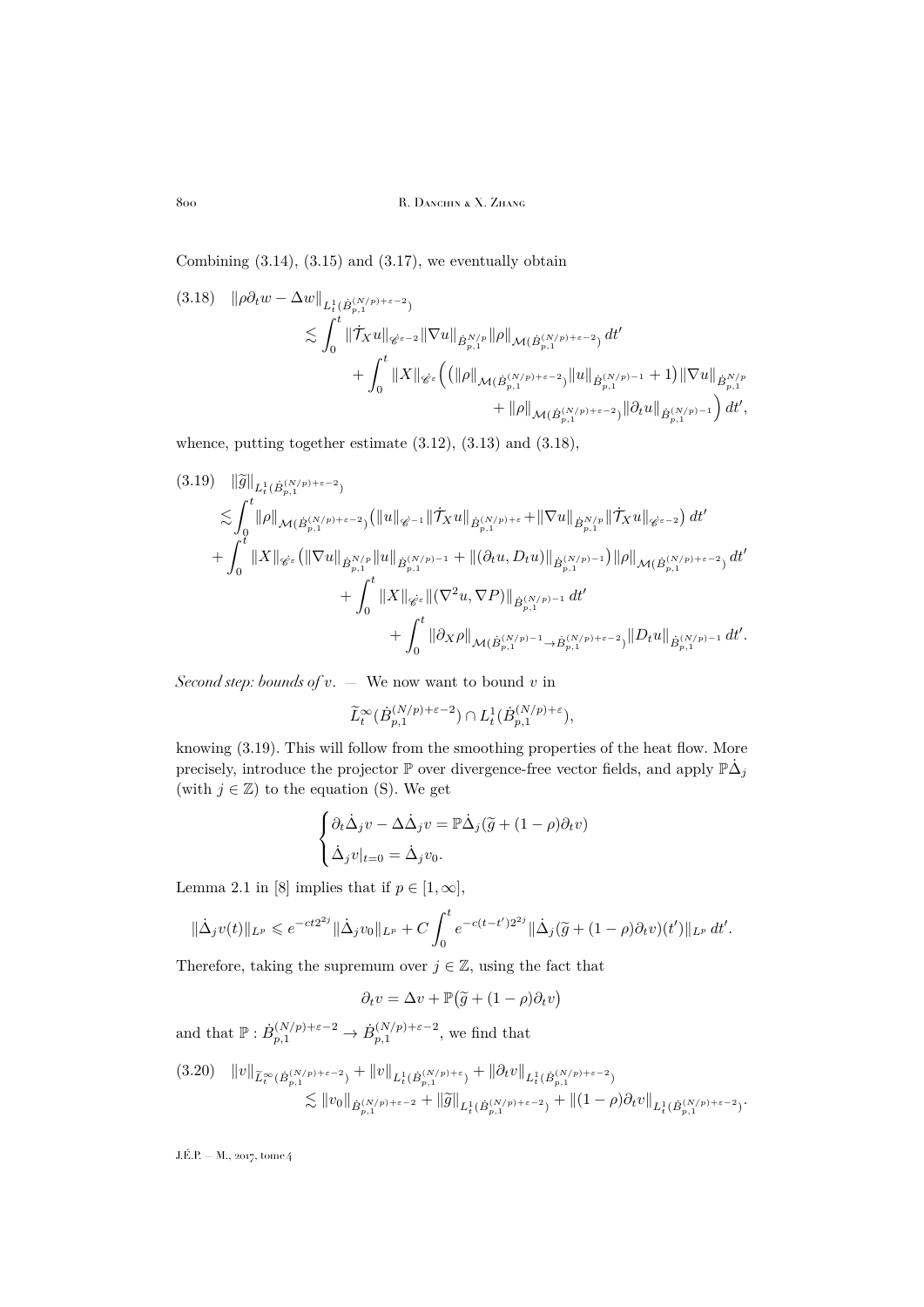The smallness condition [\(1.8\)](#page-7-1) combined with Inequality [\(3.4\)](#page-17-1) ensure that the last term of [\(3.20\)](#page-20-2) may be absorbed by the left-hand side, and we thus end up with

$$
||v||_{\widetilde{L}^{\infty}_{t}(\dot{B}_{p,1}^{(N/p)+\varepsilon-2})\cap L_{t}^{1}(\dot{B}_{p,1}^{(N/p)+\varepsilon})} + ||\partial_{t}v||_{L_{t}^{1}(\dot{B}_{p,1}^{(N/p)+\varepsilon-2})} \leq ||v_{0}||_{\dot{B}_{p,1}^{(N/p)+\varepsilon-2}} + ||\widetilde{g}||_{L_{t}^{1}(\dot{B}_{p,1}^{(N/p)+\varepsilon-2})}.
$$

Next, we use the fact that by definition of  $v_0$ ,

$$
v_0 = \dot{\mathcal{T}}_{X_0} u_0 - \dot{\mathcal{T}}_{\partial_k X_0} u_0^k + \dot{\mathcal{T}}_{\text{div } X_0} u_0
$$
  
=  $\partial_{X_0} u_0 - \dot{\mathcal{T}}_{\partial_k u_0} X_0^k - \partial_k \dot{R}(X_0^k, u_0) + \dot{R}(\text{div } X_0, u_0) - \dot{\mathcal{T}}_{\partial_k X_0} u_0^k + \dot{\mathcal{T}}_{\text{div } X_0} u_0.$ 

Hence continuity results for the paraproduct yield, under the condition [\(1.17\)](#page-10-3),

$$
\|v_0\|_{\dot{B}_{p,1}^{(N/p)+\varepsilon-2}}\lesssim \|\partial_{X_0}u_0\|_{\dot{B}_{p,1}^{(N/p)+\varepsilon-2}}+\|X_0\|_{\dot{\mathscr{C}}^{\varepsilon}}\|u_0\|_{\dot{B}_{p,1}^{(N/p)-1}}.
$$

Thus

<span id="page-21-0"></span>
$$
(3.21) \quad ||v||_{\widetilde{L}^{\infty}_{t}(\dot{B}_{p,1}^{(N/p)+\varepsilon-2}) \cap L_{t}^{1}(\dot{B}_{p,1}^{(N/p)+\varepsilon})} + ||\partial_{t}v||_{L_{t}^{1}(\dot{B}_{p,1}^{(N/p)+\varepsilon-2})} \n\lesssim ||\partial_{X_{0}} u_{0}||_{\dot{B}_{p,1}^{(N/p)+\varepsilon-2}} + ||X_{0}||_{\dot{\mathscr{C}}^{\varepsilon}} ||u_{0}||_{\dot{B}_{p,1}^{(N/p)-1}} + ||\widetilde{g}||_{L_{t}^{1}(\dot{B}_{p,1}^{(N/p)+\varepsilon-2})}.
$$

*Third step: bounds for striated regularity*. — Remembering that

$$
\dot{\mathcal{T}}_X u = v + w
$$
 with  $w = \dot{\mathcal{T}}_{\partial_k X} u^k - \dot{\mathcal{T}}_{\text{div } X} u$ ,

it is now easy to bound the following quantity:

$$
\mathscr{H}(t) := \|\dot{\mathcal{T}}_X u\|_{\widetilde{L}^{\infty}_t(\dot{B}^{(N/p)+\varepsilon-2}_{p,1})} + \|\dot{\mathcal{T}}_X u\|_{L^1_t(\dot{B}^{(N/p)+\varepsilon}_{p,1})} + \|\nabla \dot{\mathcal{T}}_X P\|_{L^1_t(\dot{B}^{(N/p)+\varepsilon-2}_{p,1})}.
$$

Indeed, we have

(3.22) 
$$
\nabla \dot{\mathcal{T}}_X P = (\text{Id} - \mathbb{P})(\widetilde{g} - \rho \partial_t v),
$$

and thus  $\|\nabla \dot{\mathcal{T}}_X P\|_{L^1_t(\dot{B}_{p,1}^{(N/p)+\varepsilon-2})}$  may be bounded by the right-hand side of [\(3.21\)](#page-21-0). Note also that continuity results for paraproduct operators guarantee that

$$
\begin{aligned}\|w\|_{\widetilde{L}^{\infty}_{t}(\dot{B}^{(N/p)+\varepsilon-2}_{p,1})}&\lesssim \|u\|_{\widetilde{L}^{\infty}_{t}(\dot{B}^{(N/p)-1}_{p,1})}\|X\|_{L^{\infty}_{t}(\dot{\mathscr{C}}^{\varepsilon})},\\&\|w\|_{L^{1}_{t}(\dot{B}^{(N/p)+\varepsilon}_{p,1})}\lesssim \int_{0}^{t}\|u\|_{\dot{B}^{(N/p)+1}_{p,1}}\|\nabla X\|_{\dot{\mathscr{C}}^{\varepsilon-1}}\,dt'.\end{aligned}
$$

Hence we have

<span id="page-21-1"></span>
$$
(3.23) \quad \mathscr{H}(t) \lesssim \|\partial_{X_0} u_0\|_{\dot{B}_{p,1}^{(N/p)+\varepsilon-2}} + \|X_0\|_{\dot{\mathscr{C}}^{\varepsilon}} \|u_0\|_{\dot{B}_{p,1}^{(N/p)-1}} + \|\widetilde{g}\|_{L^1_t(\dot{B}_{p,1}^{(N/p)+\varepsilon-2})} + \|u\|_{\widetilde{L}^{\infty}_t(\dot{B}_{p,1}^{(N/p)-1}) \cap L^1_t(\dot{B}_{p,1}^{(N/p)+1})} \|X\|_{L^{\infty}_t(\dot{\mathscr{C}}^{\varepsilon})}.
$$

Because  $X$  satisfies  $(0.8)$ , standard Hölder estimates for transport equations imply that

$$
\|X\|_{L_t^\infty(\dot{e}^\varepsilon)} \leqslant \|X_0\|_{\dot{e}^\varepsilon} + \int_0^t \|\nabla u\|_{L^\infty} \|X\|_{\dot{e}^\varepsilon} dt' + \int_0^t \|\partial_X u\|_{\dot{e}^\varepsilon} dt'.
$$

Now, recall that

$$
\partial_X u - \dot{\mathcal{T}}_X u = \dot{T}_{\partial_k u} X^k + \dot{R} (\partial_k u, X^k).
$$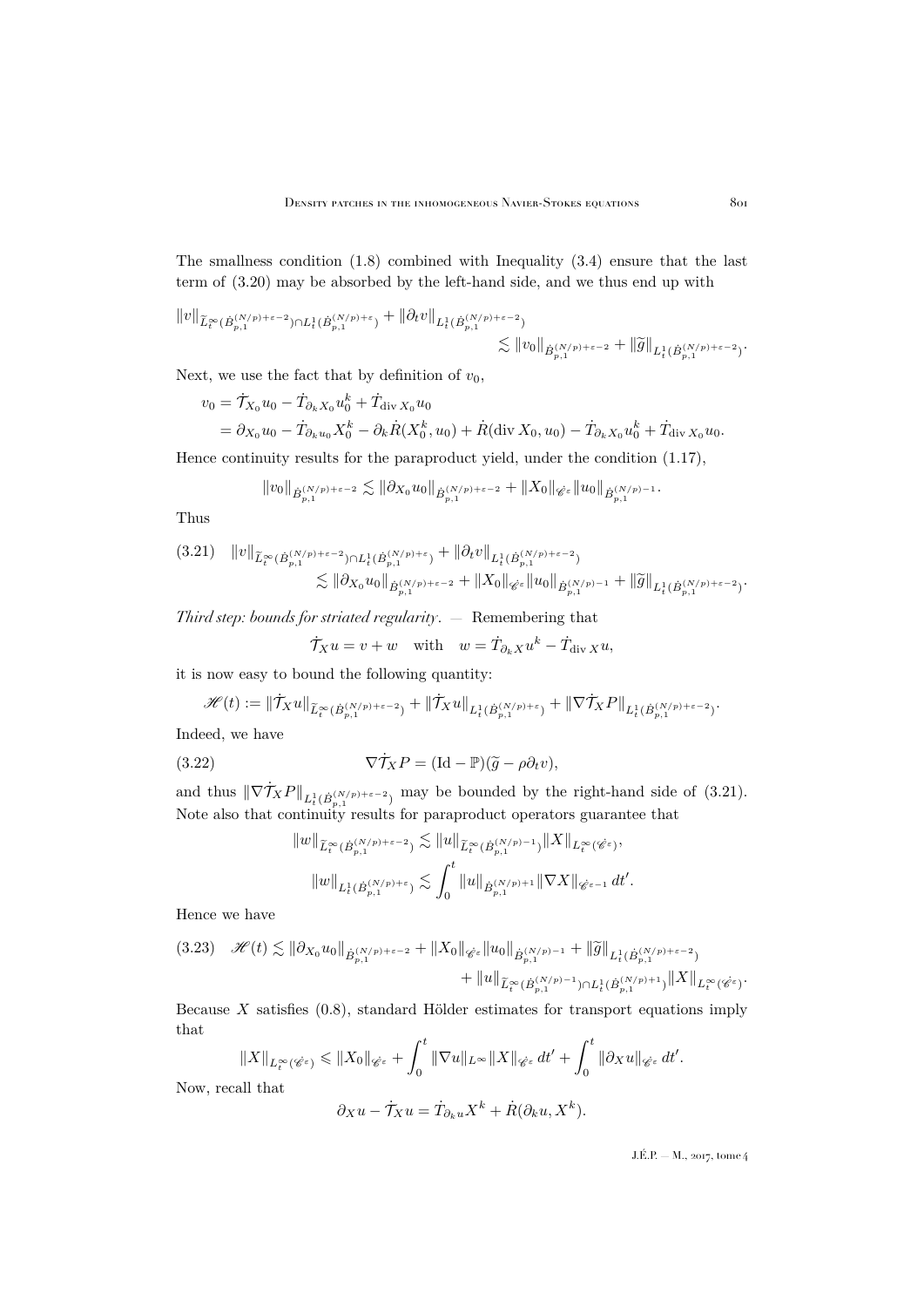802 R. DANCHIN & X. ZHANG

Hence, using standard continuity results for operators  $\dot{T}$  and  $\dot{R}$ , and embedding,

<span id="page-22-1"></span>
$$
(3.24) \t\t ||\dot{\mathcal{T}}_Xu - \partial_Xu||_{\dot{\mathscr{C}}^{\varepsilon}} \lesssim ||\dot{\mathcal{T}}_Xu - \partial_Xu||_{\dot{B}_{p,1}^{(N/p)+\varepsilon}} \lesssim ||\nabla u||_{\dot{B}_{p,1}^{N/p}} ||X||_{\dot{\mathscr{C}}^{\varepsilon}}.
$$

Therefore we have

<span id="page-22-0"></span>
$$
(3.25) \t\t ||X||_{L_t^{\infty}(\dot{C}^{\varepsilon})} \leq ||X_0||_{\dot{C}^{\varepsilon}} + \int_0^t ||\nabla u||_{\dot{B}_{p,1}^{N/p}} ||X||_{\dot{C}^{\varepsilon}} dt' + ||\dot{\mathcal{T}}_X u||_{L_t^1(\dot{B}_{p,1}^{(N/p)+\varepsilon})}.
$$

Then, using [\(3.1\)](#page-17-2) and plugging the above inequality in [\(3.23\)](#page-21-1), we get

$$
\mathscr{H}(t) \lesssim \|\partial_{X_0} u_0\|_{\dot{B}_{p,1}^{(N/p)+\varepsilon-2}} + \|X_0\|_{\dot{\mathscr{C}}^{\varepsilon}} \|u_0\|_{\dot{B}_{p,1}^{(N/p)-1}} + \|\widetilde{g}\|_{L^1_t(\dot{B}_{p,1}^{(N/p)+\varepsilon-2})} + \|u_0\|_{\dot{B}_{p,1}^{(N/p)-1}} \bigg( \|\dot{\mathcal{T}}_X u\|_{L^1_t(\dot{B}_{p,1}^{(N/p)+\varepsilon})} + \int_0^t \|\nabla u\|_{\dot{B}_{p,1}^{N/p}} \|X\|_{\dot{\mathscr{C}}^{\varepsilon}} dt' \bigg).
$$

Choosing  $c$  small enough in  $(1.8)$ , we see that the first term of the second line may be absorbed by the left-hand side. Therefore, setting

$$
\mathscr{K}(t):=\mathscr{H}(t)+\|X\|_{L_t^\infty(\dot{\mathscr{C}^\varepsilon})}
$$

and using again  $(3.25)$  and the smallness of  $u_0$ ,

$$
\mathscr{K}(t) \lesssim \|\partial_{X_0} u_0\|_{\dot{B}_{p,1}^{(N/p)+\varepsilon-2}} + \|X_0\|_{\dot{\mathscr{C}}^{\varepsilon}} + \|\widetilde{g}\|_{L^1_t(\dot{B}_{p,1}^{(N/p)+\varepsilon-2})} + \int_0^t \|\nabla u\|_{\dot{B}_{p,1}^{N/p}} \|X\|_{\dot{\mathscr{C}}^{\varepsilon}} dt'.
$$

In order to close the estimates, it suffices to bound  $\tilde{q}$  by means of [\(3.19\)](#page-20-1). Then the above inequality becomes, after using [\(3.4\)](#page-17-1) and [\(3.5\)](#page-17-3) (and the fact that  $\|\rho_0-1\|_{\mathcal{M}(B^{(N/p)+\varepsilon-2}_{p,1})}$  is small implies that  $\|\rho_0\|_{\mathcal{M}(B^{(N/p)+\varepsilon-2}_{p,1})}$  is of order one),

$$
\mathscr{K}(t) \lesssim \|\partial_{X_0} u_0\|_{\dot{B}_{p,1}^{(N/p)+\varepsilon-2}} + \|X_0\|_{\dot{\mathscr{C}}^{\varepsilon}} \n+ \int_0^t ( \|u\|_{\dot{\mathscr{C}}^{-1}} \|\dot{\mathcal{T}}_X u\|_{\dot{B}_{p,1}^{(N/p)+\varepsilon}} + \|\nabla u\|_{\dot{B}_{p,1}^{N/p}} \|\dot{\mathcal{T}}_X u\|_{\dot{\mathscr{C}}^{\varepsilon-2}}) dt' \n+ \int_0^t \|X\|_{\dot{\mathscr{C}}^{\varepsilon}} \big( \|\nabla u\|_{\dot{B}_{p,1}^{N/p}} \|u\|_{\dot{B}_{p,1}^{(N/p)-1}} + \|(\partial_t u, D_t u, \nabla^2 u, \nabla P)\|_{\dot{B}_{p,1}^{(N/p)-1}} \big) dt' \n+ \|\partial_{X_0} \rho_0\|_{\mathcal{M}(\dot{B}_{p,1}^{(N/p)-1} \to \dot{B}_{p,1}^{(N/p)+\varepsilon-2})} \int_0^t \|D_t u\|_{\dot{B}_{p,1}^{(N/p)-1}} dt'.
$$

The smallness of  $u_0$  and [\(1.6\)](#page-6-2) imply that all the terms of the right-hand side (except for the ones pertaining to the data), may be absorbed by the left-hand side. Therefore using the bounds for  $D_t u$  in [\(3.1\)](#page-17-2), we eventually get

<span id="page-22-2"></span>
$$
(3.26) \quad \mathscr{K}(t) \lesssim \|\partial_{X_0} u_0\|_{\dot{B}_{p,1}^{(N/p)+\varepsilon-2}} + \|X_0\|_{\dot{\mathscr{C}}^{\varepsilon}} + \|\partial_{X_0} \rho_0\|_{\mathcal{M}(\dot{B}_{p,1}^{(N/p)-1}\to \dot{B}_{p,1}^{(N/p)+\varepsilon-2})} \|u_0\|_{\dot{B}_{p,1}^{(N/p)-1}}.
$$

From [\(3.24\)](#page-22-1), we gather that  $\partial_X u$  is bounded by the right-hand side of [\(3.26\)](#page-22-2). Next, in order to control the whole nonhomogeneous Hölder norm of  $X$ , it suffices to remember that

$$
\|X\|_{\mathcal{C}^{0,\varepsilon}}=\|X\|_{L^\infty}+\|X\|_{\dot{\mathscr{C}}^{\varepsilon}}
$$

and that Relation [\(0.7\)](#page-3-2) together with [\(3.2\)](#page-17-4) directly yield

$$
||X_t||_{L^{\infty}} \leqslant ||\partial_{X_0}\psi_t||_{L^{\infty}} \leqslant C||X_0||_{L^{\infty}}.
$$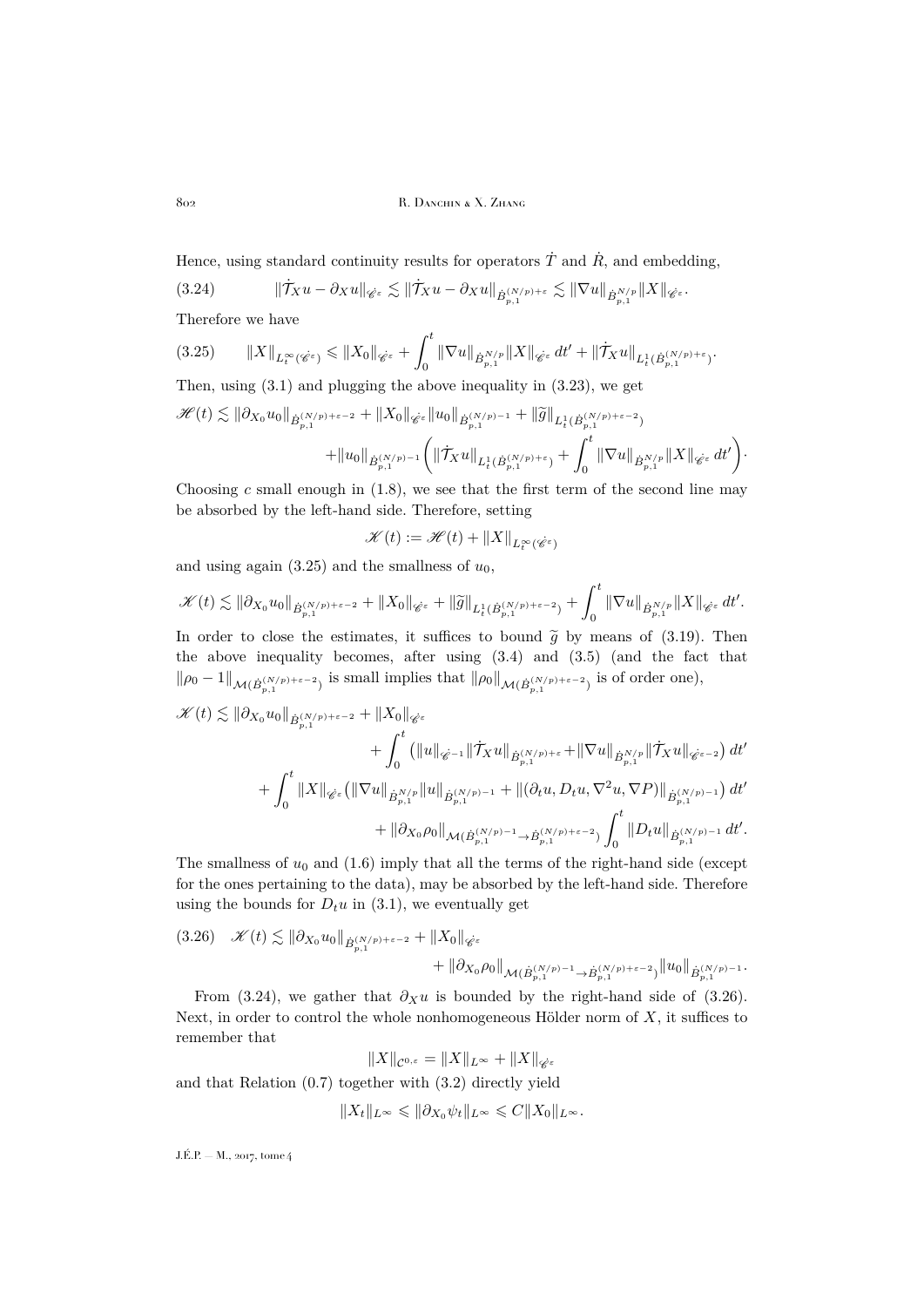Finally, to estimate  $\partial_X \nabla P$ , we use Inequality [\(1.16\)](#page-10-1) and get

$$
\|\partial_X\nabla P-\nabla \dot{\mathcal{T}}_\mathbf{X}P\|_{L^1_t(\dot B^{(N/p)+\varepsilon-2}_{p,1})}\lesssim\|\mathbf{X}\|_{L^\infty_t(\dot{\mathscr{C}}^\varepsilon)}\|\nabla P\|_{L^1_t(\dot B^{(N/p)-1}_{p,1})}.
$$

Therefore  $\|\partial_X \nabla P\|_{L^1_t(\dot{B}_{p,1}^{(N/p)+\varepsilon-2})}$  may be bounded like  $\mathscr{K}(t)$ .

3.3. The regularization process. — In all the above computations, we implicitly assumed that X and  $\partial_X u$  were in  $L^{\infty}_{loc}(\mathbb{R}_+;\mathcal{C}^{0,\varepsilon})$  and  $L^1_{loc}(\mathbb{R}_+;\mathcal{C}^{0,\varepsilon})$ , respectively. However, Theorem [1.1](#page-6-1) just ensures continuity of those vector-fields, not Hölder regularity.

To overcome that difficulty, one may smooth out the initial velocity (not the density, not to destroy the multiplier hypotheses) by setting for example  $u_0^n := \dot{S}_n u_0$ . Then the condition [\(1.8\)](#page-7-1) is satisfied by  $(\rho_0, u_0^n)$  and, as in addition  $u_0^n$  belongs to all Besov spaces  $\dot{B}_{\tilde{p},r}^{(N/p)-1}$  with  $\tilde{p} \geq p$  and  $r \geq 1$ , one can apply<sup>(6)</sup> [\[14,](#page-31-6) Th. 1.1] for solving (INS) with initial data  $(\rho_0, u_0^n)$ . This provides us with a unique global solution  $(\rho^n, u^n, \nabla P^n)$ which, among others, satisfies

$$
\nabla u^n\in L^r(\mathbb{R}_+;\dot B^{N/p}_{\tilde{p},r})\quad\text{for all}\quad r\in{]1,\infty[}\quad\text{and}\quad\max\Bigl(p,\frac{Nr}{3r-2}\Bigr)\leqslant\widetilde{p}\leqslant\frac{Nr}{r-1}.
$$

By taking  $r$  sufficiently close to 1 and using embedding, we see that this implies that  $\nabla u^n$  is in  $L^1_{loc}(\mathbb{R}_+;\check{\mathscr{C}}^{0,\delta})$  for all  $0<\delta<1$  and thus the corresponding flow  $\psi^n$  is (in particular) in  $\mathcal{C}^{1,\varepsilon}$ . This ensures, thanks to  $(0.7)$ , that  $X^n$  is in  $L^{\infty}_{loc}(\mathbb{R}_+;\mathcal{C}^{0,\varepsilon})$  and thus that  $\partial_{X^n} u^n$  is in  $L^1_{\text{loc}}(\mathbb{R}_+;\mathcal{C}^{0,\varepsilon}).$ 

From the previous steps and the fact that the data  $(\rho_0, u_0^n)$  satisfy  $(1.8)$  uniformly, we get uniform bounds for  $\rho^n$ ,  $u^n$ ,  $\nabla P^n$  and  $X^n$ , and standard arguments thus allow to show that  $u^n$  tends to u in  $L^1_{loc}(\mathbb{R}_+; L^{\infty})$  and thus  $(\psi^n - \psi) \to 0$  in  $L^{\infty}_{loc}(\mathbb{R}_+; L^{\infty})$ . Interpolating with the uniform bounds and using standard functional analysis arguments, one can conclude that  $X^n \to X$  in  $L^{\infty}_{loc}(\mathbb{R}_+;\mathcal{C}^{0,\varepsilon'})$  for all  $\varepsilon' < \varepsilon$  (and similar results for  $(u^n)_{n\in\mathbb{N}}$  and that all the estimates of the previous steps are satisfied. The details are left to the reader.

### Appendix A. Multiplier spaces

<span id="page-23-0"></span>The following relationship between the nonhomogeneous Besov spaces  $B^s_{p,r}(\mathbb{R}^N)$ and the homogeneous Besov spaces  $\dot{B}_{p,r}^s(\mathbb{R}^N)$  for *compactly supported* functions or distributions has been established in [\[13,](#page-31-16) §2.1].

<span id="page-23-1"></span>PROPOSITION A.1. — *Let*  $(p,r) \in [1,\infty]^2$  *and*  $s > -N/p' := -N(1-1/p)$  *(or just*  $s \geqslant -N/p'$  if  $r = \infty$ ). For any u in the set  $\mathcal{E}'(\mathbb{R}^N)$  of compactly supported distributions *on* R <sup>N</sup> *, we have*

$$
u \in B_{p,r}^s(\mathbb{R}^N) \Longleftrightarrow u \in \dot{B}_{p,r}^s(\mathbb{R}^N).
$$

*Moreover, there exists a constant*  $C = C(s, p, r, N, \text{Supp } u)$  *such that* 

$$
C^{-1} \|u\|_{\dot{B}^s_{p,r}} \leqslant \|u\|_{B^s_{p,r}} \leqslant C \|u\|_{\dot{B}^s_{p,r}}.
$$

 $(6)$ That paper concerns the half-space; having the same result in the whole space setting is much easier.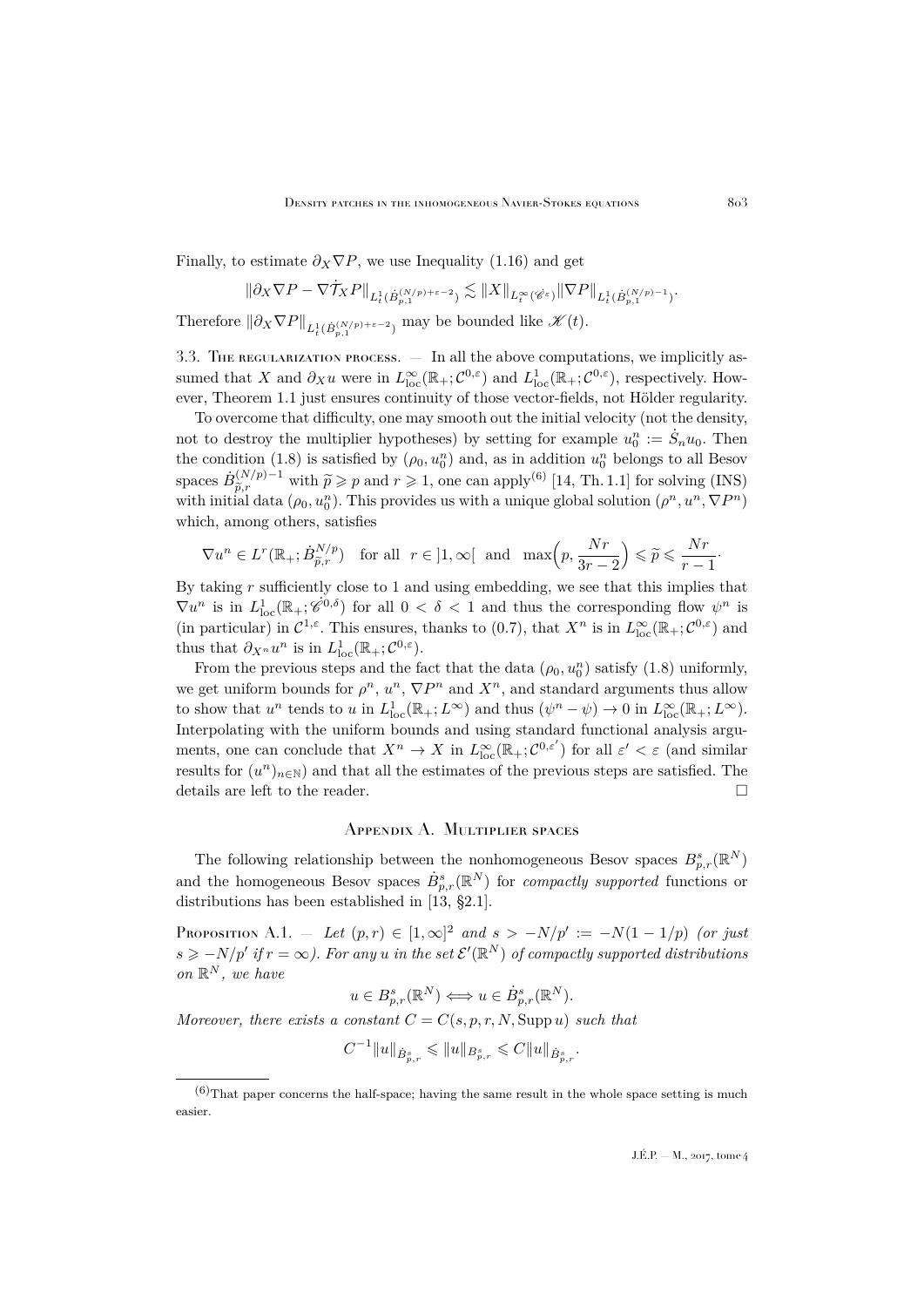804 R. DANCHIN & X. ZHANG

A simple consequence of Proposition [A.1](#page-23-1) and of standard embeddings for nonhomogeneous Besov spaces is that for any  $(s, p, r)$  as above, we have

<span id="page-24-2"></span>(A.1) 
$$
\mathcal{E}'(\mathbb{R}^N) \cap \dot{B}_{p,r}^{s+\delta}(\mathbb{R}^N) \longrightarrow \mathcal{E}'(\mathbb{R}^N) \cap \dot{B}_{p,r}^s(\mathbb{R}^N) \text{ for any } \delta > 0.
$$

We also used the following statement:

<span id="page-24-1"></span>PROPOSITION A.2.  $-$  Let  $(s, p, r)$  be arbitrary in  $\mathbb{R} \times [1, \infty]^2$ . Then for all  $u \in$  $B_{\infty,r}^s(\mathbb{R}^N) \cap \mathcal{E}'(\mathbb{R}^N)$ , we have  $u \in B_{p,r}^s(\mathbb{R}^N)$  and there exists  $C = C(s, p, \text{Supp } u)$  such *that*

$$
||u||_{B^{s}_{p,r}} \leqslant C||u||_{B^{s}_{\infty,r}}.
$$

*Proof.* – Let u be in  $B^s_{\infty,r}(\mathbb{R}^N)$  with compact support. Fix some smooth cut-off function  $\phi$  so that  $\phi \equiv 1$  on Supp u. Being compactly supported and smooth,  $\phi$  belongs to any nonhomogeneous Besov space. Then, using (the nonhomogeneous version of) the decomposition [\(1.15\)](#page-10-0) and that  $u = \phi u$ , we get

$$
u = T_{\phi}u + T_{u}\phi + R(u, \phi).
$$

Because  $\phi$  is in  $L^p$  and u in  $B^s_{\infty,r}$ , standard continuity results for the paraproduct ensure that  $T_{\phi}u$  is in  $B^s_{p,r}$ . For the second term, we just use that u is in  $\mathscr{C}^{-|s|-1}$  and  $\phi$ in  $B_{p,r}^{|s|+1+s}$  hence  $T_u\phi$  is in  $B_{p,r}^s$ . For the remainder term, we use for instance the fact that  $\phi$  is in  $\mathscr{C}^{|s|+1}$ . Putting all those information together completes the proof.  $\Box$ 

The following result was the key to bounding the density terms in our study of [\(INS\)](#page-2-1).

<span id="page-24-0"></span> $\text{Lemma A.3.} \ = \ Let \ (s, s_k, p, p_k, r, r_k) \in [-1, 1[^2 \times [1, \infty]^4 \ \textit{with} \ k = 1, 2, \ and \ Z : \mathbb{R}^N \to \mathbb{R}^N$ *be a* C <sup>1</sup> *measure preserving diffeomorphism such that* DZ *and* DZ<sup>−</sup><sup>1</sup> *are bounded.* When we consider the homogeneous Besov space  $\dot{B}_{p,r}^s(\mathbb{R}^N)$  or  $\dot{B}_{p_k,r_k}^{s_k}(\mathbb{R}^N)$ , we assume  $\int$ *in addition that*  $s \in ]-N/p', N/p[$  and  $s_k \in ]-N/p'_k, N/p_k[$  for  $k = 1, 2$ . Then we *have:*

(i) If  $b_{p,r}^s(\mathbb{R}^N)$  *stands for*  $B_{p,r}^s(\mathbb{R}^N)$  *or*  $\dot{B}_{p,r}^s(\mathbb{R}^N)$ *, then the mapping*  $u \mapsto u \circ Z$  *is continuous on*  $b_{p,r}^s(\mathbb{R}^N)$ *: there is a positive constant*  $C_{Z,s,p,r}$  *such that* 

(A.2) 
$$
||u \circ Z||_{b_{p,r}^s} \leqslant C_{Z,s,p,r}||u||_{b_{p,r}^s}.
$$

(ii) If  $b_{p_k,r_k}^{s_k}$  with  $k = 1, 2$ , denote the same type of Besov spaces, then the mapping  $\varphi \mapsto \varphi \circ \overline{Z}$  is continuous on  $\mathcal{M}(b^{s_1}_{p_1,r_1}(\mathbb{R}^N) \to b^{s_2}_{p_2,r_2}(\mathbb{R}^N))$ , that is

<span id="page-24-3"></span>
$$
\|\varphi\circ Z\|_{\mathcal{M}(b^{s_1}_{p_1,r_1}\to b^{s_2}_{p_2,r_2})}\leqslant C_{Z^{-1},s_1,p_1,r_1}C_{Z,s_2,p_2,r_2}\|\varphi\|_{\mathcal{M}(b^{s_1}_{p_1,r_1}\to b^{s_2}_{p_2,r_2})}.
$$

(iii) We have the following equivalence for any  $\varphi \in \mathcal{E}'(\mathbb{R}^N)$ ,

$$
\varphi \in \mathcal{M}(B^{s_1}_{p_1,r_1}(\mathbb{R}^N) \longrightarrow B^{s_2}_{p_2,r_2}(\mathbb{R}^N)) \Longleftrightarrow \varphi \in \mathcal{M}(b^{s_1}_{p_1,r_1}(\mathbb{R}^N) \longrightarrow b^{s_2}_{p_2,r_2}(\mathbb{R}^N)).
$$

*Here*  $b_{p_1,r_1}^{s_1}$  and  $b_{p_2,r_2}^{s_2}$  can be different type of Besov spaces but obey our convention *on the index* s<sup>k</sup> *for homogeneous Besov space.*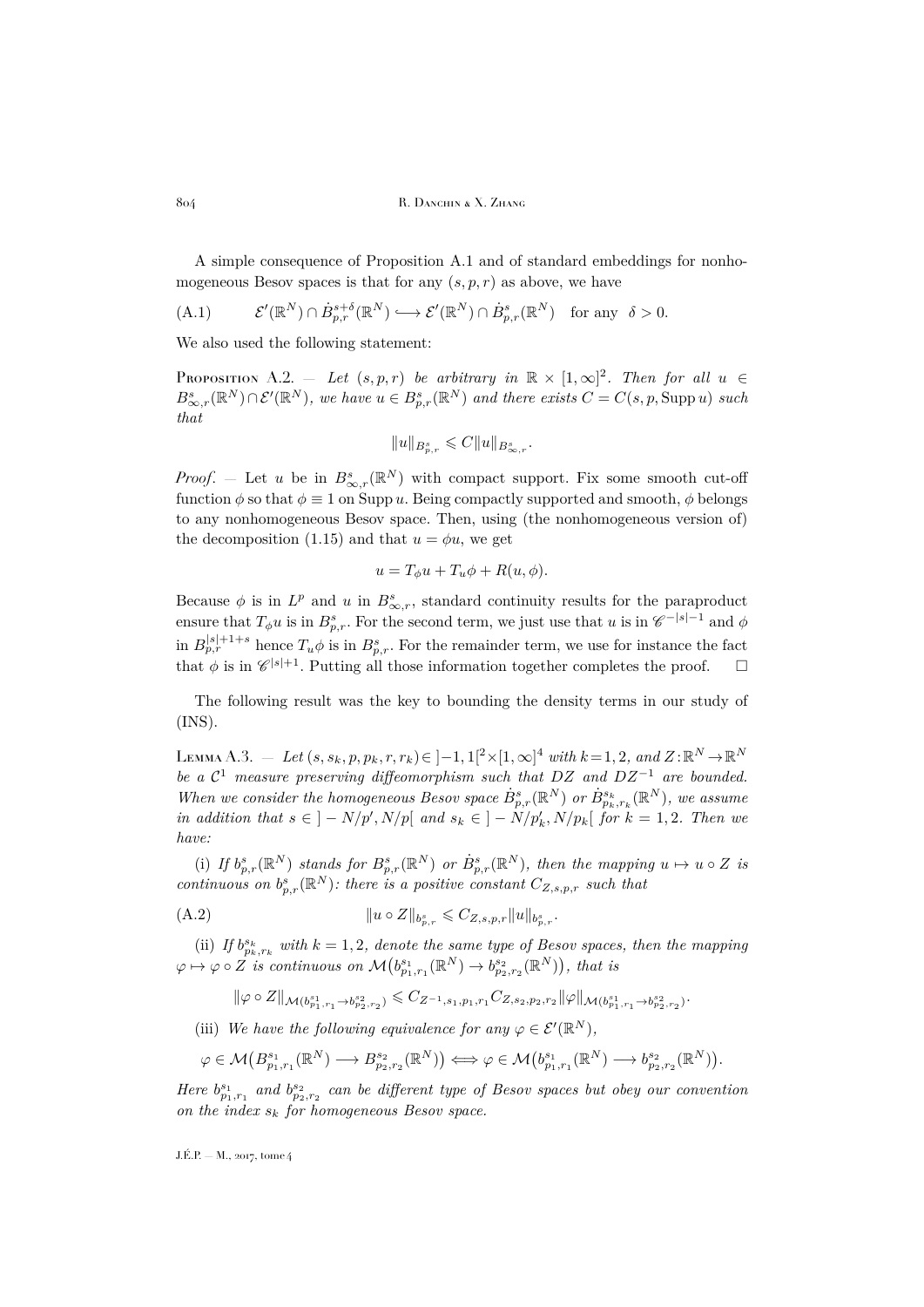*Proof.* — Item (i) in the case  $b = \dot{B}$  has been proved in [\[13,](#page-31-16) Lem. 2.1.1]. One may easily modify the proof to handle nonhomogeneous Besov spaces: use the finite dif-ference characterization of [\[26,](#page-31-15) p. 98] if  $s > 0$ , argue by duality if  $s < 0$  and interpolate for the case  $s = 0$ . We get  $C_{Z,s,p,r} \approx 1 + ||DZ||_{L^{\infty}}^{s+N/r}$  if  $s > 0$ , and  $C_{Z,s,p,r} \approx 1 + ||D Z^{-1}||_{L^{\infty}}^{-s+N/r'}$  if  $s < 0$ .

Part (ii) is immediate according to  $(1.5)$  and  $(A.2)$ . Indeed we may write:

$$
\begin{split} \|\varphi\circ Z\|_{\mathcal{M}\left(b^{s_{1}}_{p_{1},r_{1}}\rightarrow b^{s_{2}}_{p_{2},r_{2}}\right)}&=\sup_{\|u\|_{b^{s_{1}}_{p_{1},r_{1}}}\leqslant 1}\|(\varphi\circ Z)\,u\|_{b^{s_{2}}_{p_{2},r_{2}}}\\ &=\sup_{\|u\|_{b^{s_{1}}_{p_{1},r_{1}}}\leqslant 1}\|\big(\varphi\,(u\circ Z^{-1})\big)\circ Z\|_{b^{s_{2}}_{p_{2},r_{2}}}\\ &\leqslant C_{Z,s_{2},p_{2},r_{2}}\sup_{\|u\|_{b^{s_{1}}_{p_{1},r_{1}}}\leqslant 1}\|\varphi\,(u\circ Z^{-1})\|_{b^{s_{2}}_{p_{2},r_{2}}}\\ &\leqslant C_{Z,s_{2},p_{2},r_{2}}\|\varphi\|_{\mathcal{M}(b^{s_{1}}_{p_{1},r_{1}}\rightarrow b^{s_{2}}_{p_{2},r_{2}})}\sup_{\|u\|_{b^{s_{1}}_{p_{1},r_{1}}}\leqslant 1}\|u\circ Z^{-1}\|_{b^{s_{1}}_{p_{1},r_{2}}}\\ &\leqslant C_{Z^{-1},s_{1},p_{1},r_{1}}C_{Z,s_{2},p_{2},r_{2}}\|\varphi\|_{\mathcal{M}(b^{s_{1}}_{p_{1},r_{1}}\rightarrow b^{s_{2}}_{p_{2},r_{2}})}.\end{split}
$$

To prove the last item, it suffices to check that if  $\varphi$  belongs to  $\mathcal{E}' \cap \mathcal{M}(B^{s_1}_{p_1,r_1} \to B^{s_2}_{p_2,r_2}),$ then  $\varphi$  is also in the multiplier space between the general type Besov spaces. Take  $u \in b_{p_1,r_1}^{s_1}$  with compact support, and some smooth and compactly supported nonnegative cut-off function  $\psi$  satisfying  $\psi \equiv 1$  on Supp  $\varphi$ . Then from Proposition [A.1](#page-23-1) and  $(1.5)$ , we have

$$
\begin{split} \|\varphi u\|_{b^{s_2}_{p_2,r_2}} &= \|\varphi \psi u\|_{b^{s_2}_{p_2,r_2}} \lesssim \|\varphi \psi u\|_{B^{s_2}_{p_2,r_2}} \lesssim \|\varphi\|_{\mathcal{M}(B^{s_1}_{p_1,r_1}\to B^{s_2}_{p_2,r_2})} \|\psi u\|_{B^{s_1}_{p_1,r_1}} \\ &\lesssim \|\varphi\|_{\mathcal{M}(B^{s_1}_{p_1,r_1}\to B^{s_2}_{p_2,r_2})} \|\psi u\|_{b^{s_1}_{p_1,r_1}} \\ &\lesssim \|\varphi\|_{\mathcal{M}(B^{s_1}_{p_1,r_1}\to B^{s_2}_{p_2,r_2})} \|\psi\|_{\mathcal{M}(b^{s_1}_{p_1,r_1})} \|u\|_{b^{s_1}_{p_1,r_1}}. \end{split}
$$
 For the last inequality, we used  $\mathcal{C}_c^\infty \hookrightarrow \mathcal{M}(b^{s_1}_{p_1,r_1})$  (see [13, Cor. 2.1.1]).  $\hfill \Box$ 

Appendix B. Commutator Estimates

<span id="page-25-0"></span>We here recall and prove some commutator estimates that were crucial in this paper. All of them strongly rely on continuity results in Besov spaces for the paraproduct and remainder operators, and on the following classical result (see e.g. [\[4,](#page-30-3) §2.10]).

<span id="page-25-1"></span> $\n LEMMA B.1. = Let A : ℝ<sup>N</sup> \setminus {0} \rightarrow ℝ be a smooth function, homogeneous of degree m.$ Let  $(\varepsilon, s, p, r, r_1, r_2, p_1, p_2) \in ]0, 1[ \times \mathbb{R} \times [1, \infty]^6 \text{ with } \frac{1}{p} = \frac{1}{p_1} + \frac{1}{p_2}, \frac{1}{r} = \frac{1}{r_1} + \frac{1}{r_2}$  and

$$
s - m + \varepsilon < N/p \quad \text{or} \quad \{s - m + \varepsilon < N/p \text{ and } r = 1\}.
$$

*There exists a constant* C *depending only on* s, ε, N *and* A *such that,*

$$
\|[\dot{T}_g,A(D)]u\|_{\dot{B}^{s-m+\varepsilon}_{p,r}}\leqslant C\|\nabla g\|_{\dot{B}^{\varepsilon-1}_{p_1,r_1}}\|u\|_{\dot{B}^{s}_{p_2,r_2}}.
$$

If the integer  $N_0$  in the definition of Bony's paraproduct and remainder is large enough (for instance  $N_0 = 4$  does), then the following fundamental lemma holds.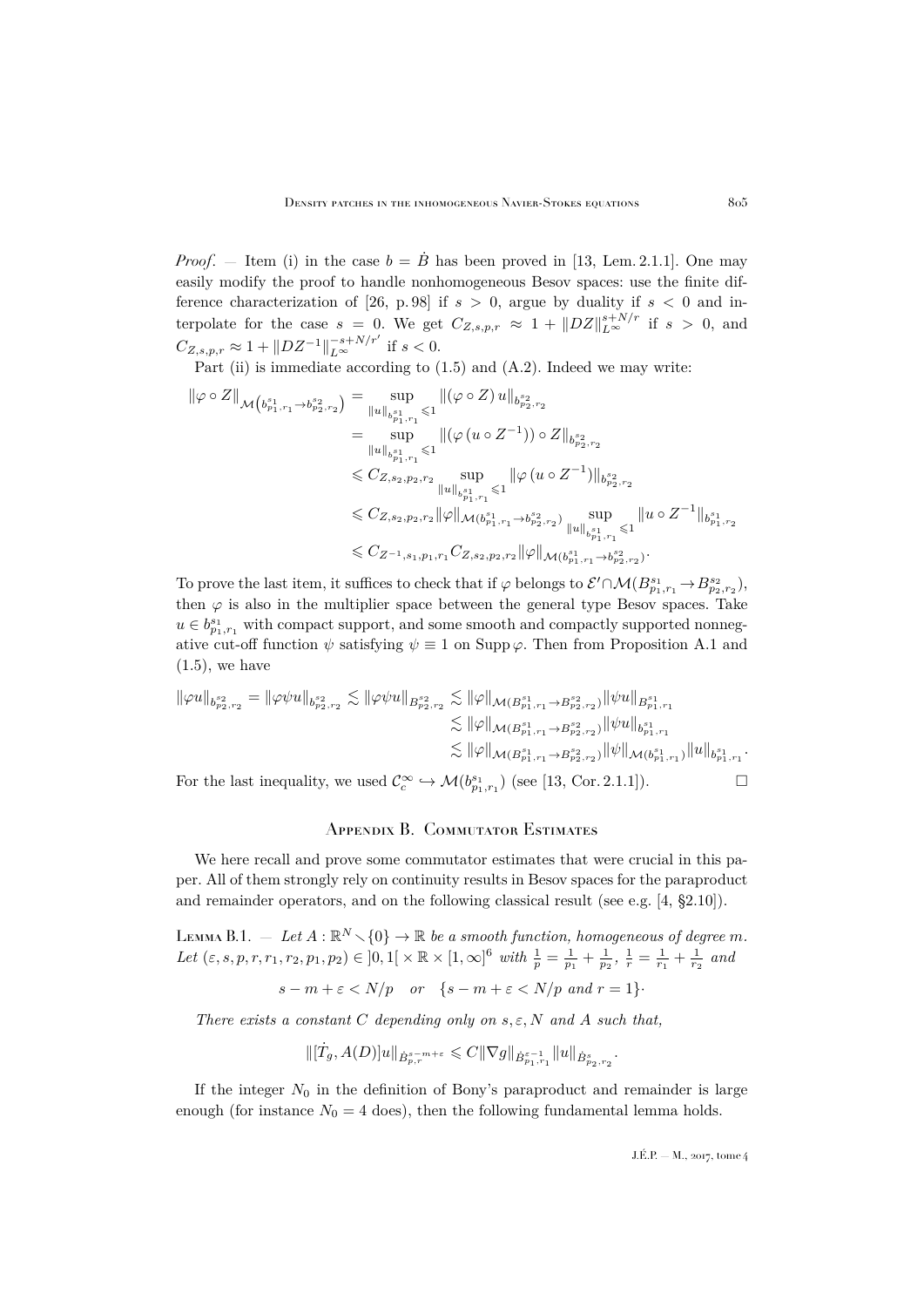806 R. DANCHIN & X. ZHANG

<span id="page-26-0"></span>Lемма В.2 (Chemin-Leibniz Formula). — *Let* ( $\varepsilon, s_k, p, p_k, p_3, r, r_k$ )∈]0,1[×ℝ×[1,∞]<sup>5</sup> *for*  $k = 1, 2$  *satisfying* 

$$
\frac{1}{p}=\frac{1}{p_1}+\frac{1}{p_2}+\frac{1}{p_3} \quad and \quad \frac{1}{r}=\frac{1}{r_1}+\frac{1}{r_2}.
$$

(i) If  $s_2 < 0$  and  $s_1 + s_2 + \varepsilon - 1 < N/p$  or  $\{s_1 + s_2 + \varepsilon - 1 = N/p$  and  $r = 1\}$ , then *we have*

$$
\|\dot{\mathcal{T}}_X\dot{T}_gf-\dot{T}_g\dot{\mathcal{T}}_Xf-\dot{T}_{\dot{\mathcal{T}}_Xg}f\|_{\dot{B}^{s_1+s_2+\varepsilon-1}_{p,r}}\leqslant C\|X\|_{\dot{B}^{s}_{p_3,\infty}}\|g\|_{\dot{B}^{s_2}_{p_2,\infty}}\|f\|_{\dot{B}^{s_1}_{p_1,r}}.
$$

*The above inequality still holds for*  $s_2 = 0$ , *if one replaces*  $||g||_{\dot{B}_{p_2,\infty}^0}$  by  $||g||_{L^{p_2}}$ .

(ii) *If*  $s_1 + s_2 + \varepsilon - 1 \in ]0, N/p[$  or  $\{s_1 + s_2 + \varepsilon - 1 = N/p \text{ and } r = 1\}$ , then we have

$$
\|\dot{\mathcal{T}}_X \dot{R}(f,g) - \dot{R}(\dot{\mathcal{T}}_X f,g) - \dot{R}(f,\dot{\mathcal{T}}_X g)\|_{\dot{B}^{s_1+s_2+\varepsilon-1}_{p,r}} \leqslant C \|X\|_{\dot{B}^s_{p_3,\infty}} \|f\|_{\dot{B}^{s_1}_{p_1,r_1}} \|g\|_{\dot{B}^{s_2}_{p_2,r_2}}.
$$

*The above inequality still holds for*  $s_1 + s_2 + \varepsilon - 1 = 0$ ,  $r = \infty$  and  $\frac{1}{r_1} + \frac{1}{r_2} = 1$ .

*Proof*. — This is a mere adaptation of [\[15\]](#page-31-0) to the homogeneous framework. The proof is based on a generalized Leibniz formula for para-vector field operators which was derived by J.-Y. Chemin in [\[6\]](#page-30-9). More precisely, define the following Fourier multipliers

$$
\dot{\Delta}_{k,j} := \varphi_k(2^{-j}D) \quad \text{with } \varphi_k(\xi) := i\xi_k\varphi(\xi) \text{ for } k \in \{1, \dots, N\} \text{ and } j \in \mathbb{Z}.
$$

Then we have

$$
\begin{split} \dot{\mathcal{T}}_X \dot{T}_g f &= \sum_{j \in \mathbb{Z}} (\dot{S}_{j-N_0} g \dot{\mathcal{T}}_X \dot{\Delta}_j f + \dot{\Delta}_j f \dot{\mathcal{T}}_X \dot{S}_{j-N_0} g) + \sum_{j \in \mathbb{Z}} (\dot{T}_{1,j} + \dot{T}_{2,j}) \\ &= \dot{T}_g \dot{\mathcal{T}}_X f + \dot{T}_{\dot{\mathcal{T}}_X g} f + \sum_{\substack{j \in \mathbb{Z} \\ \alpha = 1, \dots, 4}} \dot{T}_{\alpha,j}, \end{split}
$$

where

$$
\begin{aligned} \dot{T}_{1,j} &:= \sum_{\substack{j \leq j' \leq j+1 \\ j-N_0-1 \leq j'' \leq j'-N_0-1}} 2^{j'} \dot{\Delta}_{j''} X^k \big( \dot{\Delta}_{k,j'} (\dot{\Delta}_j f \dot{S}_{j-N_0} g) - \dot{\Delta}_{k,j'} \dot{\Delta}_j f \dot{S}_{j-N_0} g \big), \\ \dot{T}_{2,j} &:= \sum_{\substack{j' \leq j-2 \\ j'-N_0 \leq j'' \leq j-N_0-2}} 2^{j'} \dot{\Delta}_{j''} X^k (\dot{\Delta}_j f) \dot{\Delta}_{k,j'} \dot{S}_{j-N_0} g, \\ \dot{T}_{3,j} &:= \dot{S}_{j-N_0} g [\dot{T}_{X^k}, \dot{\Delta}_j] \partial_k f, \\ \dot{T}_{4,j} &:= \dot{\Delta}_j f [\dot{T}_{X^k}, \dot{S}_{j-N_0}] \partial_k g. \end{aligned}
$$

Bounding  $\dot{T}_{1,j}$  and  $\dot{T}_{2,j}$  stems from the definition of Besov norms, and Lemmas 2.99, 2.100 of [\[4\]](#page-30-3) allow to bound  $\dot{T}_{3,j}$  and  $\dot{T}_{4,j}$  provided  $\varepsilon < 1$ .

In order to prove the second item, let us set

$$
A_{j,j'} := \{j-N_0-1,\ldots,j'-N_0-1\} \cup \{j'-N_0,\ldots,j-N_0-2\}.
$$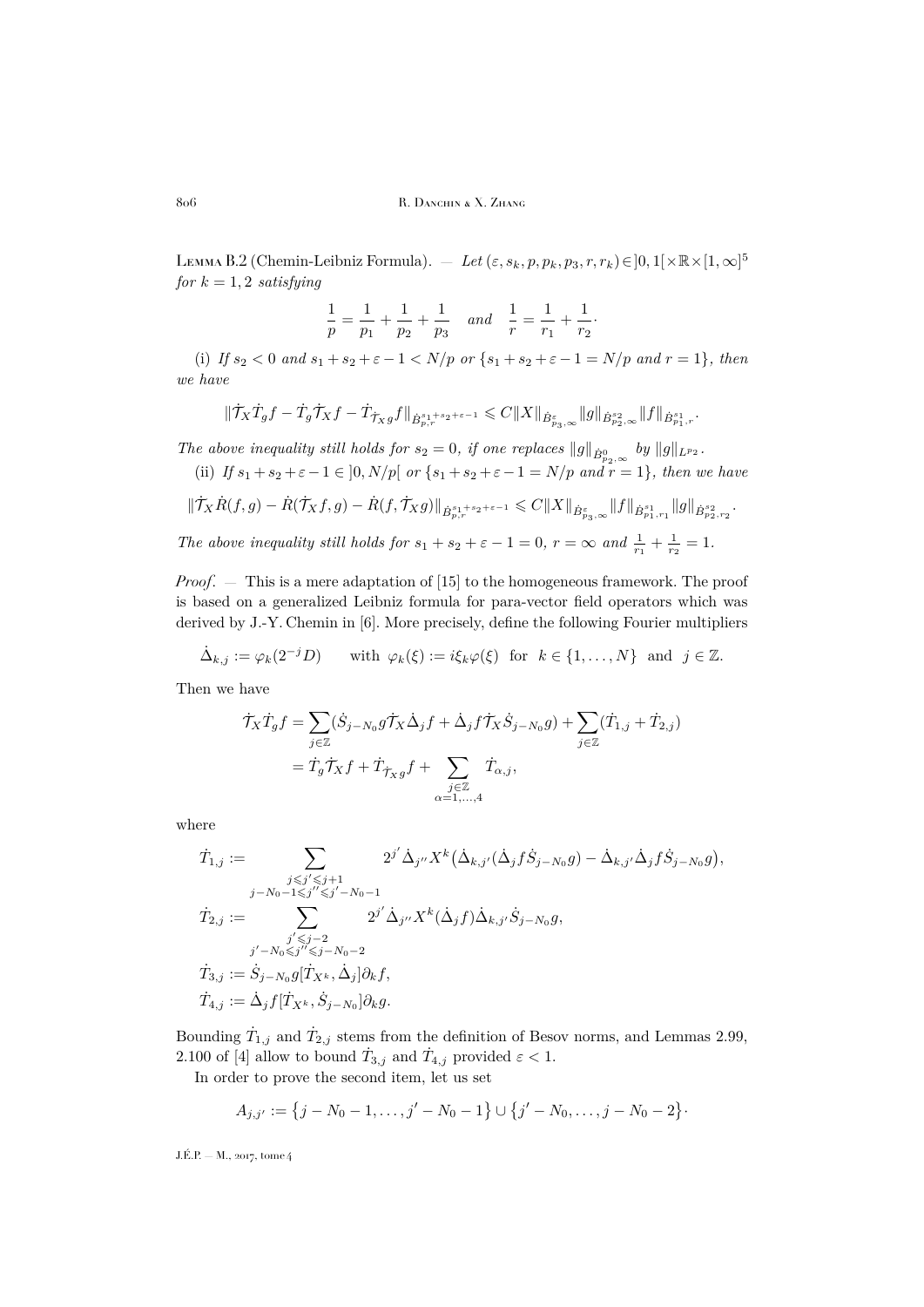We have

$$
\begin{aligned}\n\dot{\mathcal{T}}_X \dot{R}(f,g) &= \sum_{j \in \mathbb{Z}} (\tilde{\Delta}_j g \dot{\mathcal{T}}_X \dot{\Delta}_j f + \dot{\Delta}_j f \dot{\mathcal{T}}_X \tilde{\Delta}_j g) + \sum_{j \in \mathbb{Z}} (\dot{R}_{1,j} + \dot{R}_{2,j}) \\
&= \dot{R}(\dot{\mathcal{T}}_X f, g) + \dot{R}(f, \dot{\mathcal{T}}_X g) + \sum_{\substack{j \in \mathbb{Z} \\ \alpha = 1, \dots, 4}} \dot{R}_{\alpha,j},\n\end{aligned}
$$

where, denoting  $\dot{\Delta}_j := \dot{\Delta}_{j-N_0} + \cdots + \dot{\Delta}_{j+N_0}$ ,

$$
\dot{R}_{1,j} := \sum_{\substack{|j'-j| \le N_0 + 1 \\ j'' \in A_{j,j'}|}} \operatorname{sgn}(j'-j+1) 2^{j'} \dot{\Delta}_{j''} X^k \left(\dot{\Delta}_{k,j'}(\dot{\Delta}_j f \dot{\Delta}_j g) - \dot{\Delta}_j f \dot{\Delta}_{k,j'} \dot{\Delta}_j g\right) \newline + \sum_{\substack{j-1 \le j' \le j \\ j'-N_0 \le j'' \le j-N_0}} \underbrace{2^{j'} \dot{\Delta}_{j''}} X^k \left(\dot{\Delta}_{k,j'} \dot{\Delta}_j f\right) \tilde{\Delta}_j g,
$$
\n
$$
\dot{R}_{2,j} := \sum_{\substack{j' \le j-N_0 - 2 \\ j'-N_0 \le j'' \le j-N_0 - 2}} \underbrace{2^{j'} \dot{\Delta}_{j''} X^k \dot{\Delta}_{k,j'}(\dot{\Delta}_j f \tilde{\Delta}_j g),
$$
\n
$$
\dot{R}_{3,j} := \tilde{\Delta}_j g[\dot{T}_{X^k}, \dot{\Delta}_j] \partial_k f,
$$
\n
$$
\dot{R}_{4,j} := \dot{\Delta}_j f[\dot{T}_{X^k}, \tilde{\Delta}_j] \partial_k g.
$$

Here again, bounding  $\dot{R}_{1,j}$  and  $\dot{R}_{2,j}$  follows from the definition of Besov norms, while Lemma 2.100 of [\[4\]](#page-30-3) allows to bound  $\dot{R}_{3,j}$  and  $\dot{R}$  $A_{i,j}$  .

<span id="page-27-0"></span>Proposition B.3.  $-$  *Let*  $(\varepsilon, p)$  *be in*  $]0,1[ \times [1,\infty]$ *. Consider a pair of vector fields* (X, v) *in*

<span id="page-27-2"></span>
$$
\left(L_{\text{loc}}^{\infty}(\mathbb{R}_{+};\dot{\mathscr{C}}^{\varepsilon})\right)^{N}\times\left(L_{\text{loc}}^{\infty}(\mathbb{R}_{+};\dot{B}_{p,1}^{(N/p)-1})\cap L_{\text{loc}}^{1}(\mathbb{R}_{+};\dot{B}_{p,1}^{(N/p)+1})\right)^{N},
$$

*satisfying* div  $v = 0$  *and the transport equation* 

(B.1) 
$$
\begin{cases} (\partial_t + v \cdot \nabla)X = \partial_X v, \\ X|_{t=0} = X_0. \end{cases}
$$

*If in addition*

<span id="page-27-3"></span>(B.2) 
$$
N/p > 2 - \varepsilon
$$
, or  $N/p > 1 - \varepsilon$  and div  $X \equiv 0$ ,

*then there exists a constant* C *such that:*

<span id="page-27-1"></span>(B.3) 
$$
\begin{aligned} \|[\dot{\mathcal{T}}_X,\partial_t + v \cdot \nabla]v\|_{\dot{B}_{p,1}^{(N/p)+\varepsilon-2}} &\leq C(\|X\|_{\dot{\mathscr{C}}^{\varepsilon}}\|v\|_{\dot{B}_{p,1}^{(N/p)+1}}\|v\|_{\dot{B}_{p,1}^{(N/p)-1}}\\ &+ \|v\|_{\dot{\mathscr{C}}^{-1}}\|\dot{\mathcal{T}}_Xv\|_{\dot{B}_{p,1}^{(N/p)+\varepsilon}} + \|v\|_{\dot{B}_{p,1}^{(N/p)+1}}\|\dot{\mathcal{T}}_Xv\|_{\dot{\mathscr{C}}^{\varepsilon-2}}). \end{aligned}
$$

*Proof.* — This is essentially the proof of [\[15,](#page-31-0) Prop. A.5]. For the reader convenience, we here give a sketch of it. Because div  $v = 0$ , we may write

$$
\begin{aligned} [\mathcal{T}_X, \partial_t + v^\ell \partial_\ell] v &= -v^\ell \partial_\ell \dot{T}_{X^k} \partial_k v - \dot{T}_{\partial_t X^k} \partial_k v + \dot{T}_{X^k} \partial_k (v^\ell \partial_\ell v) \\ &= -\dot{T}_{\partial_t X^k} \partial_k v + \partial_\ell \dot{T}_X (v^\ell v) - \dot{T}_{\partial_\ell X} (v^\ell v) - v^\ell \partial_\ell \dot{T}_X v. \end{aligned}
$$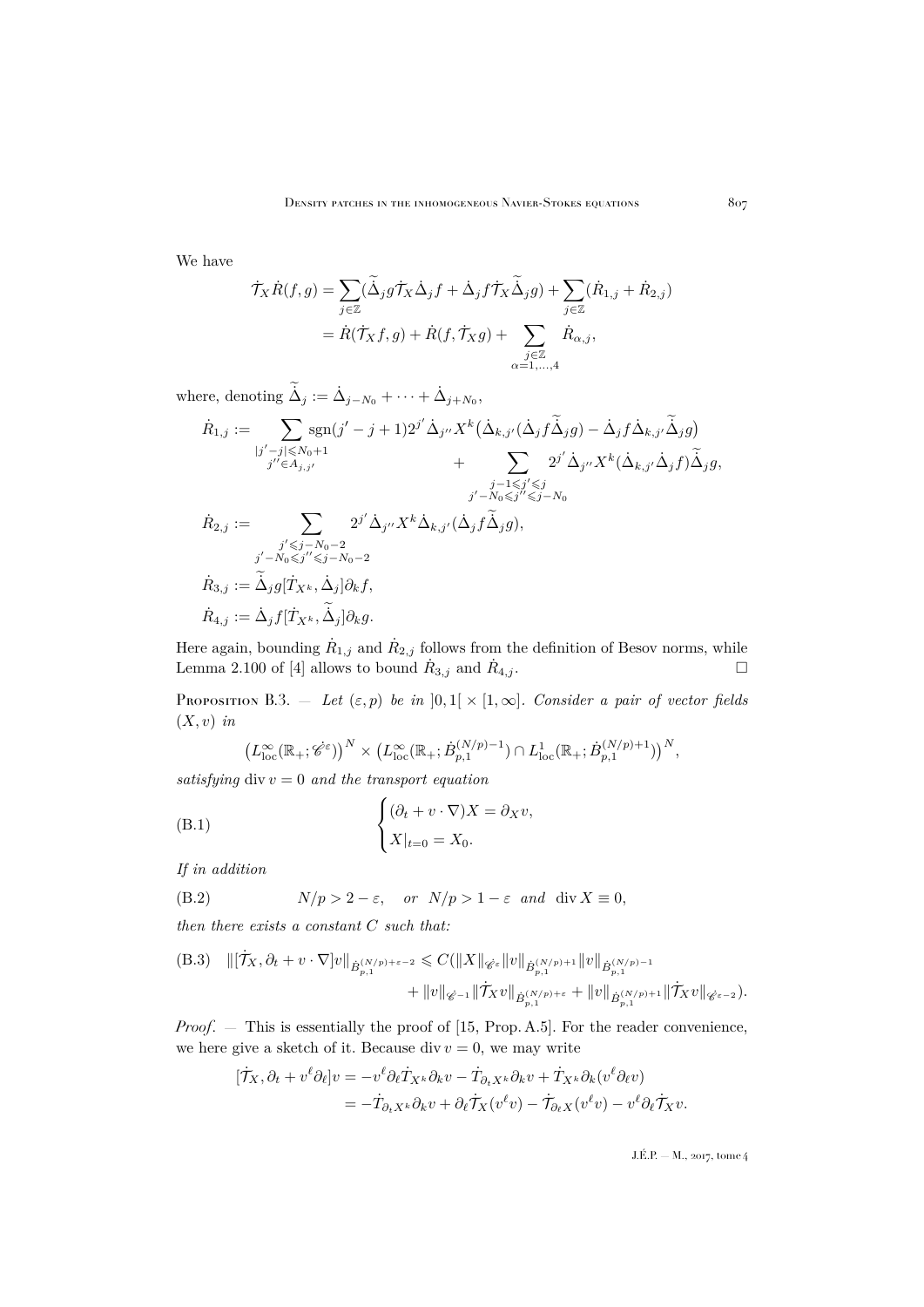Hence, decomposing  $v^{\ell}v$  according to Bony's decomposition, we discover that

$$
[\dot{\mathcal{T}}_X, \partial_t + v^\ell \partial_\ell] v = \sum_{\alpha=1}^{\alpha=5} \dot{R}_\alpha
$$

with

 $\dot{R}_1 := -\dot{T}_{\partial_t X^k}\partial_k v, \quad \dot{R}_2 := \partial_\ell(\dot{\mathcal{T}}_X\dot{T}_{v^\ell}v + \dot{\mathcal{T}}_X\dot{T}_{v}v^\ell), \quad \dot{R}_3 := \partial_\ell \dot{\mathcal{T}}_X\dot{R}(v^\ell,v),$  $\dot{R}_4 := -\dot{\mathcal{T}}_{\partial_{\ell}X}(v^{\ell}v), \quad \dot{R}_5 := -v^{\ell}\partial_{\ell}\dot{\mathcal{T}}_{X}v.$ 

It suffices to check that all the terms  $\dot{R}_{\alpha}$  may be bounded by the right-hand side of [\(B.3\)](#page-27-1).

*Bound of*  $\dot{R}_1$ . – From the equation [\(B.1\)](#page-27-2), we have

$$
\dot{R}_1 = \dot{T}_{v \cdot \nabla X^k} \partial_k v - \dot{T}_{\partial_X v^k} \partial_k v.
$$

Hence using standard continuity results for the paraproduct, we deduce that

$$
\|\dot{R}_1\|_{\dot{B}_{p,1}^{(N/p)+\varepsilon-2}}\lesssim \|\nabla v\|_{\dot{B}_{p,1}^{N/p}}\big(\|v\cdot \nabla X\|_{\dot{\mathscr{C}}^{\varepsilon-2}}+\|\partial_X v\|_{\dot{\mathscr{C}}^{\varepsilon-2}}\big).
$$

Keeping in mind [\(B.2\)](#page-27-3), the last term may be bounded according to [\(1.16\)](#page-10-1), after using the embedding  $\dot{B}_{p,1}^{(N/p)+\varepsilon-2}(\mathbb{R}^N) \hookrightarrow \dot{\mathscr{C}}^{\varepsilon-2}(\mathbb{R}^N)$ . We get

$$
\|\partial_X v-\dot{\mathcal{T}}_X v\|_{\dot{\mathscr{C}}^{\varepsilon-2}}\lesssim \|\nabla v\|_{\dot{B}_{p,1}^{(N/p)-2}}\|X\|_{\dot{\mathscr{C}}^{\varepsilon}}.
$$

As for the first term, we use the fact div  $v = 0$  and the following decomposition

$$
v \cdot \nabla X = \dot{\mathcal{T}}_v X + \dot{T}_{\partial_{\ell} X} v^{\ell} + \partial_{\ell} \dot{R} (v^{\ell}, X),
$$

which allow to get, as long as [\(B.2\)](#page-27-3) holds

$$
\|\dot{R}_1\|_{\dot{B}_{p,1}^{(N/p)+\varepsilon-2}}\lesssim \|\nabla v\|_{\dot{B}_{p,1}^{N/p}}\big(\|v\|_{\dot{B}_{p,1}^{(N/p)-1}}\|X\|_{\dot{\mathscr{C}}^{\varepsilon}}+\|\dot{\mathcal{T}}_Xv\|_{\dot{\mathscr{C}}^{\varepsilon-2}}\big).
$$

*Bound of*  $R_2$ . – Due to Lemma [B.2](#page-26-0) (i) and continuity of paraproduct operator, we have

$$
\begin{aligned} \|\dot R_2\|_{\dot B^{(N/p)+\varepsilon-2}_{p,1}} \lesssim \|X\|_{\dot {\mathscr C}^\varepsilon} \|v\|_{\dot B^{(N/p)+1}_{p,1}} \|v\|_{\dot {\mathscr C}^{-1}} \\ &\qquad \qquad + \|v\|_{\dot {\mathscr C}^{-1}} \|\dot {\mathcal T}_X v\|_{\dot B^{(N/p)+\varepsilon}_{p,1}} + \|v\|_{\dot B^{(N/p)+1}_{p,1}} \|\dot {\mathcal T}_X v\|_{\dot {\mathscr C}^{\varepsilon-2}}. \end{aligned}
$$

 $\mathit{Bound}\ of\ \dot R_3.\ =\ {\rm Applying}\ Lemma\ B.2$  $\mathit{Bound}\ of\ \dot R_3.\ =\ {\rm Applying}\ Lemma\ B.2$  (ii) and continuity of remainder operator under the condition  $(N/p) + \varepsilon - 1 > 0$  yields

$$
\|\dot{R}_3\|_{\dot{B}_{p,1}^{(N/p)+\varepsilon-2}}\lesssim \|X\|_{\dot{\mathscr{C}^{\varepsilon}}}\|v\|_{\dot{B}_{p,1}^{(N/p)+1}}\|v\|_{\dot{\mathscr{C}}^{-1}}+\|v\|_{\dot{B}_{p,1}^{(N/p)+1}}\|\dot{\mathcal{T}}_X v\|_{\dot{\mathscr{C}}^{\varepsilon-2}}.
$$

*Bound of*  $R_{4}$ . – From Bony decomposition [\(1.15\)](#page-10-0), it is easy to get

$$
||v^lv||_{\dot{B}_{p,1}^{N/p}} \lesssim ||v||_{\dot{\mathscr{C}}^{-1}} ||v||_{\dot{B}_{p,1}^{(N/p)+1}}.
$$

Hence

$$
\|\dot{R}_4\|_{\dot{B}_{p,1}^{(N/p)+\varepsilon-2}}\lesssim \|\nabla X\|_{\dot{\mathscr{C}}^{\varepsilon-1}} \|v\|_{\dot{\mathscr{C}}^{-1}} \|v\|_{\dot{B}_{p,1}^{(N/p)+1}}.
$$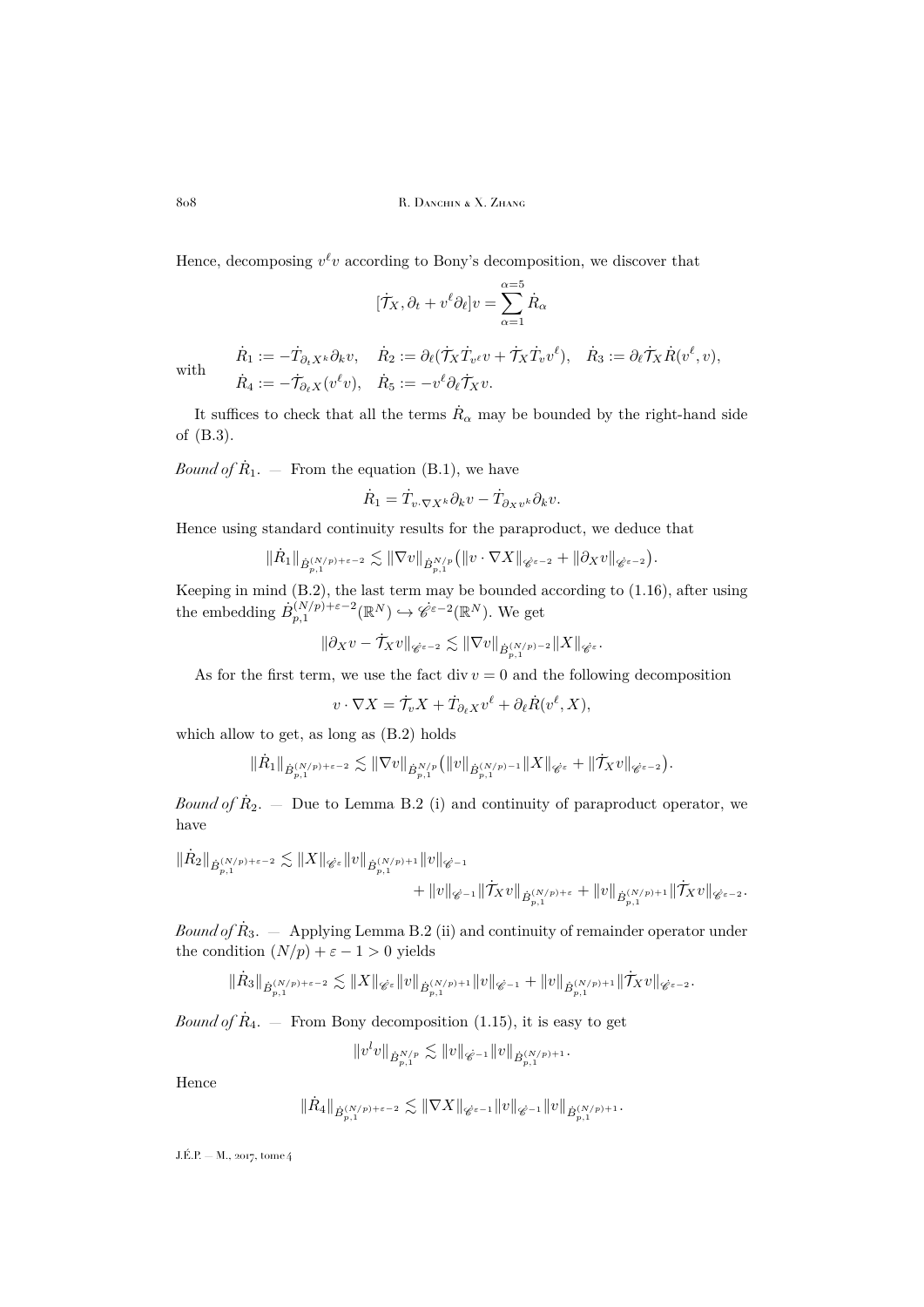*Bound of*  $\dot{R}_5$ .  $-$  Applying Bony decomposition and using that div  $v=0$  and  $\frac{N}{p}+\varepsilon > 1$ give

$$
\|\dot{R}_5\|_{\dot{B}_{p,1}^{(N/p)+\varepsilon-2}}\lesssim \|v\|_{\dot{\mathscr{C}}^{-1}}\|\dot{\mathcal{T}}_Xv\|_{\dot{B}_{p,1}^{(N/p)+\varepsilon}}+\|v\|_{\dot{B}_{p,1}^{(N/p)+1}}\|\dot{\mathcal{T}}_Xv\|_{\dot{\mathscr{C}}^{\varepsilon-2}}.
$$

Combining the above estimates for all  $\dot{R}_{\alpha}$ , with  $\alpha = 1, \ldots, 5$  yields [\(B.3\)](#page-27-1).

Another consequence of Lemma [B.2](#page-26-0) is the following estimate of  $div(Xfg)$ :

<span id="page-29-1"></span>Proposition B.4.  $-$  *Let*  $(s, p, r)$  *be in*  $]0, 1[ \times [1, \infty]^2$  *and*  $\eta$  *in*  $]0, 1 - s[$ *. Consider a bounded vector field* X *and two bounded functions* f, g *satisfying*

$$
X \in (\dot{B}_{p,r}^s(\mathbb{R}^N) \cap \mathscr{C}^{s+\eta})^N, (f,g) \in \dot{B}_{p,r}^s(\mathbb{R}^N) \times \dot{B}_{p,r}^{-\eta}(\mathbb{R}^N) \text{ and } \partial_X g \in \dot{B}_{p,r}^{s-1}(\mathbb{R}^N).
$$

If in addition div X *belongs* to  $\mathcal{M}(B_{p,r}^s(\mathbb{R}^N) \to \dot{B}_{p,r}^{s-1}(\mathbb{R}^N))$ , and there exists some  $q \in [1, p]$  *such that* 

<span id="page-29-0"></span>(B.4) 
$$
\operatorname{div} X \in \dot{B}^{s_{p,q}}_{q,r}(\mathbb{R}^N) \text{ with } s_{p,q} := s - 1 + N(1/q - 1/p) > 0,
$$

*then we have*  $\text{div}(Xfg) \in \dot{B}_{p,r}^{s-1}(\mathbb{R}^N)$ *, and the following estimate holds true:* 

$$
\begin{aligned} \|\operatorname{div}(Xfg)\|_{\dot{B}^{s-1}_{p,r}} \lesssim \|X\|_{\dot{B}^{s}_{p,r} \cap \mathscr{C}^{s+\eta}} \|f\|_{L^{\infty} \cap \dot{B}^{s}_{p,r}} \|g\|_{L^{\infty} \cap \dot{B}^{-\eta}_{p,r}} + \|f\|_{L^{\infty}} \|\partial_X g\|_{\dot{B}^{s-1}_{p,r}} \\ &+ \|\operatorname{div} X\|_{\dot{B}^{s_{p,q}}_{q,r} \cap \mathcal{M}(\dot{B}^{s}_{p,r} \rightarrow \dot{B}^{s-1}_{p,r})} \|g\|_{L^{\infty}} \|f\|_{\dot{B}^{s}_{p,r} \cap L^{\infty}}. \end{aligned}
$$

*Proof.* – In light of Bony's decomposition [\(1.15\)](#page-10-0), and denoting  $\dot{T}'_g f := \dot{T}_g f + \dot{R}(f, g)$ , we can decompose  $div(Xfg)$  into

$$
\operatorname{div}(Xfg) = \operatorname{div}\left(\dot{T}_{fg}'X + \dot{T}_X(fg)\right) = \sum_{\alpha=1}^4 \dot{F}_{\alpha}, \text{ where }\begin{cases} \dot{F}_1 := \operatorname{div}(\dot{T}_{fg}'X), & \dot{F}_3 := \dot{T}_X\dot{T}_g'f, \\ \dot{F}_2 := \dot{T}_{\operatorname{div}X}(fg), & \dot{F}_4 := \dot{T}_X\dot{T}_fg. \end{cases}
$$

*Bound of*  $\dot{F}_1$ .  $-$  As  $s > 0$ , standard continuity results for  $\dot{T}$  and  $\dot{R}$  yield

$$
\|\dot{F}_1\|_{\dot{B}^{s-1}_{p,r}}\lesssim \|\dot{T}'_{fg}X\|_{\dot{B}^s_{p,r}}\lesssim \|f\|_{L^\infty}\|g\|_{L^\infty}\|X\|_{\dot{B}^s_{p,r}}.
$$

*Bound of*  $\dot{F}_2$ . – Thanks to continuity results for  $\dot{T}$ , we have for  $s < 1$ ,

$$
\|\dot{F}_2\|_{\dot{B}^{s-1}_{p,r}}\lesssim \|\operatorname{div} X\|_{\dot{B}^{s-1}_{p,r}}\|f\|_{L^\infty}\|g\|_{L^\infty}.
$$

*Bound of*  $\dot{F}_3$ . – Because X and g are bounded and  $s > 0$ , we readily have

$$
\|\dot{F}_3\|_{\dot{B}^{s-1}_{p,r}} \lesssim \|X\|_{L^\infty} \|\dot{T}'_gf\|_{\dot{B}^{s}_{p,r}} \lesssim \|X\|_{L^\infty} \|g\|_{L^\infty} \|f\|_{\dot{B}^{s}_{p,r}}.
$$

*Bound of*  $\dot{F}_4$ . – Because  $0 < s < s + \eta < 1$ , Lemma [B.2](#page-26-0) and continuity results for the paraproduct  $\dot{T}$  imply that

$$
\begin{aligned} \|\dot{\mathcal{T}}_X\dot{T}_f g\|_{\dot{B}^{s-1}_{p,r}} \lesssim & ~{} \|X\|_{\dot{ {\mathscr C}^{s+\eta}}} \|f\|_{L^\infty} \|g\|_{\dot{B}^{-\eta}_{p,r}} + \|\dot{T}_f \dot{\mathcal{T}}_X g\|_{\dot{B}^{s-1}_{p,r}} + \|\dot{T}_{\dot{\mathcal{T}}_X f} g\|_{\dot{B}^{s-1}_{p,r}} \\ \lesssim & ~{} \|X\|_{\dot{ {\mathscr C}^{s+\eta}}} \|f\|_{L^\infty} \|g\|_{\dot{B}^{-\eta}_{p,r}} + \|f\|_{L^\infty} \|\dot{\mathcal{T}}_X g\|_{\dot{B}^{s-1}_{p,r}} + \|g\|_{L^\infty} \|\dot{\mathcal{T}}_X f\|_{\dot{B}^{s-1}_{p,r}}. \end{aligned}
$$

To bound the last term, one may use the decomposition

$$
\dot{\mathcal{T}}_X f = \operatorname{div}(\dot{T}_X f) - f \operatorname{div} X + \dot{T}_f \operatorname{div} X + \dot{R}(f, \operatorname{div} X).
$$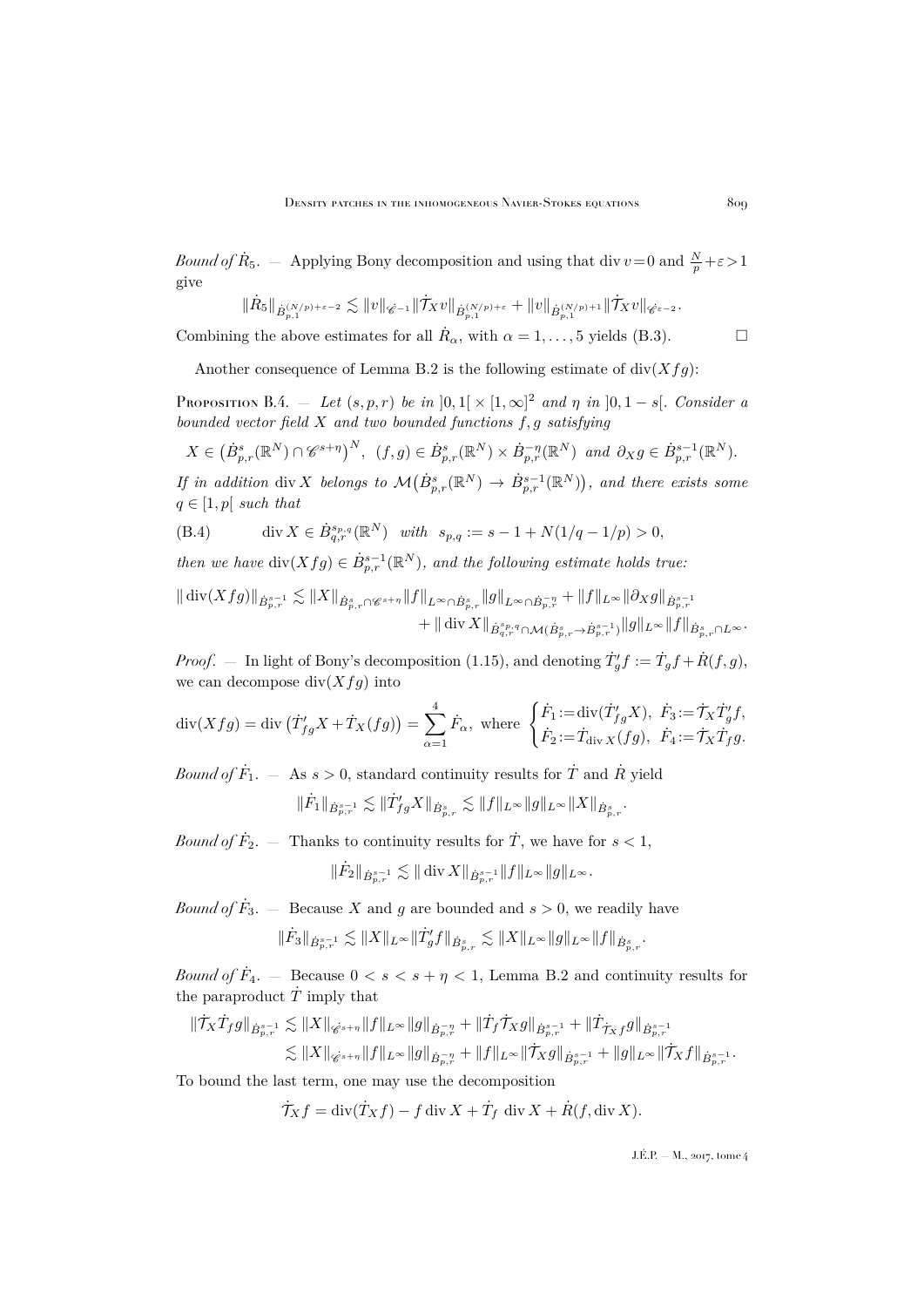810 R. DANCHIN & X. ZHANG

Hence using continuity results for  $\hat{R}$  and  $\hat{T}$  and the fact that  $(s_{p,q}, q)$  satisfies [\(B.4\)](#page-29-0),

$$
\|\dot{\mathcal{T}}_X f\|_{\dot{B}^{s-1}_{p,r}} \lesssim \|f\|_{\dot{B}^s_{p,r}} \big(\|X\|_{L^\infty} + \|\operatorname{div} X\|_{\mathcal{M}(\dot{B}^s_{p,r} \to \dot{B}^{s-1}_{p,r})}\big) + \|f\|_{L^\infty} \|\operatorname{div} X\|_{\dot{B}^{s_{p,q}}_{q,r}}.
$$

Finally, to bound the term with  $\dot{\mathcal{T}}_X q$ , we use the fact that

$$
\partial_X g - \dot{\mathcal{T}}_X g = \dot{\mathcal{T}}_{\nabla g} \cdot X + \text{div } \dot{R}(X, g) - \dot{R}(\text{div } X, g),
$$

whence

$$
(B.5) \t\t ||\partial_X g - \dot{\mathcal{T}}_X g||_{\dot{B}^{s-1}_{p,r}} \lesssim ||g||_{L^{\infty}} (||X||_{\dot{B}^s_{p,r}} + ||\operatorname{div} X||_{\dot{B}^{s_{p,q}}_{q,r}}).
$$

This completes the proof of the proposition.  $\Box$ 

Proposition [B.4](#page-29-1) above reveals that the bounded function  $g$  may behave like some element in  $\mathcal{M}(\dot{B}^{s-1}_{p,\infty})$  under a suitable additional structure assumption. If in addition  $g$ has compact support, then one can relax a bit the regularity of  $X$  and  $f$  to study  $\partial_X(fg)$ , and get the following generalization of [\[9,](#page-30-10) Lem. A.6].

<span id="page-30-8"></span>COROLLARY B.5.  $-$  Consider a divergence-free vector field X with coefficients in  $\mathscr{C}^{\varepsilon}$ , and some function f in  $\mathscr{C}^{\varepsilon'}$  with  $0 < \varepsilon, \varepsilon' < 1$ . Let  $g \in L^{\infty}$  be compactly supported and satisfy  $\partial_X g \in \dot{B}_{p,r}^{\alpha-1}$  for some  $(p,r) \in [1,\infty]^2$  and  $\alpha \in [0,\min\{\varepsilon,\varepsilon'\}].$  Then  $\operatorname{div}(Xfg) = \partial_X(fg) \in \dot{B}_{p,r}^{\alpha-1}.$ 

*Proof.* – Let  $\psi \in \mathcal{C}_c^{\infty}$  be a cut-off function such that  $\psi \equiv 1$  near Supp g. Denote  $(\widetilde{X}, \widetilde{f}) := (\psi X, \psi f)$ . From Proposition [A.1](#page-23-1) and the proof of Proposition [A.2,](#page-24-1) we know that  $\sim$ 

$$
(\widetilde{X},\widetilde{f},g)\in (B^\varepsilon_{q,\infty})^N\times B^{\varepsilon'}_{q,\infty}\times B^{-\eta}_{q,r}\hookrightarrow (\dot{B}^\alpha_{q,1}\cap L^\infty)^{N+1}\times\dot{B}^{-\eta}_{q,r},
$$

for any  $q \in [1,\infty]$  and some  $\eta \in [0,\min\{N/q',\varepsilon-\alpha\}]$ . It is also clear that  $\partial_X(fg) =$  $\text{div}(\widetilde{X}f)$  and  $\partial_{\widetilde{X}}g = \partial_{X}g$ . Hence applying Proposition [B.4](#page-29-1) gives the result.  $\Box$ 

#### <span id="page-30-0"></span>**REFERENCES**

- <span id="page-30-4"></span>[1] H. Abidi – "Équation de Navier-Stokes avec densité et viscosité variables dans l'espace critique", *Rev. Mat. Iberoamericana* **23** (2007), no. 2, p. 537–586.
- <span id="page-30-5"></span>[2] H. Abidi & M. Paicu – "Existence globale pour un fluide inhomogène", *Ann. Inst. Fourier (Grenoble)* **57** (2007), no. 3, p. 883–917.
- <span id="page-30-1"></span>[3] S. N. Antontsev, A. V. Kazhikhov & V. N. Monakhov – *Boundary value problems in mechanics of nonhomogeneous fluids*, Studies in Mathematics and its Applications, vol. 22, North-Holland Publishing Co., Amsterdam, 1990.
- <span id="page-30-3"></span>[4] H. Bahouri, J.-Y. Chemin & R. Danchin – *Fourier analysis and nonlinear partial differential equations*, vol. 343, Springer Science & Business Media, 2011.
- <span id="page-30-7"></span>[5] J.-M. Bony – "Calcul symbolique et propagation des singularités pour les équations aux dérivées partielles non linéaires", *Ann. Sci. École Norm. Sup. (4)* **14** (1981), no. 2, p. 209–246.
- <span id="page-30-9"></span>[6] J.-Y. Chemin – "Calcul paradifférentiel précisé et applications à des équations aux dérivées partielles non semi-linéaires", *Duke Math. J.* **56** (1988), no. 3, p. 431–469.
- <span id="page-30-2"></span> $\_\_$ , "Persistance de structures géométriques dans les fluides incompressibles bidimensionnels", *Ann. Sci. École Norm. Sup. (4)* **26** (1993), no. 4, p. 517–542.
- <span id="page-30-6"></span>[8] , "Théorèmes d'unicité pour le système de Navier-Stokes tridimensionnel", *J. Analyse Math.* **77** (1999), no. 1, p. 27–50.
- <span id="page-30-10"></span>[9] R. Danchin – "Persistance de structures géométriques et limite non visqueuse pour les fluides incompressibles en dimension quelconque", *Bull. Soc. math. France* **127** (1999), no. 2, p. 179– 228.